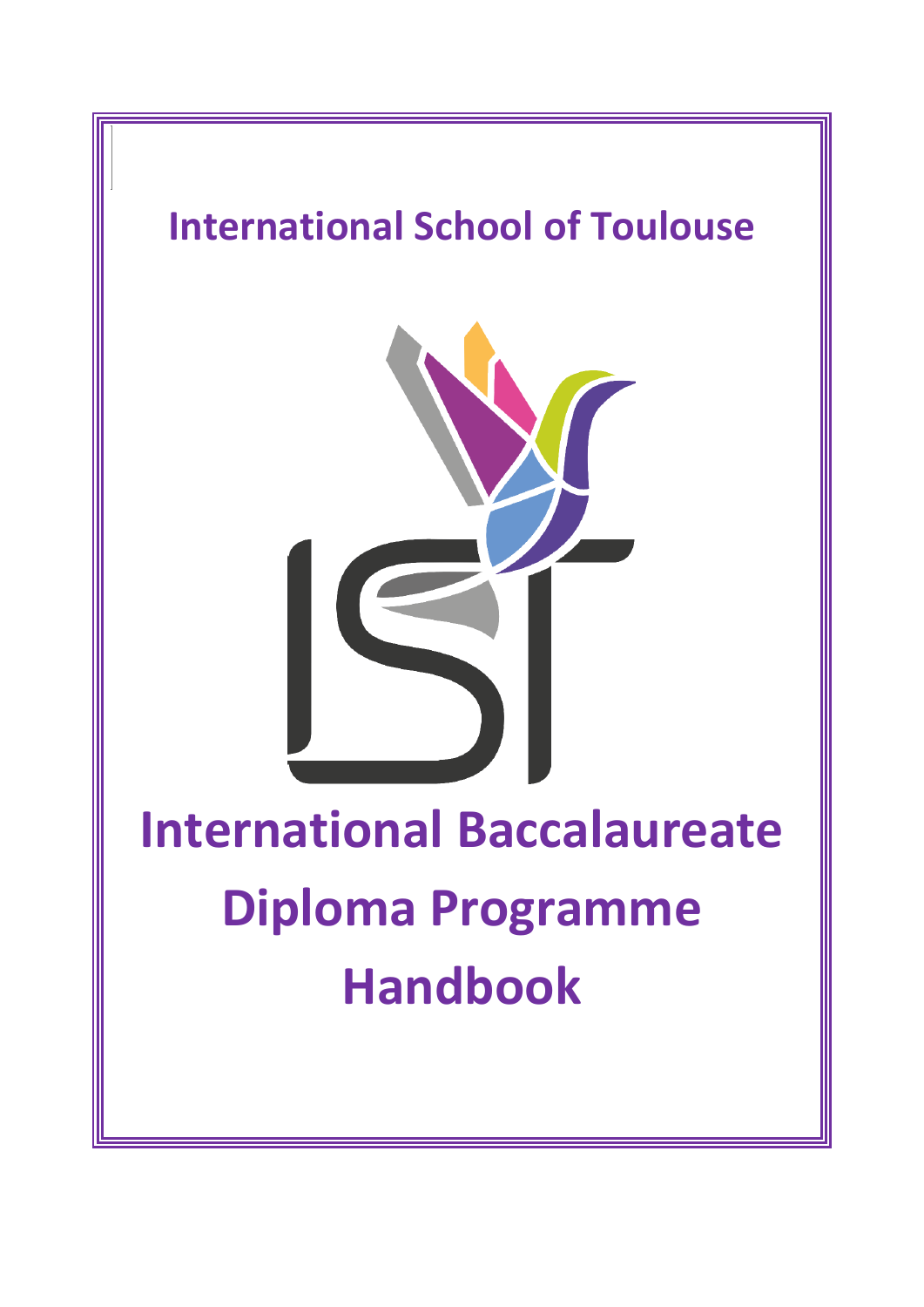# **CONTENTS**

| THE INTERNATIONAL SCHOOL OF TOULOUSE LEARNER PROFILE (BASED ON THE IB LEARNER PROFILE © |
|-----------------------------------------------------------------------------------------|
|                                                                                         |
|                                                                                         |
|                                                                                         |
|                                                                                         |
|                                                                                         |
|                                                                                         |
|                                                                                         |
|                                                                                         |
|                                                                                         |
|                                                                                         |
|                                                                                         |
|                                                                                         |
|                                                                                         |
|                                                                                         |
| GROUP ONE: ENGLISH A: LANGUAGE AND LITERATURE (SL & HL)  ERROR! BOOKMARK NOT DEFINED.   |
|                                                                                         |
| GROUP ONE: FRENCH A LANGUAGE & LITERATURE (SL & HL)  ERROR! BOOKMARK NOT DEFINED.       |
| GROUP ONE: GERMAN A: LANGUAGE AND LITERATURE (SL & HL)  ERROR! BOOKMARK NOT DEFINED.    |
|                                                                                         |
|                                                                                         |
|                                                                                         |
|                                                                                         |
|                                                                                         |
|                                                                                         |
|                                                                                         |
|                                                                                         |
|                                                                                         |
|                                                                                         |
|                                                                                         |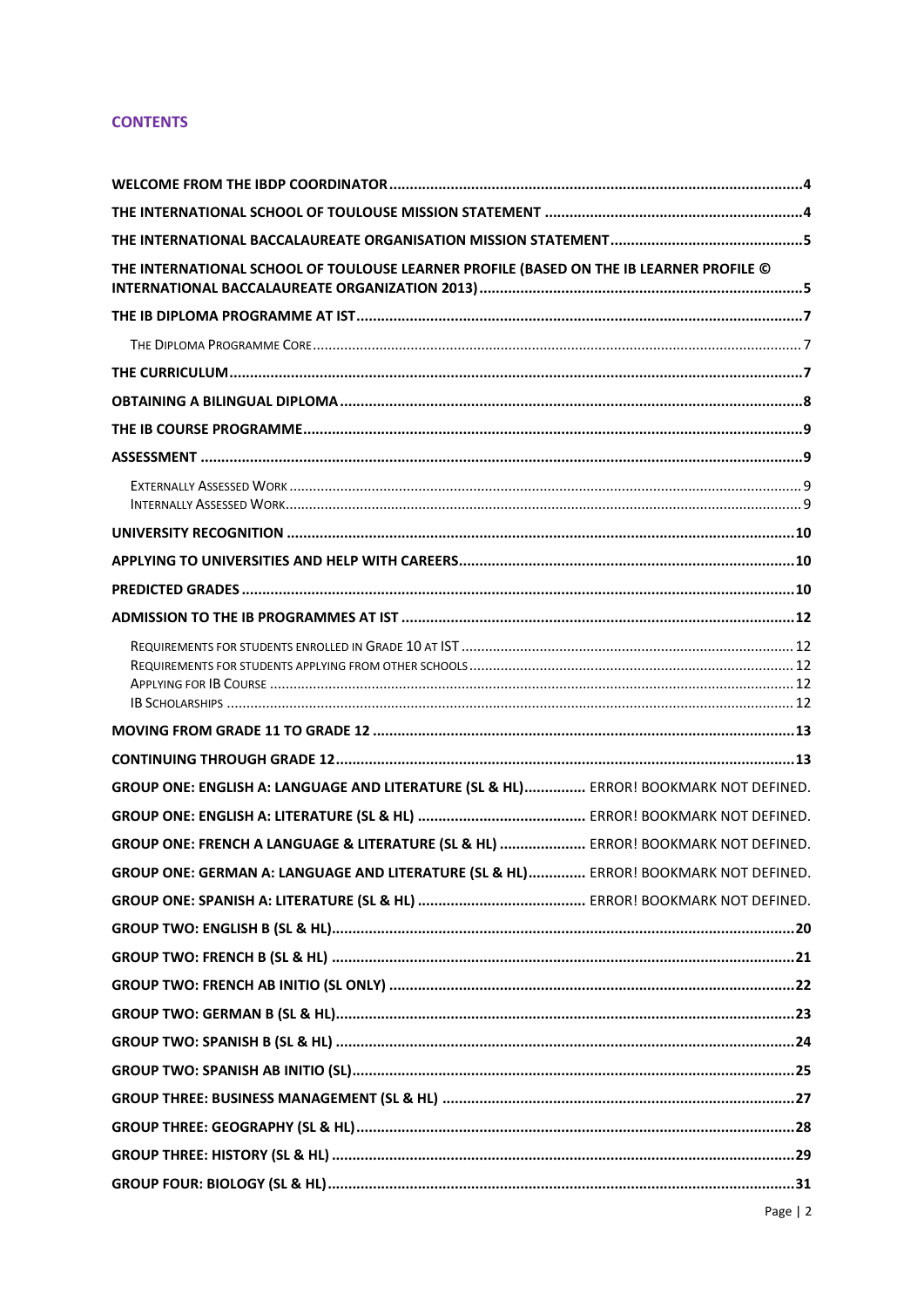| GROUP FIVE: MATHEMATICS: APPLICATIONS AND INTERPRETATION (SL)  ERROR! BOOKMARK NOT DEFINED. |  |
|---------------------------------------------------------------------------------------------|--|
|                                                                                             |  |
|                                                                                             |  |
|                                                                                             |  |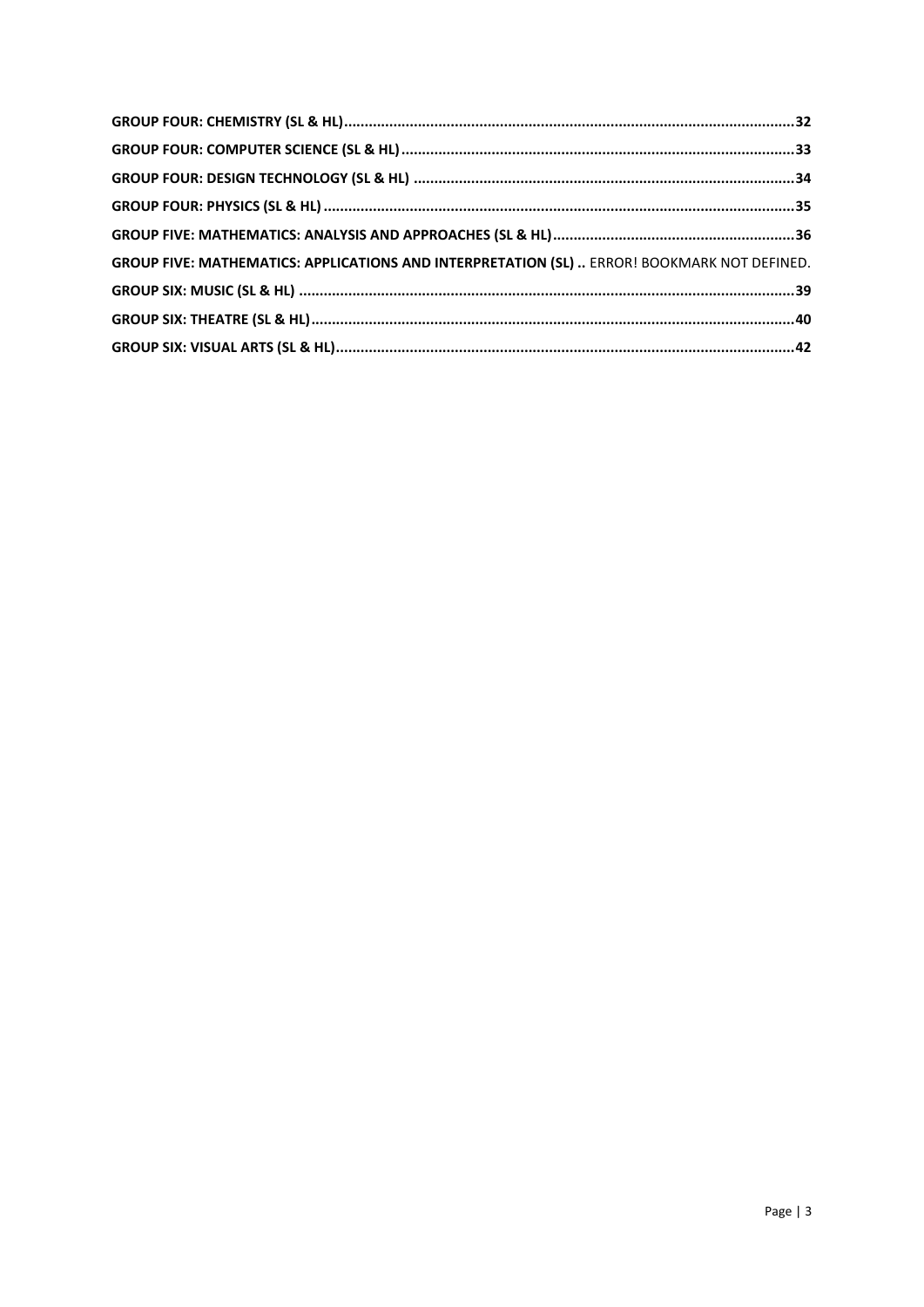#### <span id="page-3-0"></span>**WELCOME FROM THE IBDP COORDINATOR**

It is my pleasure to introduce the International Baccalaureate (IB) programmes offered here at the International School of Toulouse (IST). The IB Diploma is a widely recognized and respected preuniversity programme that offers students the benefits of a broad and rigorous curriculum while at the same time the advantages of allowing some specialization by following chosen courses at higher level (HL). The purpose of this handbook is to offer potential students and parents key information to help them choose between the programmes on offer. Our IB Diploma and IB Course graduates regularly confirm that the IB programmes are demanding and challenging but they also add that they are stimulating and rewarding too. Many of our graduates return to visit us after they leave and are keen to explain how their experience of the IB at the IST gave them the skills, knowledge and tools to succeed at university and beyond. For an International Baccalaureate Organisation (IBO) brochure on the IB Diploma please look on our [website.](http://moodle.intst.net/moodle/pluginfile.php/525/coursecat/description/IBDP_AP_EN.pdf) Finally, do drop me an email (hunt  $g\omega$ intst.net ) or pop into school if you have any questions regarding the IBDP or if you would like to meet to discuss a possible application.

Gareth Hunt IBDP Coordinator

# <span id="page-3-1"></span>**THE INTERNATIONAL SCHOOL OF TOULOUSE MISSION STATEMENT**

As an international school we aim to create a friendly, safe and supportive environment for our students whether benefiting from an IST education for one year or fifteen.

We recognise the importance of maintaining a quality staff at IST and are committed to providing ongoing opportunities for development and creativity allowing us all to make best use of our modern facilities and outstanding resources.

As a team we provide an inspiring, balanced and innovative curriculum ensuring that each student achieves to the maximum of their ability.

As a community we celebrate and value our cultural diversity and we actively promote international mindedness

Together we will enable our students to flourish as open-minded, confident and independent young people with a lifelong desire to learn and the will to have a positive impact on the world around them.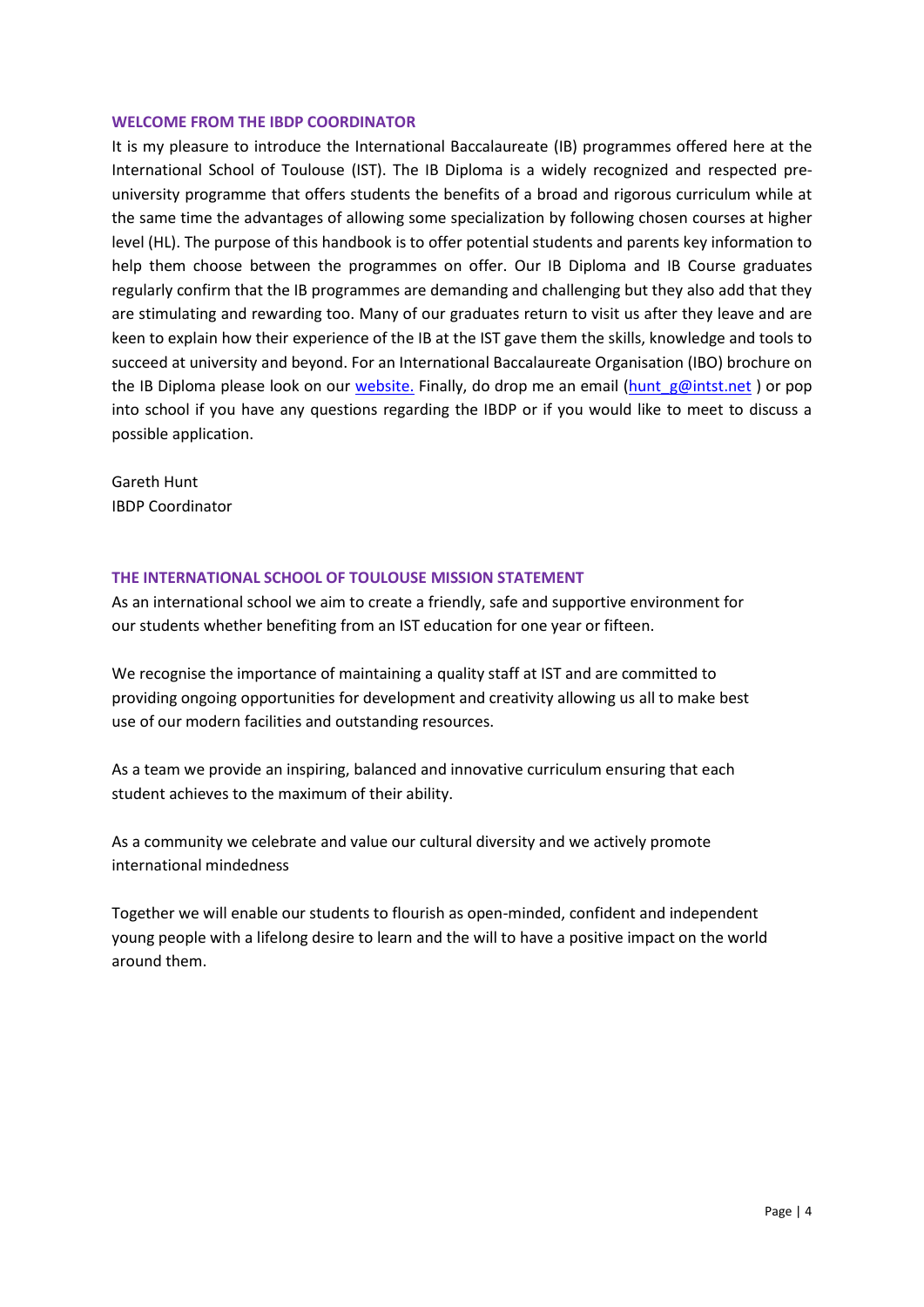#### <span id="page-4-0"></span>**THE INTERNATIONAL BACCALAUREATE ORGANISATION MISSION STATEMENT**

The International Baccalaureate aims to develop inquiring, knowledgeable and caring young people



who help to create a better and more peaceful world through intercultural understanding and respect. To this end the organization works with schools, governments and international organizations to develop challenging Programmes of international education and rigorous assessment. These Programmes encourage students across the world to become active, compassionate and lifelong learners

who understand that other people, with their differences, can also be right.

(www.ibo.org)

IST has been an IB World School since January 2000 when it was authorized to offer the International Baccalaureate Diploma Programme.

# <span id="page-4-1"></span>**THE INTERNATIONAL SCHOOL OF TOULOUSE LEARNER PROFILE (BASED ON THE IB LEARNER PROFILE © INTERNATIONAL BACCALAUREATE ORGANIZATION 2013)**

The International School of Toulouse, as a committed IB World School, strives to foster the IBO Learner Profile attributes in everything we do. Recently we have embraced the opportunity to incorporate the IBO's Learner Profile within a wider IST one. After consultation with students, teachers, parents and members of the Board, we can now list an IST Learner Profile that is almost complete. The Learner Profile serves as a model for **all** members of our community here at the IST.

- 1. **INQUIRERS:** We nurture our curiosity, developing skills for inquiry and research. We know how to learn independently and with others. We learn with enthusiasm and sustain our love of learning throughout life.
- 2. **KNOWLEDGEABLE:** We develop and use conceptual understanding, exploring knowledge across a range of disciplines. We engage with issues and ideas that have local and global significance.
- 3. **THINKERS:** We use critical and creative thinking skills to analyse and take responsible action on complex problems. We exercise initiative in making reasoned, ethical decisions.
- 4. **COMMUNICATORS:** We express ourselves confidently and creatively in more than one language and in many ways. We collaborate effectively, listening carefully to the perspectives of other individuals and groups.
- 5. **PRINCIPLED:** We act with integrity and honesty, with a strong sense of fairness and justice, and with respect for the dignity and rights of people everywhere. We take responsibility for our actions and their consequences.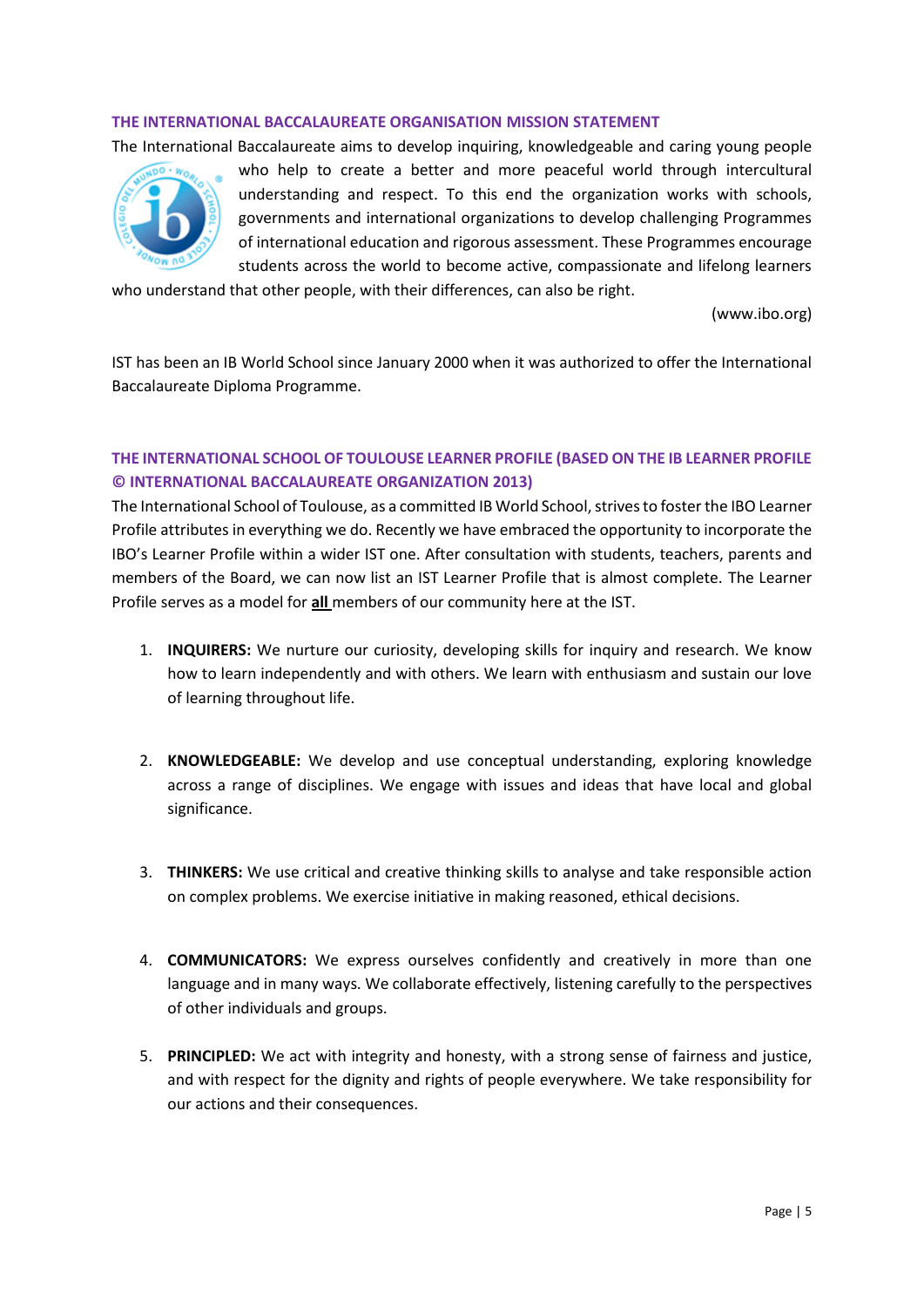- 6. **OPEN-MINDED:** We critically appreciate our own cultures and personal histories, as well as the values and traditions of others. We seek and evaluate a range of points of view, and we are willing to grow from the experience.
- 7. **CARING:** We show empathy, compassion and respect. We have a commitment to service, and we act to make a positive difference in the lives of others and in the world around us.
- 8. **RISK-TAKERS:** We approach uncertainty with forethought and determination; we work independently and cooperatively to explore new ideas and innovative strategies. We are resourceful and resilient in the face of challenges and change.
- 9. **BALANCED:** We understand the importance of balancing different aspects of our lives intellectual, physical, and emotional – to achieve well-being for ourselves and others. We recognize our interdependence with other people and with the world in which we live.
- 10. **REFLECTIVE:** We thoughtfully consider the world and our own ideas and experience. We work to understand our strengths and weaknesses in order to support our learning and personal development.
- 11. **CREATIVE:** We are open to the opinions and ideas of others and are not afraid to put forward our own. We make inventive connections between diverse sources with a keen desire to understand, use and build on the ideas we encounter. When faced with unexpected or challenging problems we use our imagination, intuition and reason to question further and think deeper, pushing ourselves to reach new conclusions or solutions.
- 12. **RESILIENT:** We value perseverance and self-motivation. We are mindful and recognise the need for self-knowledge and self-awareness to help us face emotional, intellectual and physical challenges. We know that to succeed we may first have to overcome difficulty or even failure. This awareness is a positive source of motivation for us and we are eager to learn from our mistakes thereby improving our understanding, and furthering our skills and our knowledge.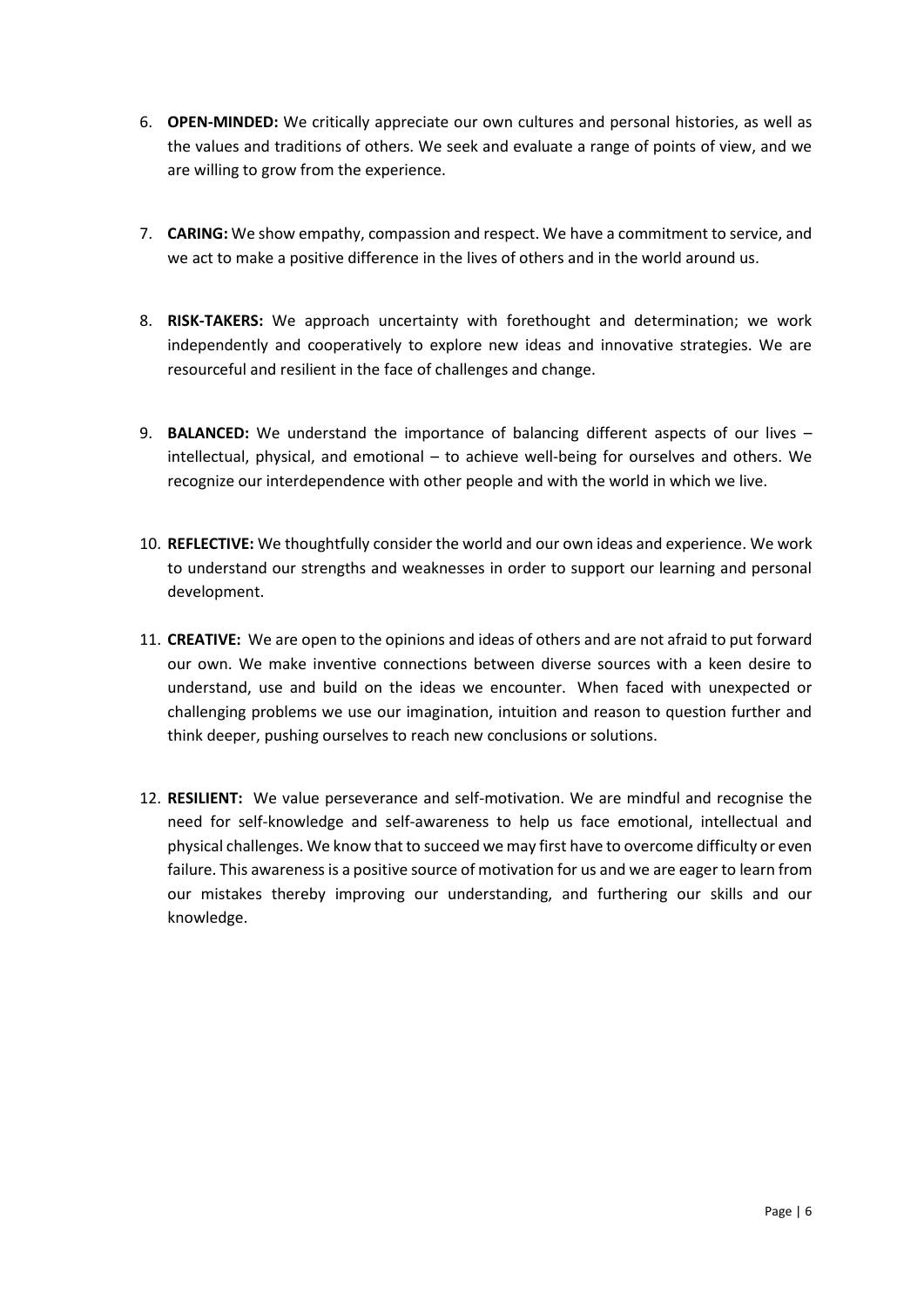#### <span id="page-6-0"></span>**THE IB DIPLOMA PROGRAMME AT IST**

The IB Diploma Programme (DP) is an academically challenging and balanced programme of education with final examinations that prepares students, aged 16 to 19, for success at university and life beyond. It has been designed to address the intellectual, social, emotional and physical wellbeing of students. The programme, has gained recognition and respect from the world's leading universities and employers.

The Diploma Programme is offered by over 2,000 schools in nearly 140 countries and there are more than 680,000 IB students worldwide. More than 1 million students will have participated in the DP since its inception in 1968.

#### <span id="page-6-1"></span>**The Diploma Programme Core**

- **The extended essay** asks students to engage in independent research through an in-depth study of a question relating to one of the DP subjects they are studying. They work one to one with a supervisor and write an essay of 4,000 words. This project offers the opportunity to practice the kind of independent research and writing skills expected at university. Further information on **Moodle**.
- **Theory of knowledge** develops a coherent approach to learning that unifies the academic disciplines. In this course on critical thinking, students inquire into the nature of knowing and deepen their understanding of knowledge as a human construction. They are assessed through a combination of essay and formal classroom presentations. Further information on [Moodle.](http://moodle.intst.net/moodle/course/index.php?categoryid=63)
- **Creativity, activity, service (CAS)** involves students in a range of activities alongside their academic studies throughout the Diploma Programme. Creativity encourages students to engage in the arts and creative thinking. Action seeks to develop a healthy lifestyle through physical activity. Service with the community offers a vehicle for a new learning with academic value. The three strands of CAS enhance students' personal and interpersonal development through experiential learning and enable journeys of selfdiscovery. Further information o[n Moodle.](http://moodle.intst.net/moodle/course/index.php?categoryid=61)
- **The Group 4 Project** is a short investigation into a scientific problem. Not officially part of the IB Core, the Group 4 Project is obligatory for all students and it requires students to collaborate in groups made up of fellow students from the different science subjects. It stresses reflection, action and evaluation.

#### <span id="page-6-2"></span>**THE CURRICULUM**

In addition to the Core areas, IB Diploma Programme students must choose one subject from each of five groups (1 to 5), ensuring breadth of knowledge and understanding in their best language, additional language(s), the social sciences, the experimental sciences and mathematics. Student may choose either an arts subject from group 6, or a second subject from groups 1 to 4.

At least three and not more than four subjects are taken at higher level (240 teaching hours), while the other subjects are taken at standard level (150 teaching hours).

It is also an expectation that any student who has not achieved at least a grade C in (I)GCSE English Language and Mathematics will retake in Grade 11. The costs for any retakes will be need to be met by families rather than the school. It should be noted, for example, that students intending to apply to UK universities must have pass grades in English Language and Mathematics at (I)GCSE level alongside their IB qualifications.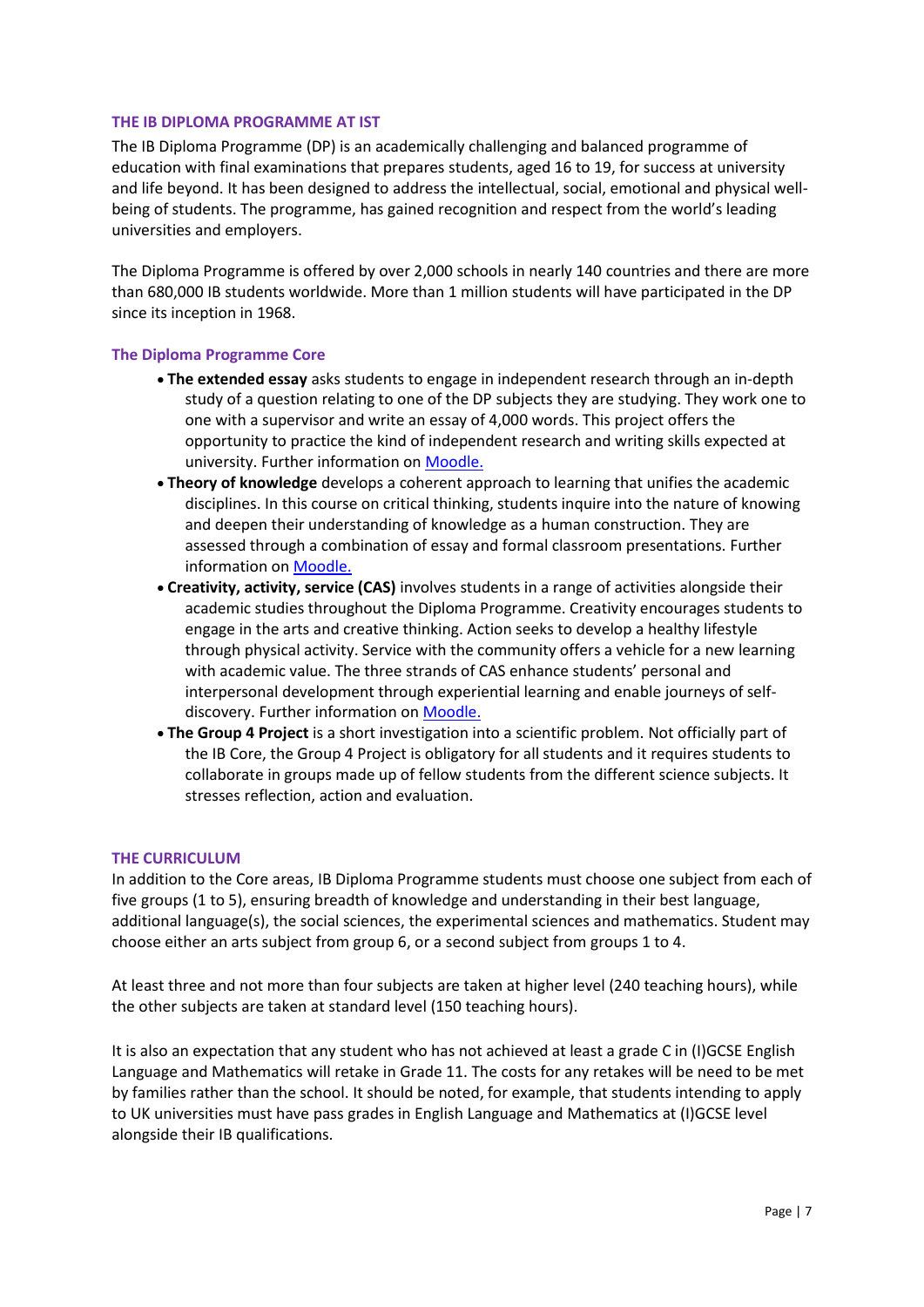# <span id="page-7-0"></span>**OBTAINING A BILINGUAL DIPLOMA**

Students who complete the full Diploma and also fulfil one of the following criteria are awarded a bilingual diploma:

- 1. Completion of two languages from Group 1.
- 2. Completion of one of the Group 3 or Group 4 subjects in a language that is not the same as their chosen Group 1 subject.



# **\*\*Please note that the subjects offered by IST can vary from year to year in response to the interests and demands of students and timetabling constraints. Below is an example of subjects that are** *usually* **offered\*\***

- 1. Studies in Language and Literature. Mother tongue literature and/or joint language and literature courses in English, French, German and Spanish.
- 2. Language Acquisition. Second language courses in English, French, German and Spanish.
- 3. Individuals and Societies. Business Management, Geography and History.
- 4. Sciences. Computer Science, Biology, Chemistry, Design Technology and Physics. Please note that for timetabling reasons one or two sciences are often offered as electives.
- 5. Mathematics.
- 6. Arts and Electives. Music, Theatre and Visual Arts or a second subject from the groups above (subject to availability).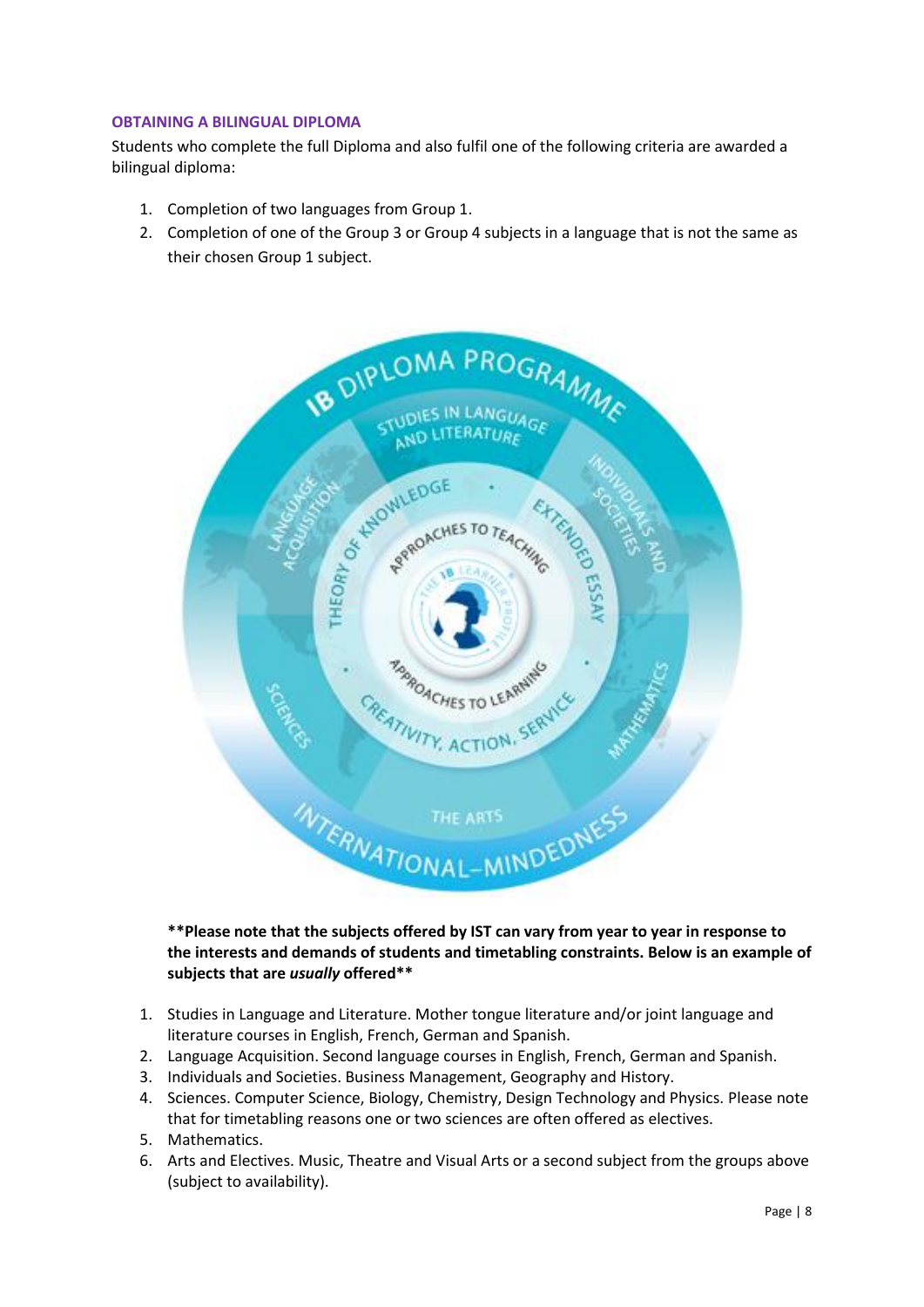#### <span id="page-8-0"></span>**THE IB COURSE PROGRAMME**

The school offers an alternative to the full IB Diploma for students who either do not meet the formal entry requirements for the Diploma Programme or for students who feel more confident studying less subjects. Students on IB Course must study a minimum of 5 subjects from across the IB curriculum (outlined above) although it is not a requirement that any of these be at higher level. All IB Course students are also required to complete CAS and TOK classes alongside their IB Diploma peers.

Graduates of the IB Course Programme have secured places on university courses in the UK and USA but it is important to note that this qualification is less recognised in certain countries than the IB Diploma. It is important that families carefully research possible career implications before applying for a place on the IB Course. The school Careers Coordinator is always happy to help support this research.

# <span id="page-8-1"></span>**ASSESSMENT**

# <span id="page-8-2"></span>**Externally Assessed Work**

Students take written examinations at the end of the programme, which are marked by external IBO examiners. Students also complete assessment tasks in the school, which are either initially marked by teachers and then moderated by external moderators or sent directly to external examiners.

The marks awarded for each course range from 1 (lowest) to 7 (highest). Students can also be awarded up to three additional points for their combined results on theory of knowledge and the extended essay. The diploma is awarded to students who gain at least 24 points, subject to certain minimum levels of performance across the whole programme and to satisfactory participation in the creativity, activity, service requirement. The highest total that a Diploma Programme student can be awarded is 45 points.

Assessment is criterion-related, which means student performance is measured against pre-specified assessment criteria based on the aims and objectives of each subject curriculum, rather than the performance of other students taking the same examinations. The range of scores that students have attained remains statistically stable, and universities value the rigour and consistency of Diploma Programme assessment practice.

#### <span id="page-8-3"></span>**Internally Assessed Work**

Students are regularly assessed in a variety of ways. Grade 11 begins with an induction period which leads to an initial assessment after one month. It is common for subjects to set end of unit tests or other assessments to check progress. Directly following the Spring break Grade 11 have a week of examinations designed to test their knowledge and skills in all subjects. Also in the first week of school in the January of Grade 12 all students sit their mock IBDP examinations.

Whilst these assessments do not contribute towards the final IBO awarded points they are used to inform university references and generate, particularly for those applying to UK universities, important predicted grades.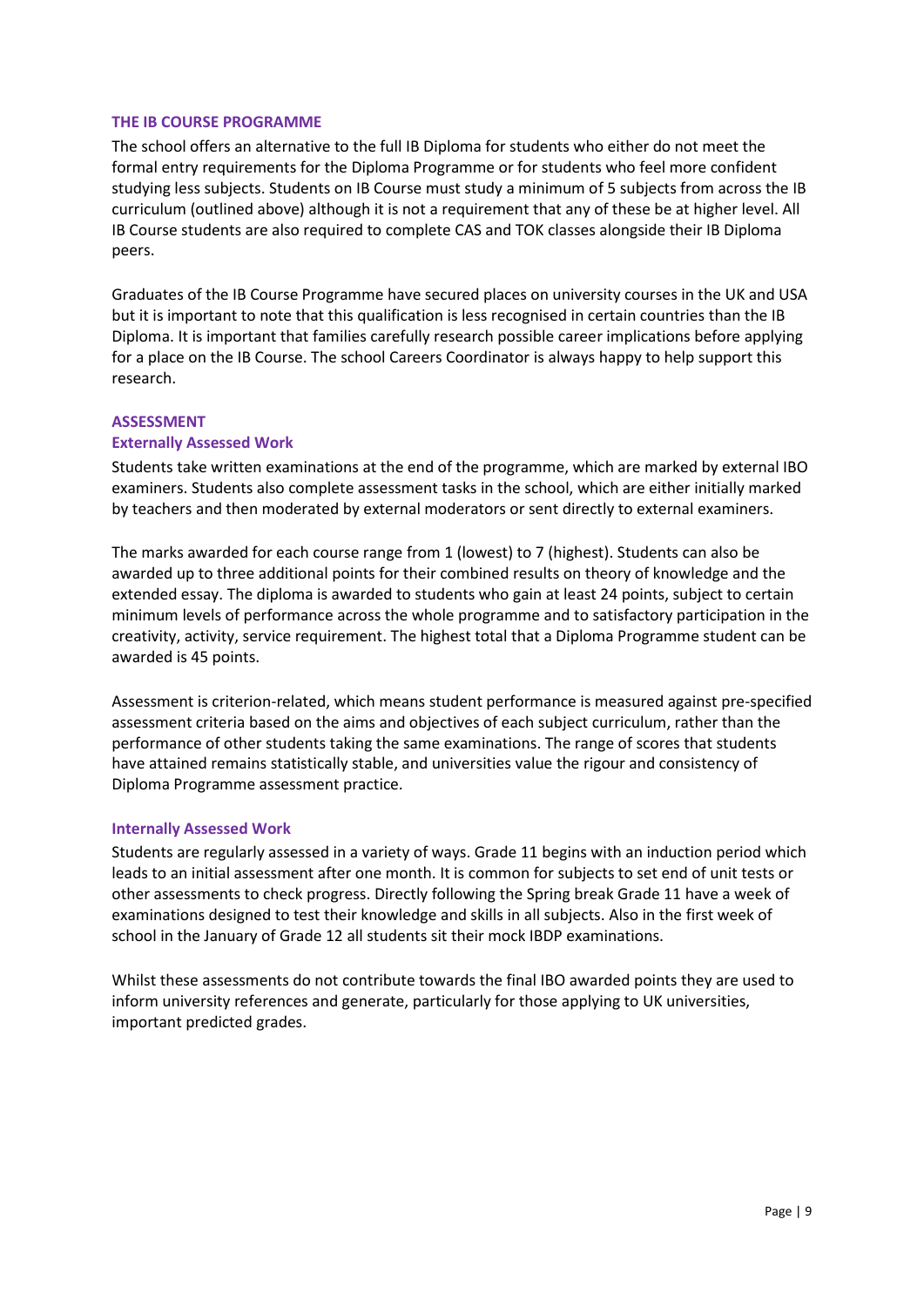#### <span id="page-9-0"></span>**UNIVERSITY RECOGNITION**

IB Diploma graduates gain entry to selective universities around the world, including, for example, US Ivy League colleges and UK Russell Group universities. Formal agreements exist between the IBO and many ministries of education and private institutions. In the UK, for example, UCAS have formally recognised the IBDP in its UCAS tariff points system. Recently several top UK universities have lowered their entry requirements for IBDP students in recognition of the demanding nature of the IB Diploma programme. Similarly, many North American colleges see the IB Diploma on a par with the prestigious Advanced Placement (AP) curriculum and regularly offer college course credits to students with strong IBDP results. Universities and colleges are confident that IBDP results are consistent from year to year and that they are not subject to grade inflation as is often the case in national educational systems. It is noticeable, for example, that while the world average IB Diploma score is around 30 less than 1% of students globally achieve the maximum 45 points. Se[e Moodle](http://moodle.intst.net/moodle/course/index.php?categoryid=19) for further information regarding the IB Core.

# <span id="page-9-1"></span>**APPLYING TO UNIVERSITIES AND HELP WITH CAREERS**

The Careers Coordinator, Ms Whitby, meets IBDP students as part of their IB Core programme at key moments over the two years. She delivers formal lessons, for example, on a full range of topics including, for example, showing students how to make use of their Futurewise accounts and how complete university applications. Be assured that her involvement in the IB Core programme ensures students are led step by step through the university application process along with, for example, Oxbridge/Law/Medicine entrance tests, American PSAT tests, SATs, etc. She is available each week for a drop in session and students/families can also book an appointment with her for one to one guidance and counselling. For further information please see the Careers area on [Moodle.](http://moodle.intst.net/moodle/course/index.php?categoryid=14)

#### <span id="page-9-2"></span>**PREDICTED GRADES**

IST, like all schools, is asked to provide predicted grades for various organisations such as universities and examination boards. Each year the school systematically generates predicted grades for all IBDP students as and when appropriate. University predicted grades are intended to help students tailor their university, college or apprenticeship applications appropriately. Please note that these grades are never intended to either motivate or punish a student for their work ethic. Instead they are teachers' assessments, based on the evidence provided, of how they believe students will perform at the end of their IBDP programme.

All UK university applications are sent via UCAS and must be accompanied with predicted grades for each and every subject, including TOK and the extended essay. As UK university applications need to be sent in the first term of Grade 12 the process begins in Grade 11. IBDP students should be aware that their performance is being measured from the very beginning of Grade 11 and that they should work hard to achieve their best results throughout the entire two years. Please note that, as all subjects are different in terms of content, skills and methods of assessment, teachers will base their judgements on work they judge to be most appropriate for their subject. Students should appreciate, therefore, that their work across a range of assessment activities is important in arriving at their predicted grades (e.g. in unit tests, class projects, holiday assignments, end of topic essays, etc.) If a student or parent has any questions regarding the *process* of how subjects generate predicted grades they should ask the subject teacher. It is not acceptable, however, for students or parents to negotiate or apply pressure on teachers to change predicted grades. As is the standard practice across many schools, *subject teachers make final decisions concerning all predicted grades*.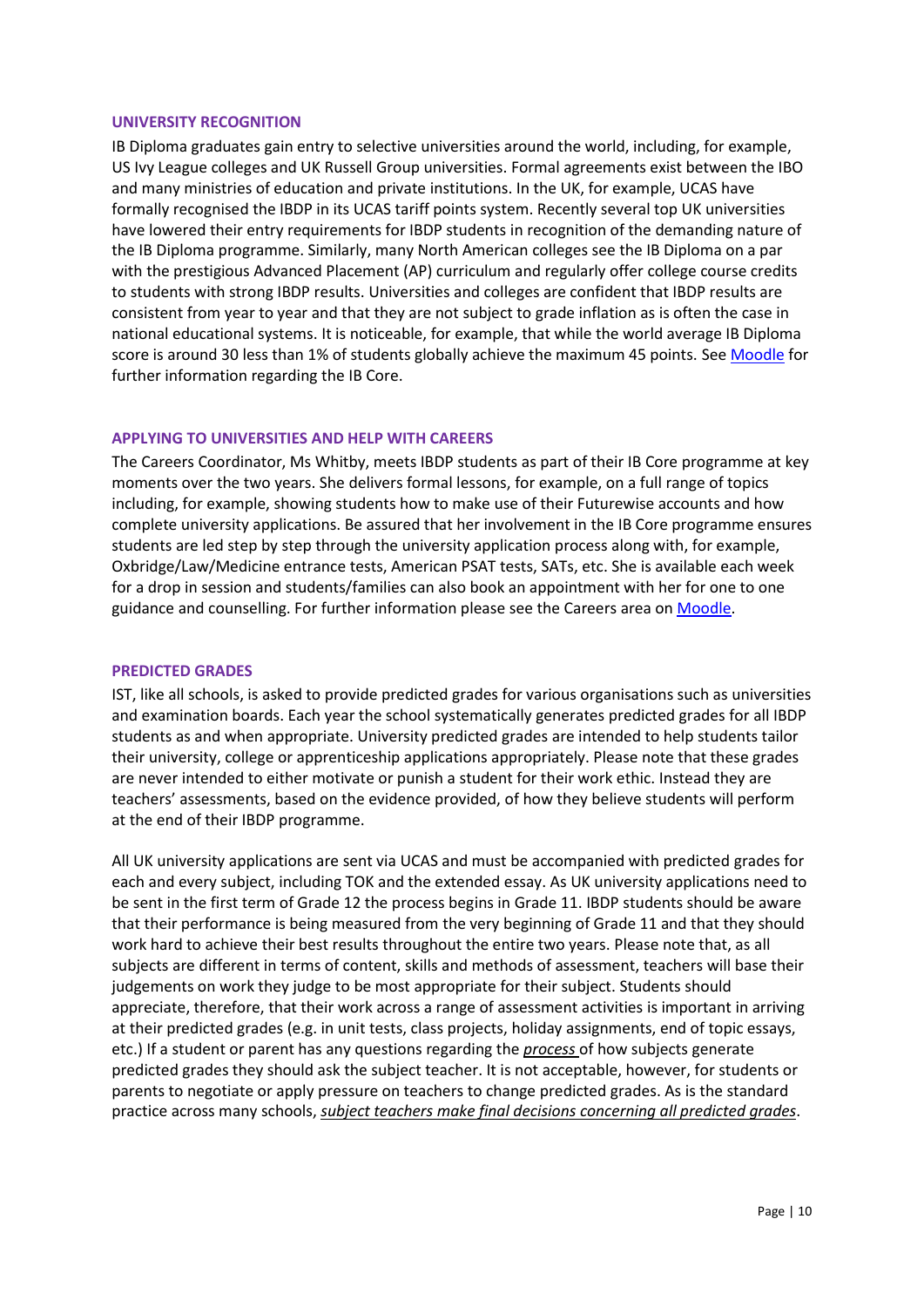The process for generating the university predicted grades is:

- 1. Immediately following the Grade 11 examinations in April teachers share with students their current predicted grades for all subjects except TOK and the extended essay. These grades will be shared with parents via ManageBac. These initial predicted grades take into account the results of the Grade 11 examinations along with, as explained above, any other appropriate evidence.
- 2. Students and parents have the opportunity to reflect together on these current predicted grades during the annual self-review.
- 3. Students have over five months to liaise directly with their subject teachers to generate further evidence to raise, or sustain, their current predicted grades. Students should take this opportunity to seek guidance and advice from teachers on how to further improve their performance.
- 4. At the end of the first week in October the final predicted grades are issued by teachers in all subjects, including TOK and the extended essay. These final predicted grades are also shared with parents via ManageBac.
- 5. Final predicted grades are then sent to universities that require such predictions to support students' university applications.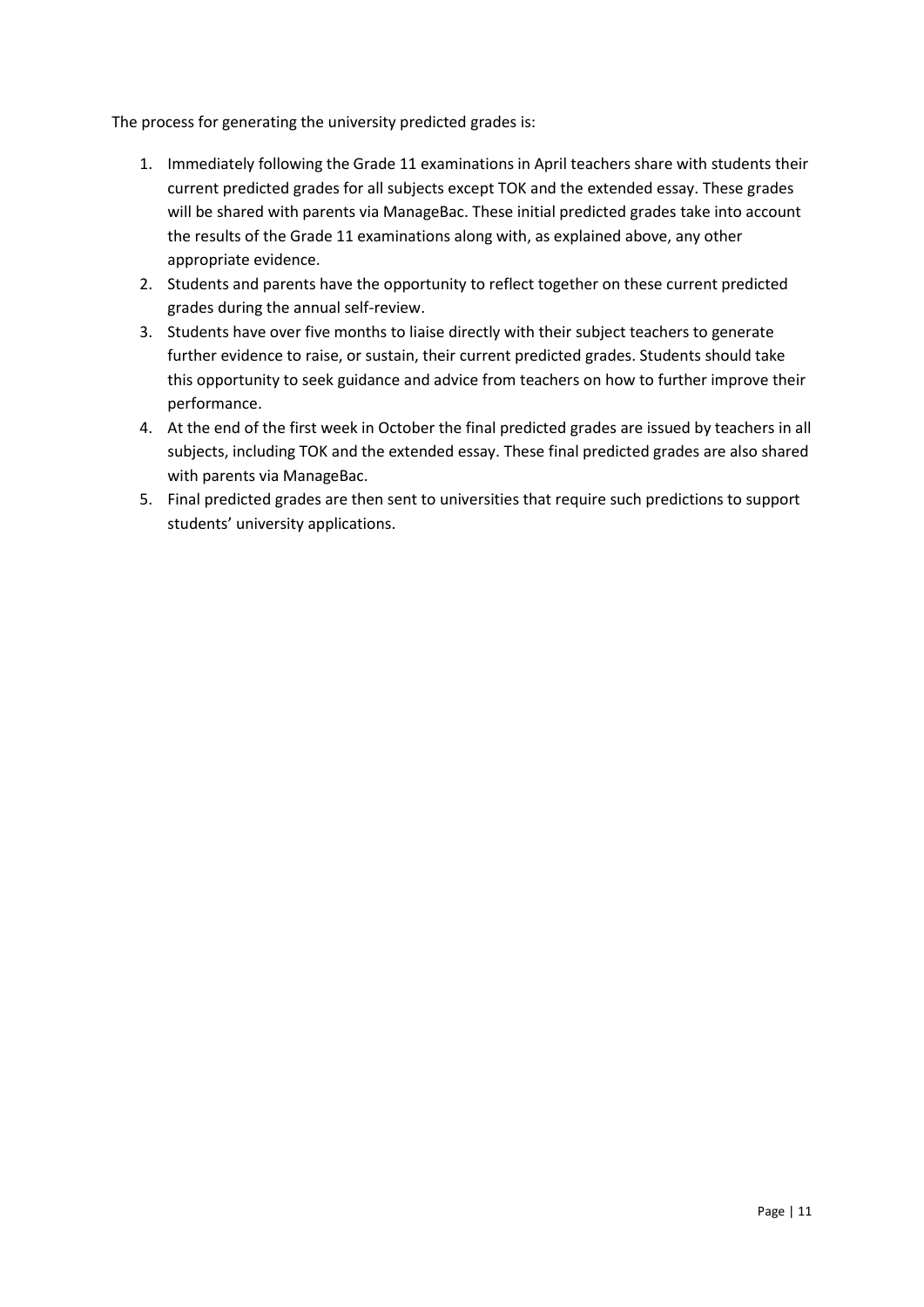#### <span id="page-11-0"></span>**ADMISSION TO THE IB PROGRAMMES AT IST**

For full details please refer to the school's full admissions policy on ou[r website.](http://intst.eu/mod/resource/view.php?id=14236)

#### <span id="page-11-1"></span>**Requirements for students enrolled in Grade 10 at IST**

To enter the IBDP Programmes in Grade 11 students are required to have obtained a minimum of 5 (I)GCSEs at grade C or above and normally at least B grades in the subjects they intend to study at higher level. Students must also have an excellent attendance record, of at least 90%, from September to March of Grade 10.

| <b>IBDP Programme</b>         | <b>Minimim Entry Requirement</b>                     |  |
|-------------------------------|------------------------------------------------------|--|
| IB Course (see details below) | 5 IGCSEs at grade C or above / 5 GCSE at Grade 4 or  |  |
|                               | above                                                |  |
| <b>IB Diploma</b>             | 5 IGCSEs at grade C or above / 5 GCSE at Grade 4 or  |  |
|                               | above, grade B / 6 or above in Higher Level subjects |  |

# <span id="page-11-2"></span>**Requirements for students applying from other schools**

Applications from students coming from other educational systems will be considered on an individual basis. Those applying from schools offering (I)GCSEs are required to fulfil the same criteria as listed above for current IST students. Applicants may be required to sit subject tests, particularly for potential higher level subjects, and attend interviews if deemed appropriate. All students will be expected to have achieved a standard that will enable them to be successful on the Diploma Programme.

# <span id="page-11-3"></span>**Applying for IB Course**

Students who do not meet the requirements for the full Diploma are welcome to apply to enter Grade 11 to study for the IB Course. Unlike the IB Diploma, this option is not recognised by several countries (including France, Spain and Germany) for entry to higher education. However, some Anglophone universities will accept IB Course to enter onto certain courses, including many foundation degrees. Students and parents who wish to follow this option are asked to demonstrate that they have carefully researched options and, if appropriate, possible university courses. They should liaise with the school's Careers Coordinator and IBDP Coordinator to check that the choice of subjects and levels will complement their future plans. At the IST, students must study a minimum of 5 subjects for IB Course although it is not a requirement that any of these be at higher level. All IB Course students are required to complete TOK classes and CAS alongside the IB Diploma students and these are formally recognised on their final IBO certification.

#### <span id="page-11-4"></span>**IB Scholarships**

We offer a scholarship programme for the International Baccalaureate Diploma Programme, covering the last two years of Secondary schooling at IST. The International School of Toulouse scholarship programme provides an outstanding educational opportunity for students of exceptional talent, whose families do not have the financial means necessary to pay the fees, to attend IST.

There are a maximum of two scholarship places available each year for students who will enrich our school community and the overall quality of both our student population and our IB Diploma Programme as much as our School will enrich and inspire them. All our previous scholarship students have achieved very good results in their IB Diplomas, including scoring maximum marks. All scholarship students are expected to maintain this tradition.

Please refer to the school's [website](http://intst.eu/mod/resource/view.php?id=340) for full details and a step by step guide of how to apply for these scholarships.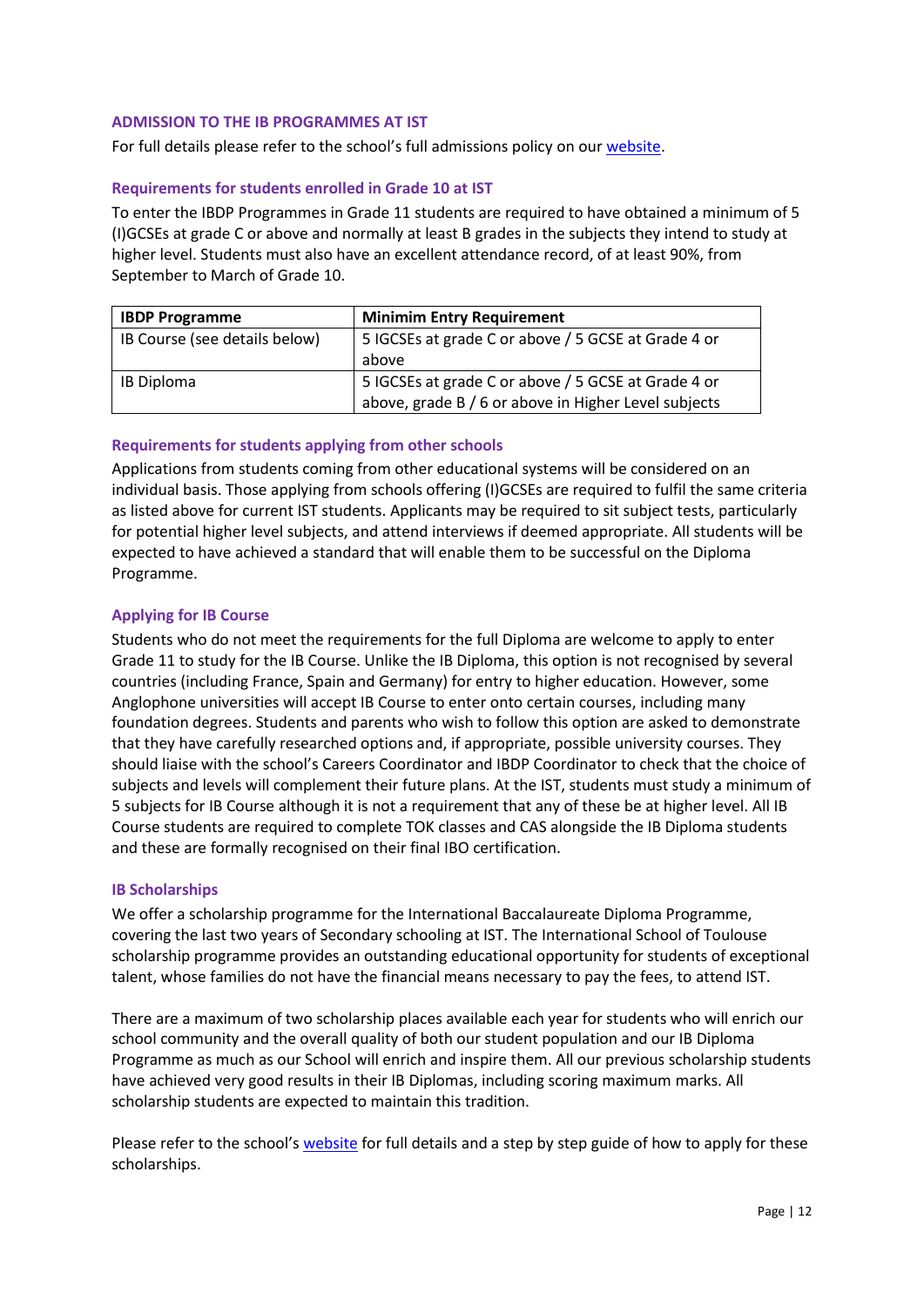#### <span id="page-12-0"></span>**MOVING FROM GRADE 11 TO GRADE 12**

All Grade 11 students have termly progress reports and these moments are to check that students are coping well with the demands of their studies. Student achievements and grades are also continually reported on ManageBac.

Diploma students must demonstrate sound progress and maintain a standard of work comparable to a pass on the Diploma. The May Predicted Grades, generated after internal examinations, must show at least a grade 3 in higher level subjects and a minimum of 24 points overall. At the end of Grade 11, Diploma students who have not achieved the required results can redo Grade 11, transfer to IB Course or leave the school.

IB Course students are expected to achieve an average of at least 4 points across their 5 subjects. At the end of Grade 11, Course students who have not achieved the required results can either redo Grade 11 or leave the school.

Attendance for all students should be a minimum of at least 90%. If this is not met, students may be asked to either repeat the year or leave the school. For the full policy on attendance see Policies & Procedures under 'School Life' on [Moodle.](http://moodle.intst.net/moodle/pluginfile.php/21401/mod_resource/content/1/Attendance%20and%20Punctuality%20Policy.pdf)

Students may only repeat Grade 11 once.

It is expected that the behaviour of all IBDP students will be exemplary and students will act as role models for younger years. If this expectation is not met, a student can be asked to leave the school at any point during the programme.

# <span id="page-12-1"></span>**CONTINUING THROUGH GRADE 12**

All IBDP students continue to have regular feedback in the form of half-termly reports in Grade 12. Mock examinations are sat directly after the Christmas holidays and these results offer useful indicators to how students achieve in the final examinations.

Students applying to UK universities will work on their UCAS applications during the first half-term of Grade 12 and, in line with other good schools, these will normally be sent just after the Toussaint holidays. The deadline for Oxbridge and some very competitive courses, however, is the 15<sup>th</sup> October each year. As explained above, final predicted grades will be shared with all students by the end of the first week in October.

Students are expected to regularly refer to the IBDP Calendar online and plan their time effectively to ensure they retain a sensible work-home balance during these demanding months. All internal assessments are to be submitted by the deadlines published.

Drafts of the extended essays must be submitted by Diploma students at the very beginning of September of Grade 12. Final drafts must be submitted to supervisors no later than Monday of the week prior to the half-term of Toussaint holidays (October). Students that do not meet this strict deadline will not be entered for IB Diploma but will instead be transferred to IB Course.

TOK assessments and CAS will normally be completed by February of Grade 12.

Final IBDP examinations run throughout May and sometimes fall during school holidays and public bank holidays.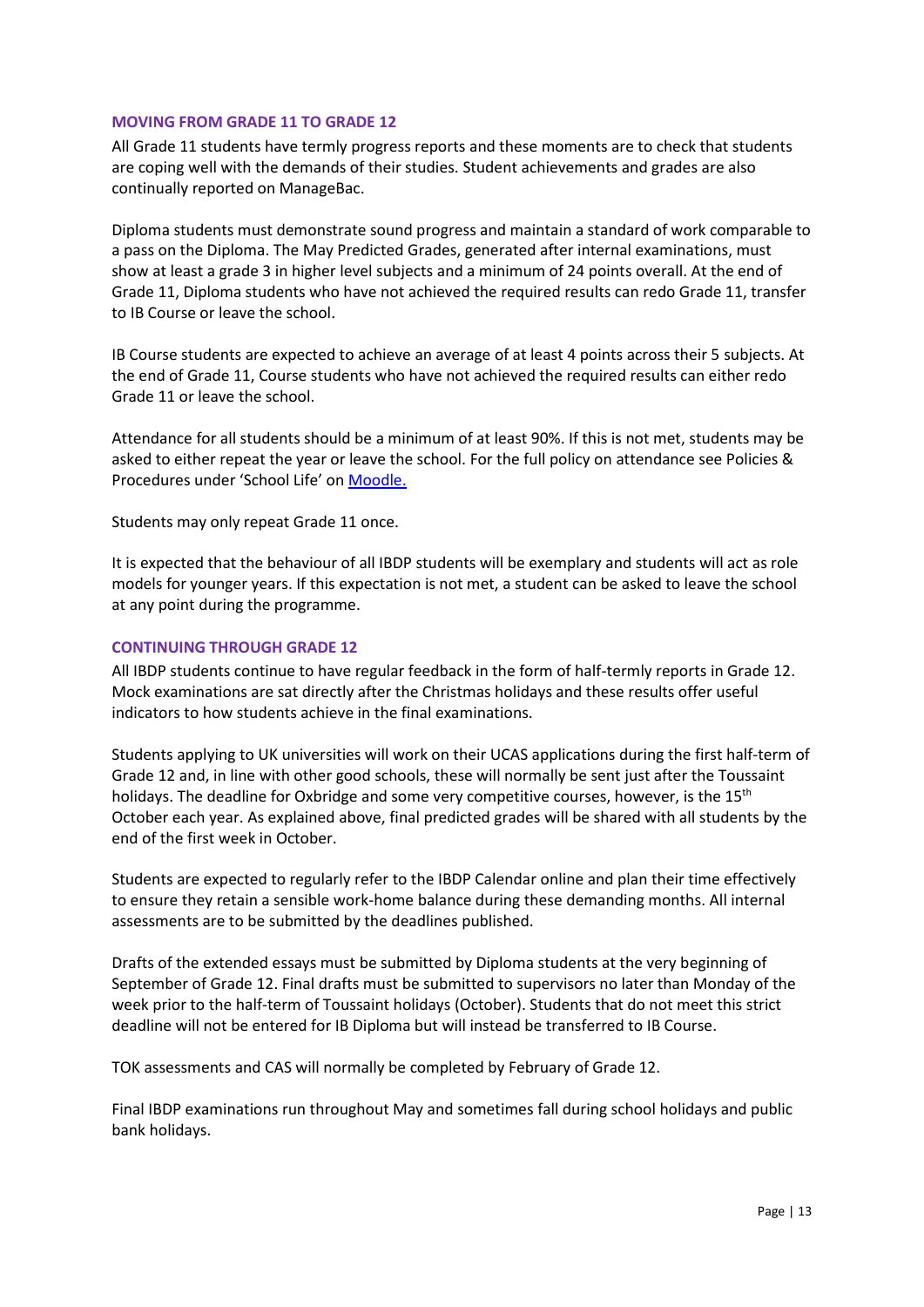#### **GROUP ONE: ENGLISH A: LITERATURE (SL & HL)**

What is English Literature at IB?

The aims are to enable students to:

- engage with a range of texts, in a variety of media and forms, from different periods, styles, and cultures
- develop skills in listening, speaking, reading, writing, viewing, presenting and performing
- develop skills in interpretation, analysis and evaluation
- develop sensitivity to the formal and aesthetic qualities of texts and an appreciation of how they contribute to diverse responses and open up multiple meanings
- develop an understanding of relationships between texts and a variety of perspectives, cultural contexts, and local and global issues, and an appreciation of how they contribute to diverse responses and open up multiple meanings
- develop an understanding of the relationships between studies in language and literature and other disciplines
- communicate and collaborate in a confident and creative way
- foster a lifelong interest in and enjoyment of language and literature.

Pre-requisites: For Standard Level, students are expected to have C grades in English/English Literature (I)GCSE or an equivalent level of study. To take Higher Level English Literature grade B is required.

#### Course content

The syllabus comprises three areas of exploration: *readers, writers and texts*, *time and space* and *intertextuality – connecting texts*. Works are chosen from a variety of literary forms and reflect a range of historical and cultural perspectives. Students are provided with opportunities to extend their studies and make fruitful comparisons. Standard level students will study at least nine texts/works, higher level at least thirteen. A number of texts are studied in translation.

Teaching and learning is structured around seven concepts that occupy a central position in the study of literature. They interact with the areas of exploration in numerous ways and contribute a sense of continuity in transition from one area to the next. They are: identity, culture, creativity, communication, perspective, transformation and representation.

*External Assessment (70 %):* 

*For both Higher and Standard level* Paper 1: Guided literary analysis (35%) Paper 2: Comparative essay (Higher level: 25%, Standard level: 35%) *For Higher level only:* An essay on one literary text or work studied during the course (1200 – 1500 words, 20%).

*Internal Assessment Standard level (30%):* 

Individual oral

Supported by an extract from one work written originally in the language studied and one from a work studied in translation, students will offer a prepared response of 10 minutes, followed by 5 minutes of questions.

*Internal Assessment Higher level (20%):*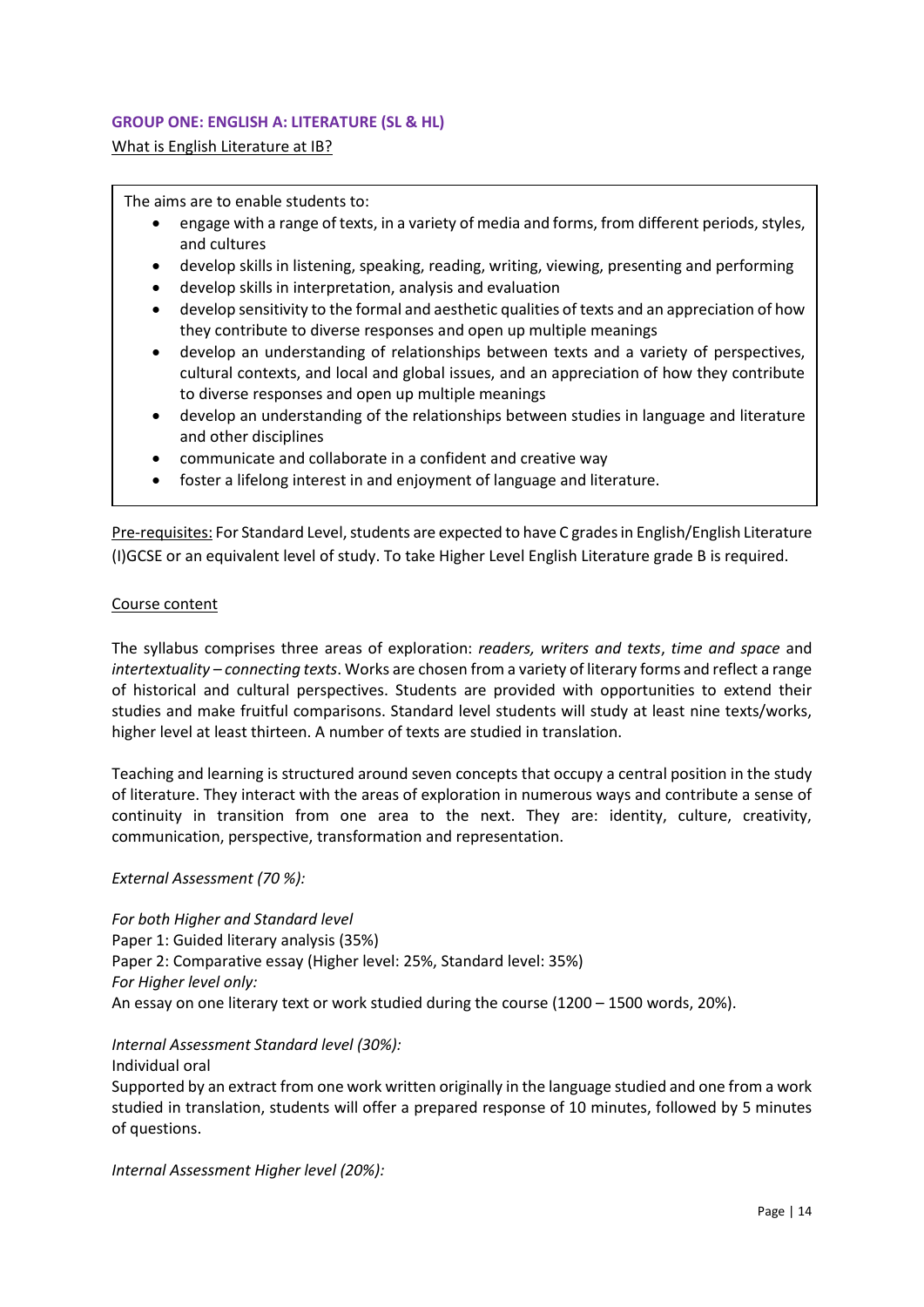#### Individual oral

Supported by an extract from one work written originally in the language studied and one from a work studied in translation, students will offer a prepared response of 10 minutes, followed by 5 minutes of questions by the teacher to the following prompt*: 'Examine the ways in which the global issue of your choice is presented through the content and form of two of the works that you have studied.'*

#### Future Studies and Careers

This course is an excellent preparation for any Higher Education course as it develops oral and written communication skills. The course is particularly relevant for students considering careers in journalism, the media, advertising, teaching, business, law and the civil service. If you are considering a specific institution and a specific course you should consult their admissions policies and requirements as these vary.

# **GROUP ONE: FRENCH A LANGUAGE & LITERATURE (SL & HL)**

# What is French A language & literature at IB?

This is a course that involves active engagement with language and culture and promotes enjoyment of, and a lifelong interest in, language and literature. The course aims to develop skills of textual analysis and understanding of the ways in which the language of texts, both literary and non-literary, relate to context, purpose and audience. Students are encouraged to think critically and appreciate the different cultural perspectives. The course will develop students' powers of expression, both in oral and written communication. (IBO: Language A: Language and Literature Guide, 2019)

Pre-requisites: This course is designed for students with a native or near-native competence in the French language. The most common pre-requisite is the IGCSE First language diploma or an equivalent level. As a school, we ask for a minimum of grade B at IGCSE First language to study French A language & literature at HL. The most important consideration is that the French A course should be a challenging educational experience for the student. All final decisions on the appropriateness of the course for which students are entered are taken by the teachers in liaison with the IB coordinator using their experience and professional judgment.

# **Course content**

French A language & literature is a flexible course that allows teachers to choose works from prescribed lists of authors and to construct a course that suits the particular needs and interests of their students. It is divided into three parts, each with a particular focus.

#### **Part 1: Readers, writers and texts**

Non-literary texts are chosen from a variety of sources and media to represent as wide a range of text types as possible, and works are chosen from a variety of literary forms. The study of the nonliterary texts and works focuses on the nature of language and communication and the nature of literature and its study.

#### **Part 2**: **Time and space**

Non-literary texts and literary works are chosen from a variety of sources, literary forms and media that reflect a range of historical and/or cultural perspectives. Their study focuses on the contexts of language use and the variety of ways literary and non-literary texts might both reflect and shape society at large.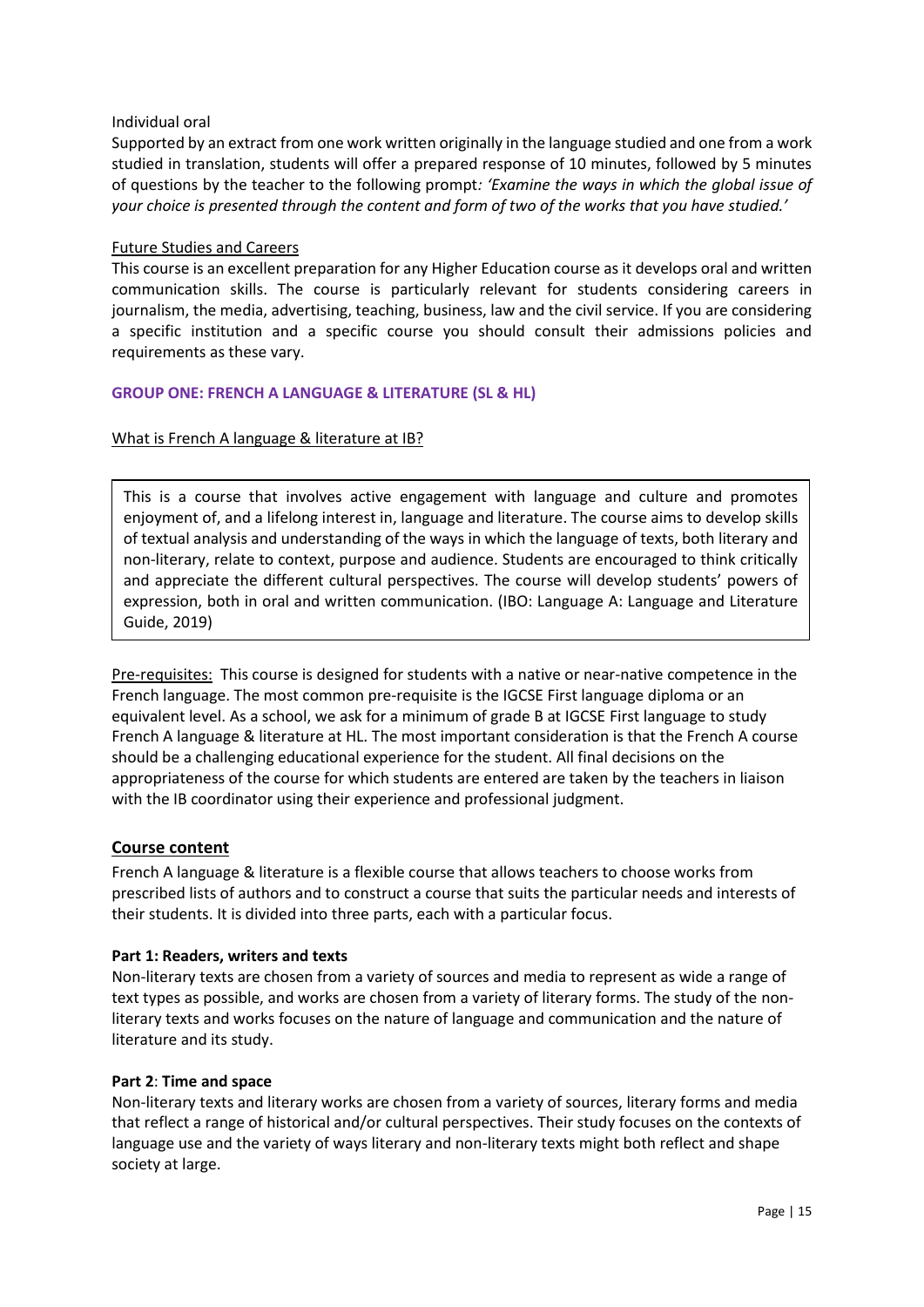# **Part 3: Intertextuality: connecting texts**

Non-literary texts and literary works are chosen from a variety of sources, literary forms and media in a way that allows students an opportunity to extend their study and make fruitful comparisons. Their study focuses on intertextual relationships with possibilities to explore various topics, thematic concerns, generic conventions, modes or literary traditions that have been introduced throughout the course.

# **Assessment**

# **External assessment**

- **Paper 1: Guided textual analysis (35%)**
	- $\circ$  SL. The paper consists of two non-literary passages, from two different text types, each accompanied by a question. Students choose one passage and write an analysis of it. (20 marks)
	- $\circ$  HL. The paper consists of two non-literary passages, from two different text types, each accompanied by a question. Students write an analysis of each of the passages. (40 marks)
- **Paper 2: Comparative essay (HL: 25%, SL: 35%)**
	- $\circ$  The paper consists of four general questions. In response to one question students write a comparative essay based on two works studied in the course. (30 marks)
- **Essay (HL only) (20%)**
	- o Students submit an essay on one non-literary text or a collection of non-literary texts by one same author, or a literary text or work studied during the course. The essay must be 1,200-1,500 words in length. (20 marks)

# **Internal Assessment** (HL: 30%, SL: 20%)

*This component consists of an individual oral, which is internally assessed by the teacher and externally moderated by the IB at the end of the course.*

# **Individual oral (15 minutes)**

 $\circ$  Supported by an extract from both one non-literary text and one from a literary work, students will offer a prepared response of 10 minutes, followed by 5 minutes of questions by the teacher, to the following prompt. Examine the ways in which the global issue of your choice is presented through the content and form of two of the works/texts that you have studied. (40 marks)

# **Future Studies and Careers**

Students taking French A will automatically obtain a bilingual diploma. IB students who pass the French A exam are entitled to enter a French university without being tested on their French linguistic skills. They must apply with the French university of their choice by January 15 in Grade 12.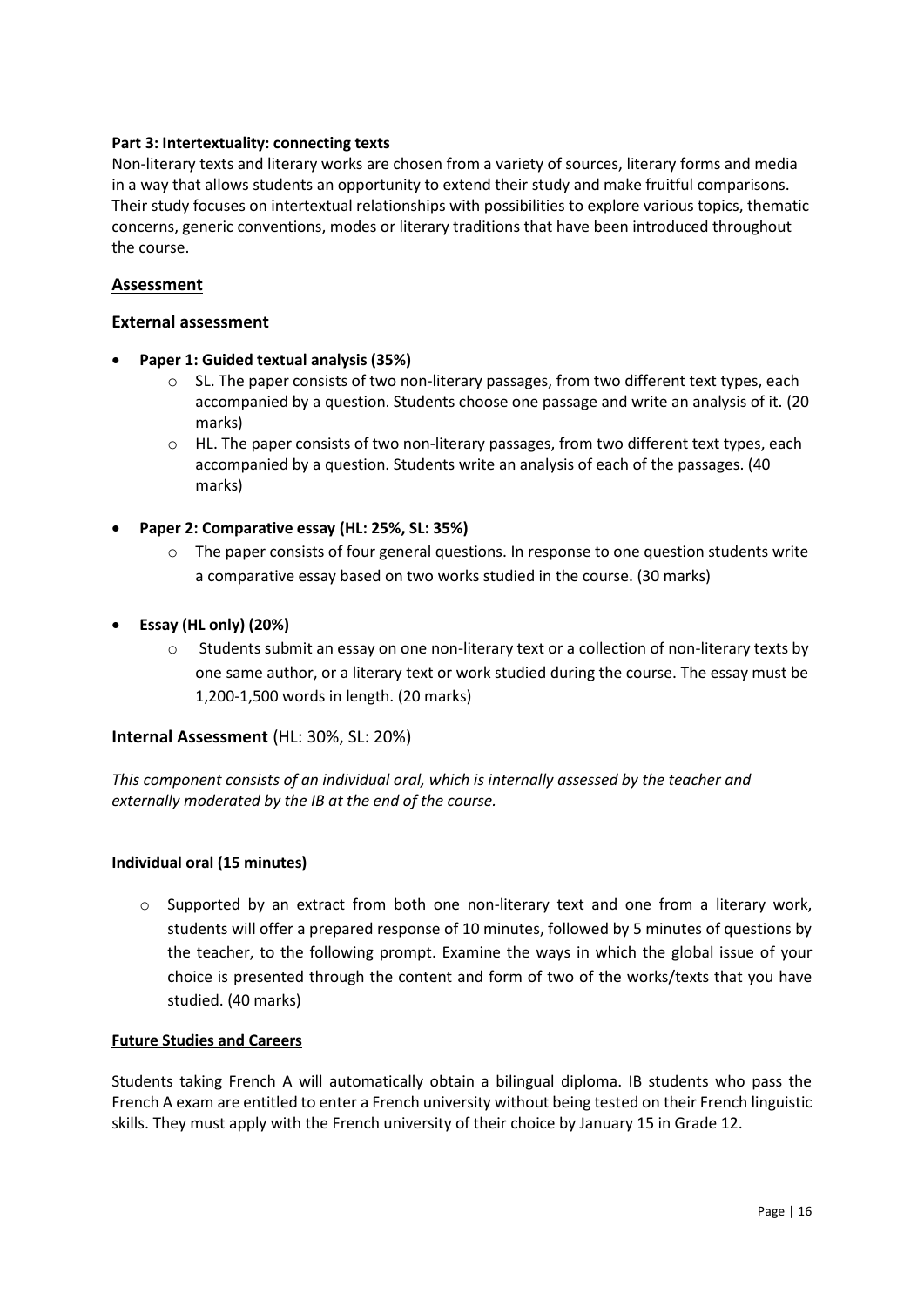#### **GROUP ONE: GERMAN A LANGUAGE & LITERATURE (SL & HL)**

#### What is German A language & literature at IB?

This is a course that involves active engagement with language and culture and promotes enjoyment of, and a lifelong interest in, language and literature. The course aims to develop skills of textual analysis and understanding of the ways in which the language of texts, both literary and non-literary, relate to context, purpose and audience. Students are encouraged to think critically and appreciate the different cultural perspectives. The course will develop students' powers of expression, both in oral and written communication. (IBO: Language A: Language and Literature Guide, 2019)

Pre-requisites: This course is designed for students with a native or near-native competence in the German language. The most common pre-requisite is the IGCSE First language diploma or an equivalent level. As a school, we ask for a minimum of grade B at IGCSE First language to study German A language & literature at HL. The most important consideration is that the German A course should be a challenging educational experience for the student. All final decisions on the appropriateness of the course for which students are entered are taken by the teachers in liaison with the IB coordinator using their experience and professional judgment.

#### **Course content**

German A language & literature is a flexible course that allows teachers to choose works from prescribed lists of authors and to construct a course that suits the particular needs and interests of their students. It is divided into three parts, each with a particular focus.

#### **Part 1: Readers, writers and texts**

Non-literary texts are chosen from a variety of sources and media to represent as wide a range of text types as possible, and works are chosen from a variety of literary forms. The study of the non-literary texts and works focuses on the nature of language and communication and the nature of literature and its study.

#### **Part 2**: **Time and space**

Non-literary texts and literary works are chosen from a variety of sources, literary forms and media that reflect a range of historical and/or cultural perspectives. Their study focuses on the contexts of language use and the variety of ways literary and non-literary texts might both reflect and shape society at large.

#### **Part 3: Intertextuality: connecting texts**

Non-literary texts and literary works are chosen from a variety of sources, literary forms and media in a way that allows students an opportunity to extend their study and make fruitful comparisons. Their study focuses on intertextual relationships with possibilities to explore various topics, thematic concerns, generic conventions, modes or literary traditions that have been introduced throughout the course.

#### **Assessment**

#### **External assessment**

- **Paper 1: Guided textual analysis (35%)**
	- SL. The paper consists of two non-literary passages, from two different text types, each accompanied by a question. Students choose one passage and write an analysis of it. (20 marks)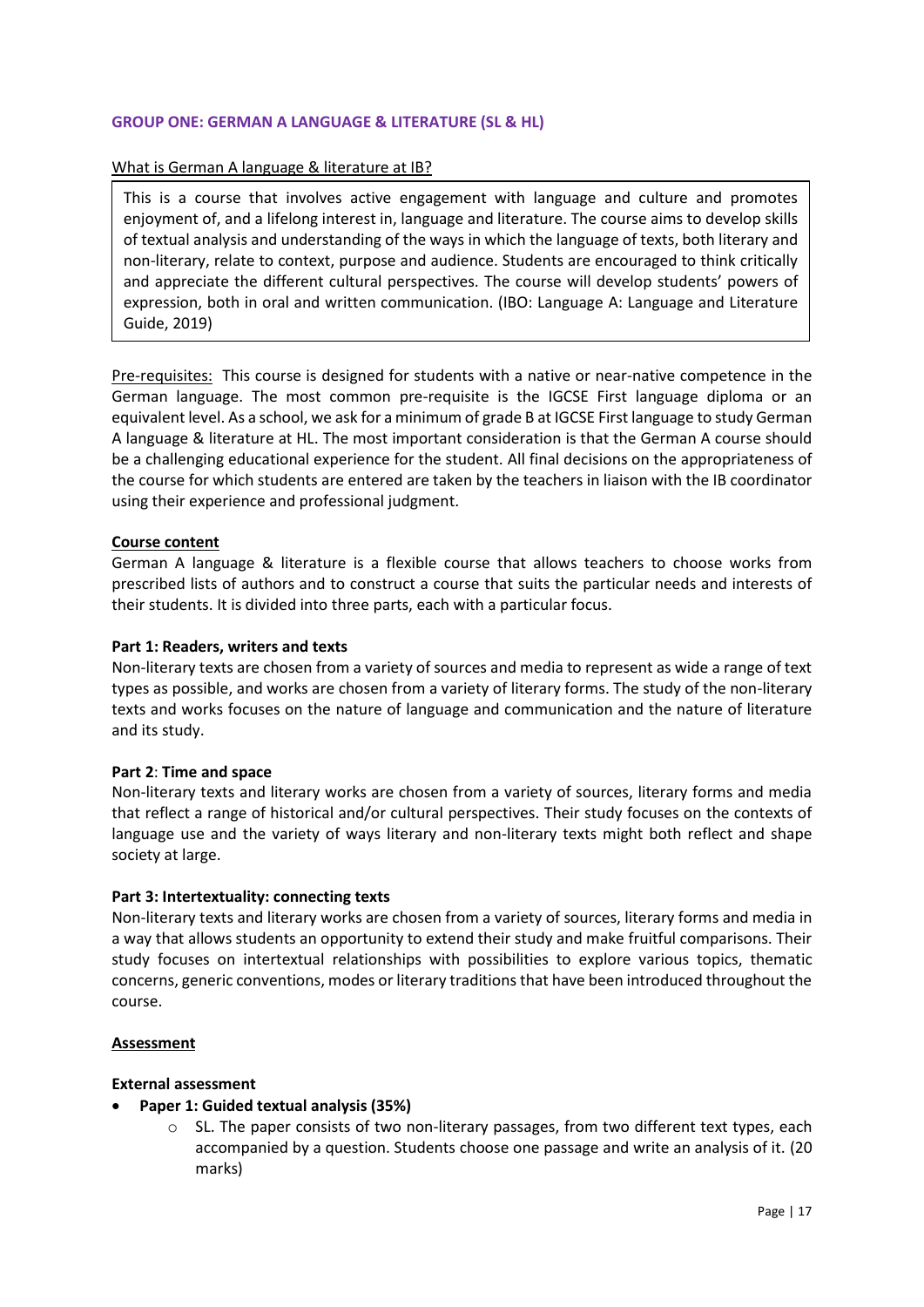- $\circ$  HL. The paper consists of two non-literary passages, from two different text types, each accompanied by a question. Students write an analysis of each of the passages. (40 marks)
- **Paper 2: Comparative essay (HL: 25%, SL: 35%)**
	- o The paper consists of four general questions. In response to one question students write a comparative essay based on two works studied in the course. (30 marks)
- **Essay (HL only) (20%)**
	- o Students submit an essay on one non-literary text or a collection of non-literary texts by one same author, or a literary text or work studied during the course. The essay must be 1,200-1,500 words in length. (20 marks)

#### **Internal Assessment** (HL: 30%, SL: 20%)

*This component consists of an individual oral, which is internally assessed by the teacher and externally moderated by the IB at the end of the course.*

#### **Individual oral (15 minutes)**

 $\circ$  Supported by an extract from both one non-literary text and one from a literary work, students will offer a prepared response of 10 minutes, followed by 5 minutes of questions by the teacher, to the following prompt. Examine the ways in which the global issue of your choice is presented through the content and form of two of the works/texts that you have studied. (40 marks)

#### **Future Studies and Careers**

IB students who pass the German Language A exam are entitled to enter a German university without being tested on their German linguistic skills.

#### **GROUP ONE: SPANISH A: LITERATURE (SL & HL) examined May 2021 onwards**

What is Spanish A: Literature at IB?

The Spanish A: Literature is the course through which the IB's policy of mother-tongue entitlement is delivered. It introduces students to the analysis of literary texts and it is built on the notion of conceptual learning in which students engage with central concepts of the discipline to become flexible, critical readers of all types of texts. In the Spanish A: literature course, students will learn about the various manifestations of literature as a powerful mode of writing across cultures and throughout history. (IBO: Language A: Literature Guide, 2019)

Pre-requisites: It is strongly recommended that students have had experience of writing critical essays about texts. Therefore, a course like IGCSE Spanish Literature would be recommended. As a school, we ask for a minimum of grade B at IGCSE Literature to study Spanish A at HL.

#### Course content

Spanish A: Literature is a flexible course that allows teachers to choose works from the IBO's prescribed lists of authors (PLA) and to construct a course that suits the particular needs and interests of their students. It is divided into three parts, each with a particular focus.

• Readers, writers and texts looks at the ways in which literary texts are produced, read, interpreted, responded to and performed, and explores the role of literature. In it, students will be developing the skills and approaches required to engage with how meaning is created in texts.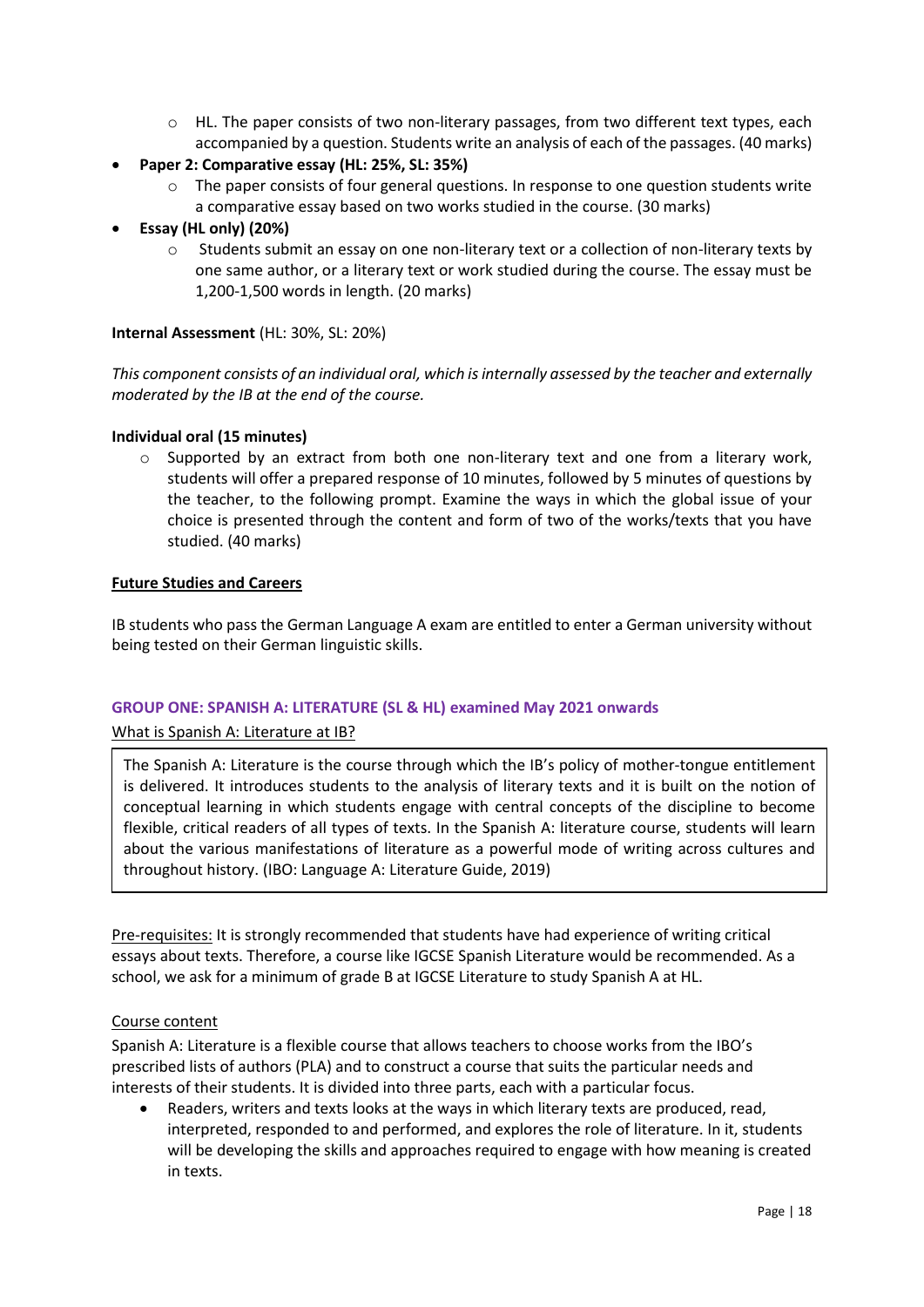- Time and space considers how a literary text interacts with the context in which it is produced and received. In it, students will be developing skills and approaches required to explore how texts are affected by a wide variety of factors such as the life of the author, the times the author lived in, and the way the context of reception and the work impact each other.
- Intertextuality focuses on the connections between and among diverse literary texts, traditions, creators and ideas. In it, students will develop skills and approaches required to compare and contrast texts in order to gain a deeper understanding of the unique characteristics of texts and the interesting connections between them.

# Assessment

Students are assessed through a combination of formal examinations, oral activities and written coursework (only for HL).

- Paper 1: Guided literary analysis (35%). The paper consists of two passages, from two different literary forms, each accompanied by a question. In SL, students will be asked to choose one of the passages and write an analysis of it focusing on the technical or formal aspect the question proposes or another similar aspect of the student's choice. In HL, they will be asked to write a separate analysis of each of the passages.
- Paper 2: Comparative Essay (35 in SL and 25% in HL). The paper consists of four general questions. In response to one of those questions, students will be asked to write a comparative essay based on two works studied in the course.
- HL Essay (20%). This component consists of a 1200–1500 essay written during the course. Students will be asked to develop a line of inquiry of their own choice in relation to one of the works studied. This line of inquiry could be related to the central concepts of the course.
- Individual oral (15% in SL and 20% in HL). This component consists of a prepared individual oral. Students will be asked to discuss two of the works studied in relation to a global issue present in both of them. The delivery of the oral must not take more than 10 minutes, and it will be followed by 5 minutes of questions by the teacher.

# Future Studies and Careers

Students taking Spanish A: Literature at IST will automatically obtain a bilingual diploma. The IB Diploma is recognized as equivalent to the "Título de bachillerato español". Students do not have to sit the university entrance exam (Selectividad), although they may want to pass a specific component to gain extra credit.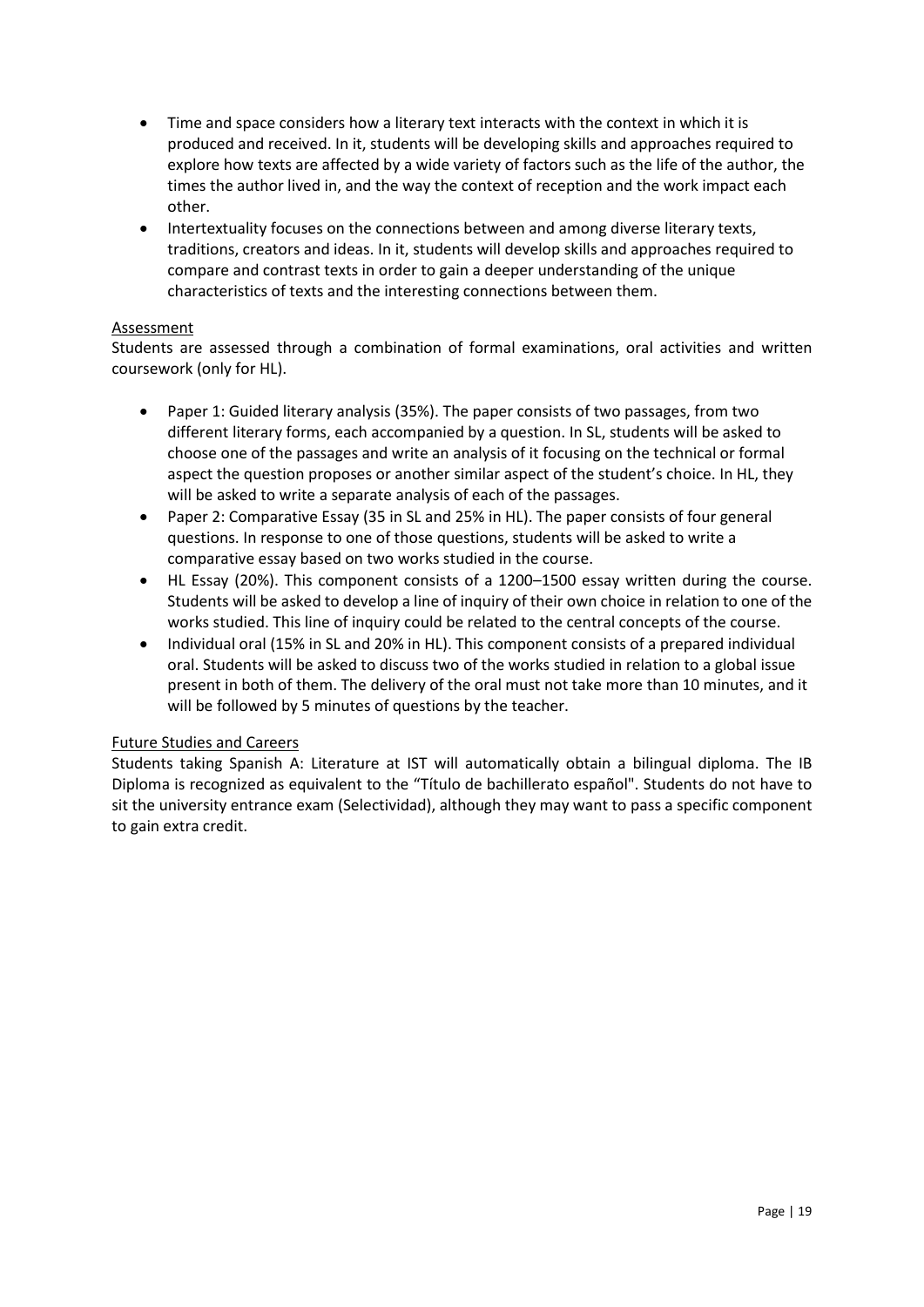# <span id="page-19-0"></span>**GROUP TWO: ENGLISH B (SL & HL)**

What is English B at IB?

Language B is a language acquisition course designed for students with some previous learning of that language. It may be studied at either SL or HL. The main focus of the course is on language acquisition and development of language skills. These language skills are developed through the study and use of a range of written and spoken material. The aim of this course is to enable students to communicate effectively in English, in a wide range of authentic situations and to a range of audiences, in both spoken and written form. They will also be able to understand a wide range of written texts and spoken material and respond accordingly. The cultural context of Anglophone countries will provide exposure to the ideas and attitudes of these nations by means of texts and recorded material, creating an appreciation of cultural and international diversity. The topics chosen will be related to the students' interests and concerns in a changing world.

Pre-requisites: For both HL and SL students need to have a good working knowledge of English.

# Course content

The course is flexible and can be orientated around the interests of the students. It comprises five themes : Identities, Experiences, Human Ingenuity, Social Organisation and Sharing the Planet. Within each theme students will explore various topics, for example:

- Identities Lifestyles, Health and Well-being, Beliefs and Values, Subcultures, Language and Identity
- Experiences Leisure, Holidays and Travel, Rites of Passage, Customs and Traditions, Migration
- Human Ingenuity Entertainment, Artistic Expressions, Communication and Media, Scientific Innovation
- Social Organisation- Community, Education, Social Engagement, Law and Order, The Working World
- Sharing the Planet Human Rights, Globalisation, Urban and Rural Environment, Peace and **Conflict**
- Additionally, at HL students must read at least two works of literature. Recent texts chosen have included, The Kite Runner (Hosseini), Rabbit Proof Fence (Pilkington), Flowers for Algernon (Keyes), To Kill a Mockingbird (Lee) & The Great Gatsby (Fitzgerald).

# **Assessment**

Both SL and HL are assessed by a combination of externally graded work and internally marked work that is moderated by the IBO.

# **External Assessment (75%)**

- 1. Paper 1 ( Ihr 15 mins/ I hr 30 mins) 25% One written task from a choice of three. (250- 400/450-600 words) Each task is based on a course theme.
- 2. Paper 2 ( I hr 45mins/2 hours .) 50%

There are two sections : Listening (45 mins/ 1hr) 3 audio passages. Reading (I hr) 3 reading texts based on the themes.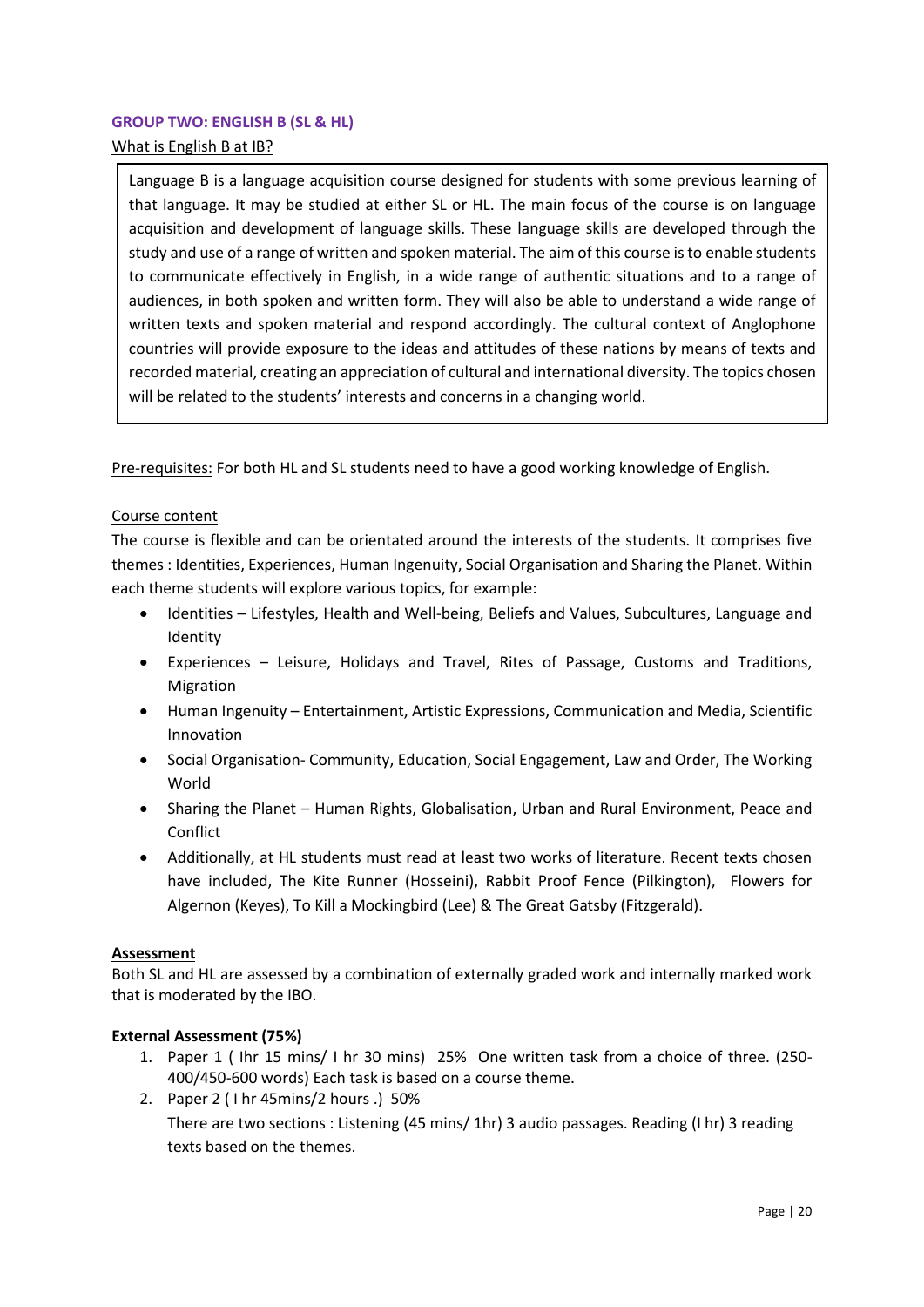# **Internal Assessment (25%)**

1. Individual oral (15/20mins) At SL based on the course themes. The student chooses one of two visual stimulus.

At HL based on an extract taken from one of the literary works studied in class.

For students who are considering a career in an international context, in Business or IT for example, English at this level will be very useful.

# <span id="page-20-0"></span>**GROUP TWO: FRENCH B (SL & HL)**

# What is French B at IB?

French B Standard Level (SL) and Higher Level (HL) are language acquisition courses for students with some previous experience of learning the language. While studying the French language, students also explore the cultures of France and the French speaking world.

Higher and standard levels are differentiated by the recommended teaching hours, the depth of syllabus coverage, the required study of literature at HL, and the level of difficulty and requirements of the assessment tasks and criteria. Teachers will ensure that students are following the course that is best suited to their present and future needs and that will provide them with an appropriate academic challenge. The range of purposes and situations for using language in the French B courses extend well beyond those for French ab initio.

# Pre-requisites:

The French B course is designed for students with some previous learning of the language. The most common pre-requisite is the IGCSE Foreign language diploma or the DELF (minimum A2 level) or an equivalent level. As a school, we ask for a minimum of grade B at IGCSE Foreign language to study French B at HL. The most important consideration is that the French B course should be a challenging educational experience for the student. All final decisions on the appropriateness of the course for which students are entered are taken by the teachers in liaison with the IB coordinator using their experience and professional judgment.

# Course content

At both HL and SL, the course is organized into 5 themes. Identities, experiences, human ingenuity, social organization and sharing the planet. Finally, two works of literature are studied at HL only.

# Assessment

Students are assessed through a combination of formal examinations (75%), and oral activity (25%).

- Paper 1 (1h30 for HL/1h15 for SL 30 marks, 25%): Productive skills (essay writing)
	- o For HL level: one writing exercise of 450-600 words from a choice of 3 based on 5 themes
	- o For SL level : one writing exercise of 250-400 words from a choice of 3 based on 5 themes
- Paper 2 (2h for HL/1h45 for SL 65 marks, 50%): Receptive skills.
	- o Listening comprehension (3 audio passages drawn from all the 5 themes)
		- For HL level (1h, 25 marks)
		- For SL level (45mn, 25 marks)
	- o Reading comprehension (3 written texts drawn from all the 5 themes)
		- For HL level (1h, 40 marks)
		- For SL level (1h, 40 marks)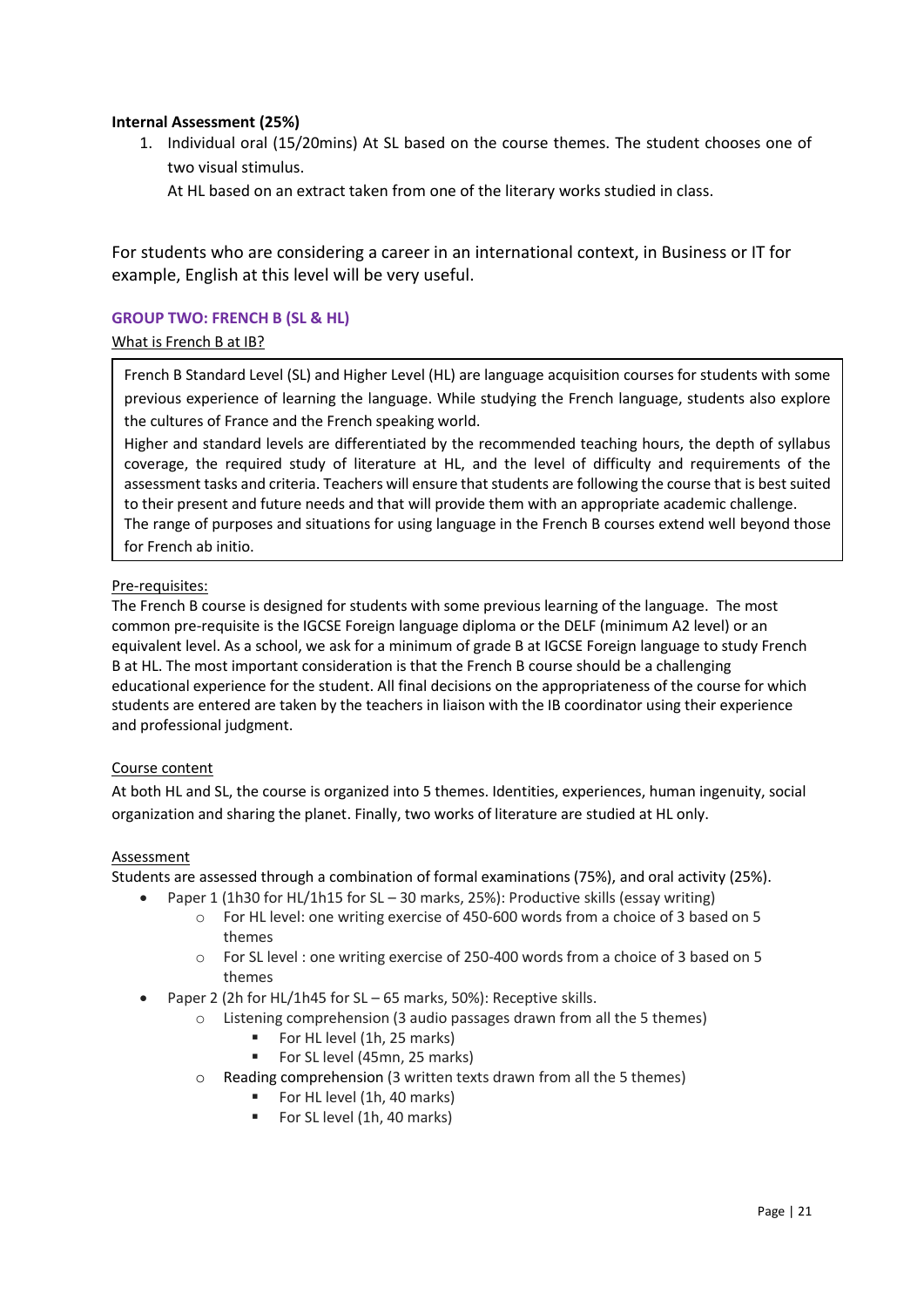- Individual oral (30 marks, 25%). Productive and interactive skills.
	- o For HL level, a conversation on a literary extract based on one of the 2 books studied in class followed by discussion on it and a conversation on of the 5 themes or more (a 20 minute preparation followed by a 12-15 minute oral)
	- o For SL level, a visual stimulus description based on one of the 5 themes followed by discussion on it and a general conversation on another theme (a 15-minute preparation followed by a 12-15 minute oral)

IB students who pass the HL French B exam (and/or DELF B2) are entitled to enter a French university without being tested on their French linguistic skills. They must apply with the French university of their choice by January 15 in Grade 12. Knowing the language and culture of our host country is a definite advantage in a globalized and competitive labour market.

# <span id="page-21-0"></span>**GROUP TWO: FRENCH AB INITIO (SL ONLY)**

#### What is French Ab initio at IB?

The French ab initio course is a language acquisition course for students with little or no experience of the language.

The course is organized into three themes: individual and society, leisure and work, and urban and rural environment. Each theme comprises a list of topics that provide students with opportunities to practise and explore the language and to develop intercultural understanding.

Through the development of receptive, productive and interactive skills, students develop the ability to respond and interact appropriately in a defined range of everyday situations.

Pre-requisites: The French Ab initio course is typically offered to students who have never studied French, did study some limited French a few years ago or for whom the school considers it to be a challenge.

#### Course content

Three areas of study—language, texts and themes—provide the basis of the two-year French Ab initio course. These three fundamental areas are interconnected and should be studied concurrently. Interactive, productive and receptive skills are developed through study in these three areas and are of equal importance. The five themes studied in Ab initio are: identities, experiences, human ingenuity, social organization, sharing the planet.

The French Ab initio course is represented in a diagram with intercultural understanding at its heart to demonstrate both its importance and its interrelatedness within the areas of language, texts and themes. Intercultural understanding is defined as an ability to demonstrate an understanding of cultural diversity and/or similarity between the target culture(s) and the student's own. The student develops a greater awareness of his or her own culture(s) through learning about another. Intercultural understanding provides both the link between the three areas of the course and the lens through which they should be addressed.

#### Assessment

Students are assessed through a combination of formal examinations (75%), and oral activity (25%).

- Paper 1 (1h 30 marks, 25%): Productive skills (essay writing)
	- $\circ$  Two writing exercises of 70-150 words. Each has to be written from a choice of 3 topics based on prescribed types of text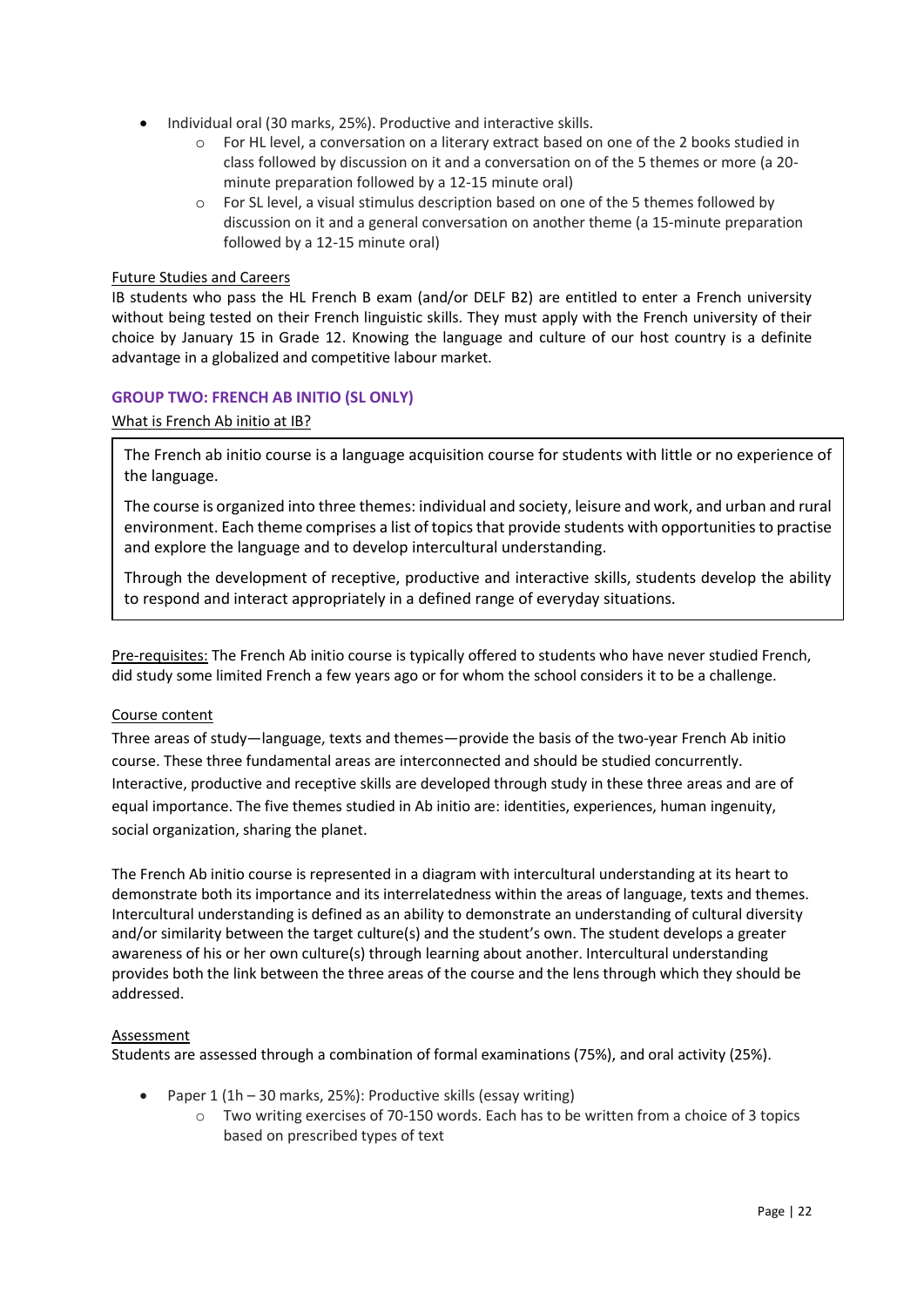- Paper 2 (1h45 65 marks, 50%): Receptive skills.
	- o Listening comprehension (3 audio passages drawn from all the 5 themes) ■ 45mn, 25 marks
	- o Reading comprehension (3 written texts drawn from all the 5 themes)
		- $\blacksquare$  1h, 40 marks
- Individual oral (30 marks, 25%). Productive and interactive skills.
	- o A visual stimulus description based on one of the 5 themes followed by discussion on it and a general conversation on another theme (a 15-minute preparation followed by a 7- 10 minute oral)

Because of the standard of a French Ab initio course, an IB student who would like to enroll a French university would have to be tested on his/her French linguistic skills and/or pass a test of a B2 standard. Knowing the language and culture of our host country is a definite advantage in a globalized and competitive labour market.

# <span id="page-22-0"></span>**GROUP TWO: GERMAN B (SL & HL)**

# What is German B at IB?

German B Standard Level (SL) and Higher Level (HL) are language acquisition courses for students with some previous experience of learning the language. While studying the German language, students also explore the cultures of the German speaking countries.

Higher and standard levels are differentiated by the recommended teaching hours, the depth of syllabus coverage, the required study of literature at HL, and the level of difficulty and requirements of the assessment tasks and criteria. Teachers will ensure that students are following the course that is best suited to their present and future needs and that will provide them with an appropriate academic challenge.

#### Pre-requisites:

The German B course is designed for students with some previous learning of the language. The most common pre-requisite is the IGCSE Foreign language diploma or an equivalent diploma. As a school, we ask for a minimum of grade B at IGCSE Foreign language to study German B at HL. The most important consideration is that the German B course should be a challenging educational experience for the student. All final decisions on the appropriateness of the course for which students are entered are taken by the teachers in liaison with the IB Coordinator.

#### Course content

The course is organised into themes. The five prescribed core themes are: Identities, Experiences, Human Ingenuity, Social Organisation and Sharing the Planet.

These themes allow students to compare the target language and culture(s) to other languages and cultures with which they are familiar. They also provide opportunities for students to make connections to other disciplinary areas in the DP.

#### Assessment

Students are assessed through a combination of external examinations (two written papers, 75%) and an internal examination (individual oral examination, 25%):

• Paper 1 (HL: 1 hour 30 minutes, SL: 1 hour 15 minutes - 25%): Productive skills. One writing task from a choice of three. SL: 250-400 words, HL: 450-600 words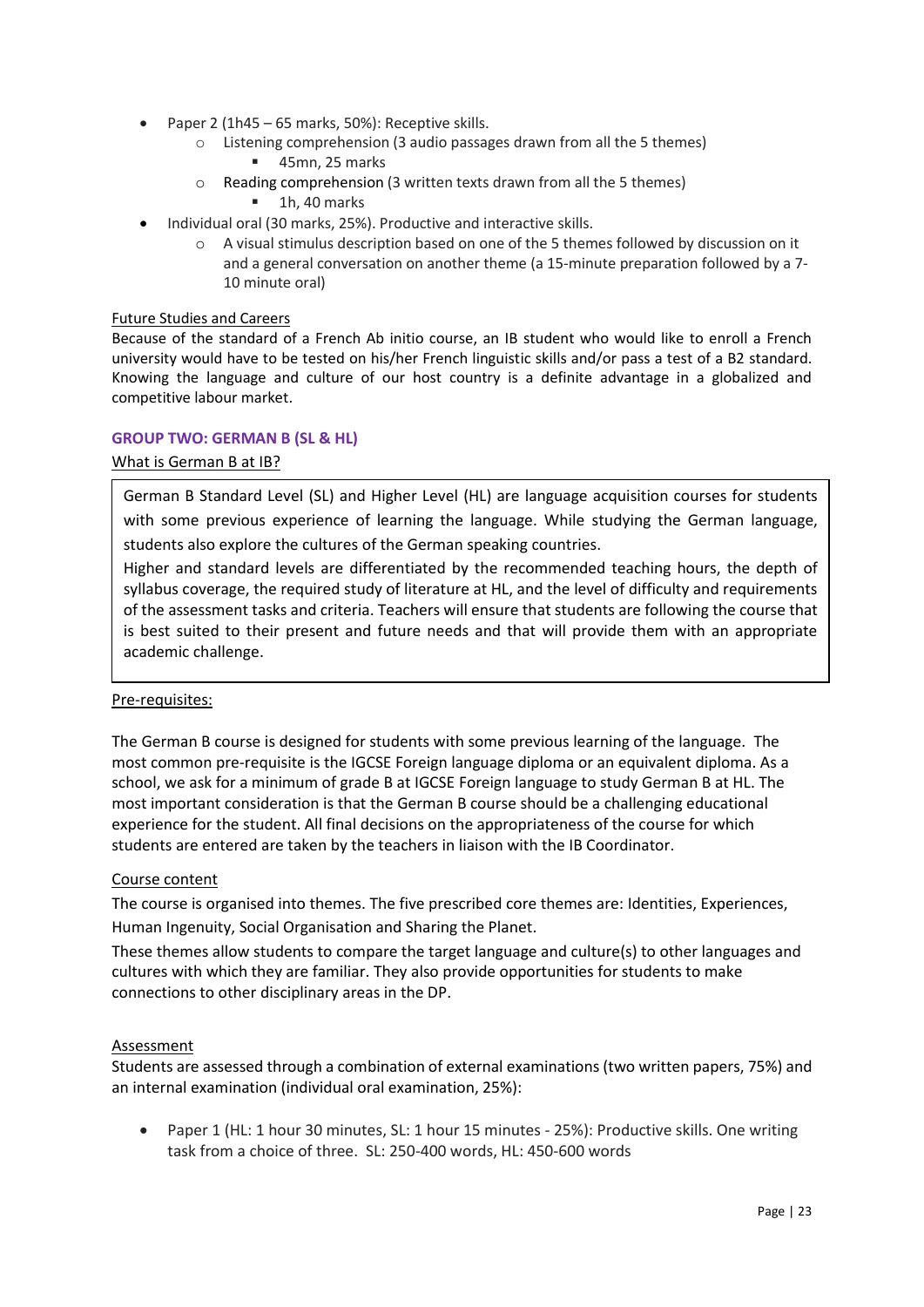- Paper 2 (HL: 2 hours, SL: 1 hour 45 minutes 50 %): Receptive skills**.** 
	- o Listening comprehension: SL: 45 minutes, HL: 60 minutes
	- o Reading comprehension: SL+HL: 60 minutes
- Individual oral examination (25%). Interactive skills.
	- o SL: A conversation with the teacher, based on a visual stimulus, followed by discussion based on an additional theme.
	- $\circ$  HL: A conversation with the teacher, based on an extract from one of the literary works studied in class, followed by discussion based on one or more of the themes from the syllabus.

The HL German B course meets the requirements for a compulsory *continued foreign language* set up by the German *Kultusministerkonferenz* in December 2017 for the recognition of the IB Diploma as being equivalent to the German *Abitur*. The German B HL is also excellent preparation to pass a language test to study at some German universities.

#### <span id="page-23-0"></span>**GROUP TWO: SPANISH B (SL & HL)**

#### What is Spanish B at IB?

Spanish B Standard Level (SL) and Higher Level (HL) are language acquisition courses for students with some previous experience of learning the language. While studying the Spanish B language, students also explore the culture(s) connected with it. The focus of these courses is language acquisition and intercultural understanding.

Higher and standard levels are differentiated by the recommended teaching hours, the depth of syllabus coverage, the required study of literature at HL, and the level of difficulty and requirements of the assessment tasks and criteria. Teachers will ensure that students are following the course that is best suited to their present and future needs and that will provide them with an appropriate academic challenge.

Pre-requisites: Spanish B course is designed for students with some previous learning of the language. The most common pre-requisite is the IGCSE Foreign language diploma or an equivalent level. The most important consideration is that the Spanish B course should be a challenging educational experience for the student. All final decisions on the appropriateness of the course for which students are entered are taken by the teachers in liaison with the IB coordinator using their experience and professional judgment. As a school, we ask for a minimum of grade B at IGCSE Foreign language to study Spanish B at HL.

#### Course content

In the language B course, students develop the ability to communicate in the target language through the study of language, themes and texts. In doing so, they also develop conceptual understanding of how language works. Communication is evidenced through receptive, productive and interactive skills across a range of contexts and purposes that are appropriate to the level of the course.

The syllabus is divided into 5 prescribed themes: identities, experiences, human ingenuity, social organization and sharing the planet.

Students expand the range of their communication skills by understanding and producing a wide variety of oral and written texts: personal, professional and mass-media texts. In addition, the study of two literary works is required at HL.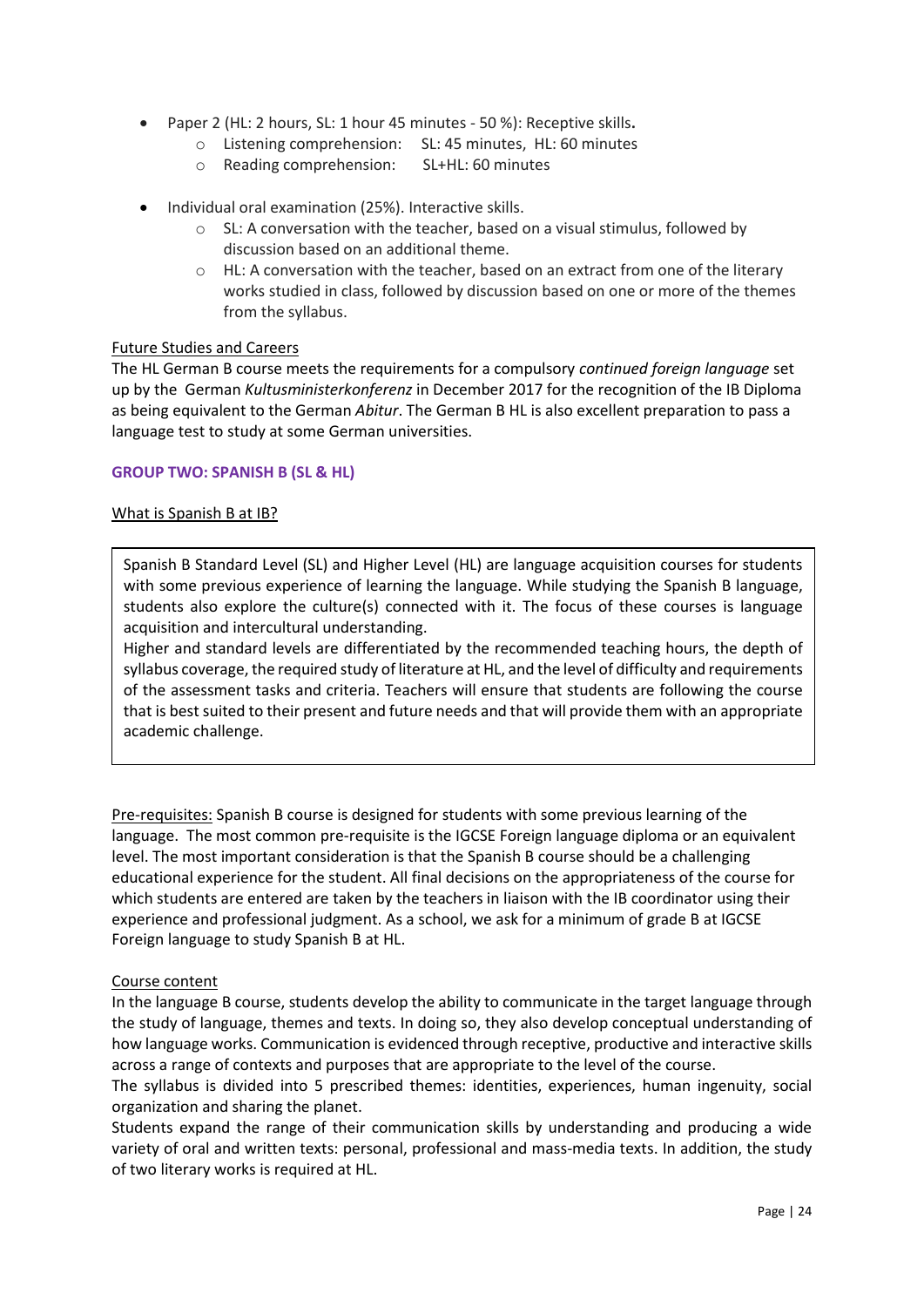A key aim of the language B course is to develop international-mindedness through the study of language, culture, and ideas and issues of global significance.

# Assessment

Students are assessed through a combination of formal examinations (75%) and oral activities (25%).

- Paper 1 (25%). Productive written skills. One writing task (450-600 words in HL or 250-400 words in SL) form a choice of three, each from a different theme using a different type of text.
- Paper 2 (50%). Receptive skills**.** Two separate sections:
	- o Listening comprehension: comprehension exercises on three audio passages.
	- o Reading comprehension: comprehension exercises on three written texts.
- Individual oral (25%). Interactive skills.
	- o HL: a conversation with the teacher based on one of the literature works followed by discussion based on one or more of the themes from the syllabus.
	- $\circ$  SL: a conversation with the teacher based on a visual stimulus followed by discussion based on an additional theme.

# Future Studies and Careers

Spanish is spoken by at least an estimated 570 million people around the world and is currently the 2th most commonly spoken language worldwide. Knowing Spanish opens the door for you to communicate with 1/3 of a billion speakers worldwide!

#### <span id="page-24-0"></span>**GROUP TWO: SPANISH AB INITIO (SL)**

What is Spanish Ab Initio at IB?

Language Ab Initio is a language acquisition course designed for students with no prior experience of the target language, or for those students with very limited previous exposure. It should be noted that language Ab Initio is offered at SL only.

At the language Ab Initio level, a student develops receptive, productive and interactive communicative skills. Students learn to communicate in the target language in familiar and unfamiliar contexts.

Pre-requisites: None.

#### Course content

In the language Ab Initio course, students develop the ability to communicate in the target language through the study of language, themes and texts. In doing so, they also develop conceptual understandings of how language works. Communication is evidenced through receptive, productive and interactive skills across a range of contexts and purposes that are appropriate to the level of the course.

The syllabus is divided into 5 prescribed themes: identities, experiences, human ingenuity, social organization and sharing the planet.

Students expand the range of their communication skills by understanding and producing a wide variety of oral and written texts: personal, professional and mass-media texts. For the development of receptive skills, language Ab Initio students must study authentic texts that explore the culture(s) of the target language.

A key aim of the language Ab Initio course is to develop international-mindedness through the study of language, culture, and ideas and issues of global significance.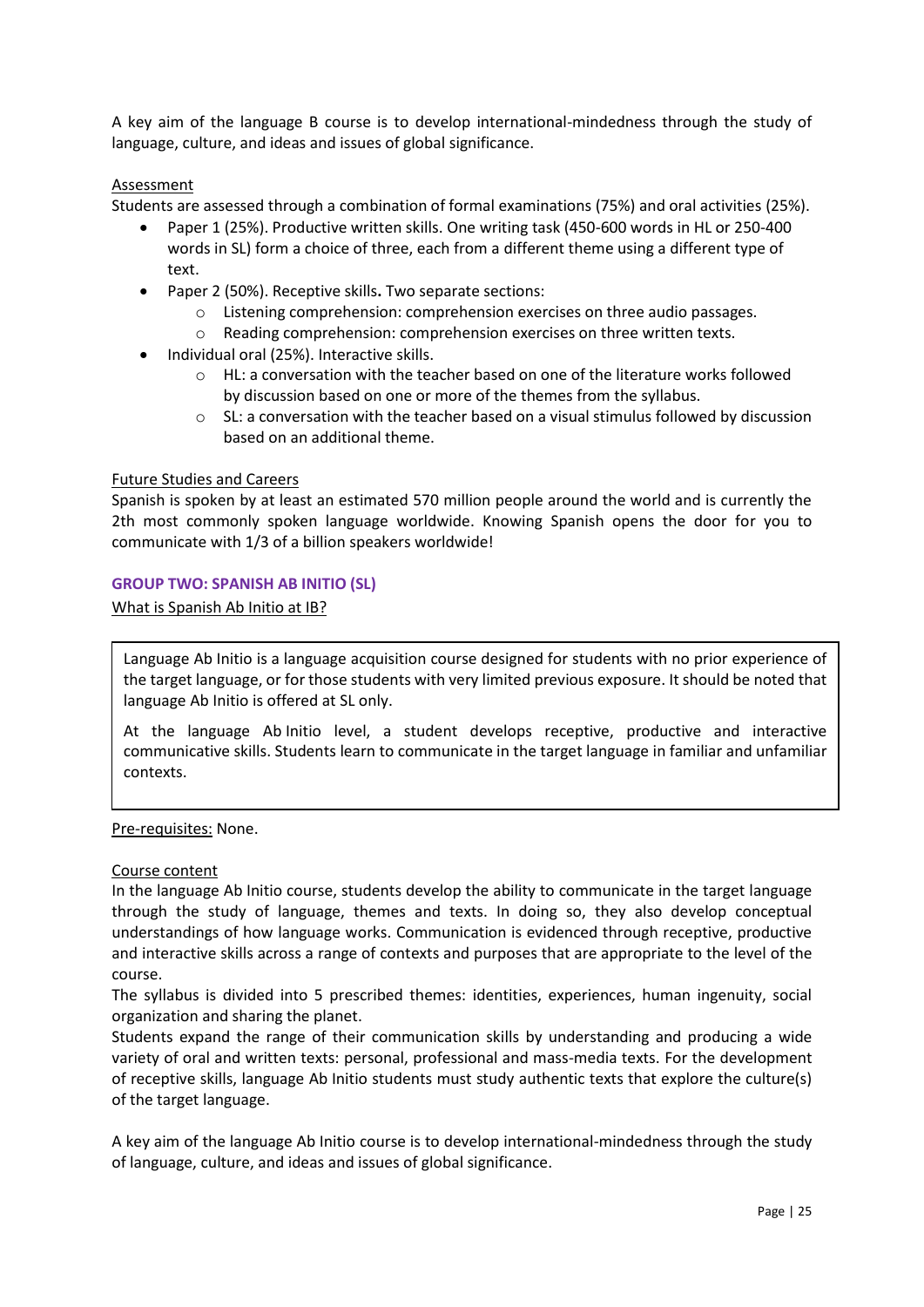# **Assessment**

Students are assessed through a combination of formal examinations (75%) and oral activities (25%).

- Paper 1 (25%). Productive skills. Two writing tasks of 70-150 words from a choice of three, choosing a text type for each task from among those listed in the examination instructions.
- Paper 2 (50%). Receptive skills**.** Two separate sections:
	- o Listening comprehension (45 minutes): comprehension exercises on three audio passages.
	- o Reading comprehension (1 hour): comprehension exercises on three written texts.
- Individual oral (25%). Interactive skills. A conversation with the teacher based on a visual stimulus and at least one additional course theme.

#### Future Studies and Careers

Knowing Spanish opens the door for you to communicate with 1/3 of a billion speakers worldwide and gives you a distinct advantage in today's global markets. This is a great opportunity to pick up another language and further widen your international outlook.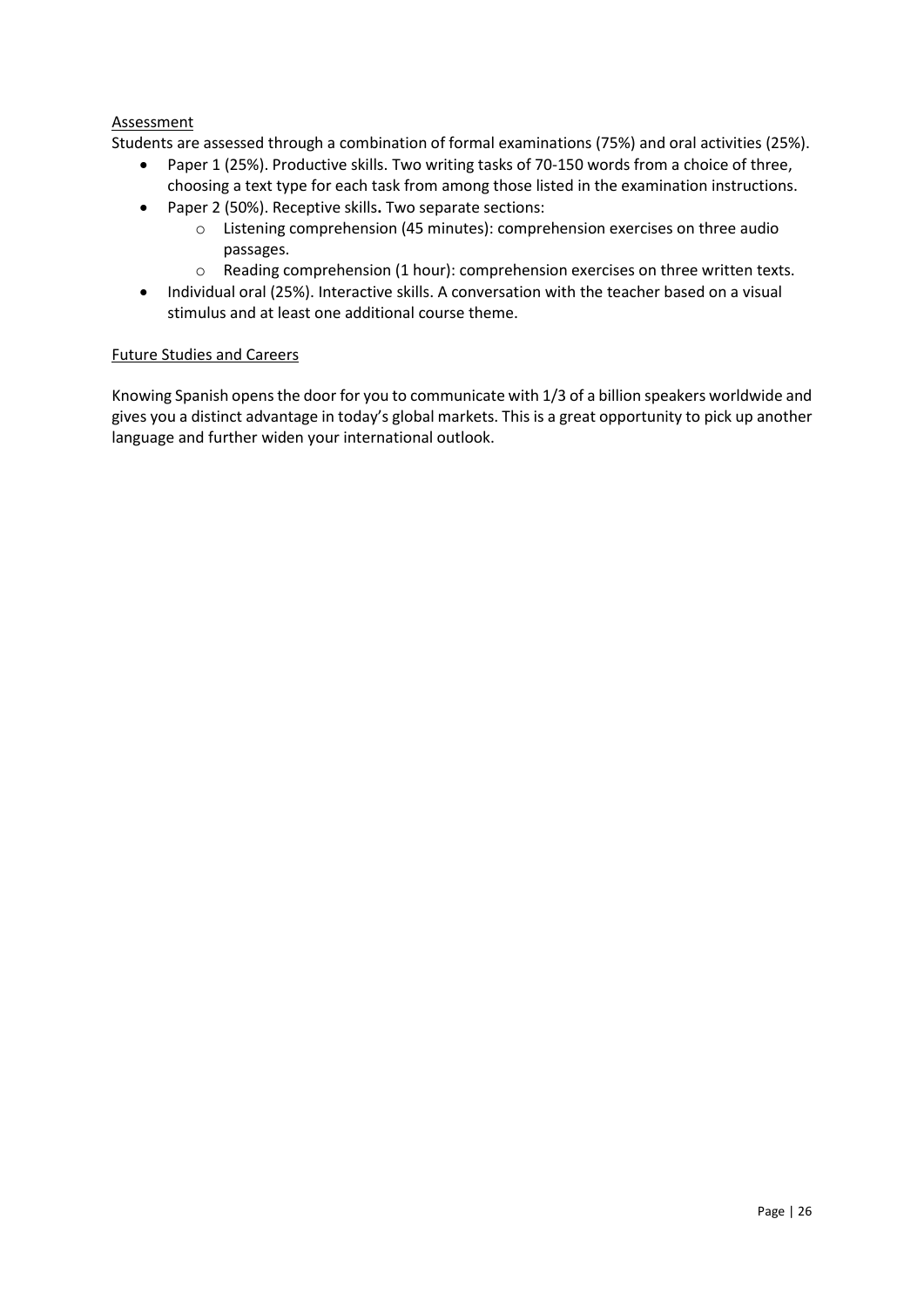#### <span id="page-26-0"></span>**GROUP THREE: BUSINESS MANAGEMENT (SL & HL)**

# What is Business Management at IB?

What happens in the world of business directly impacts governments and individuals. We are still dealing with the fallout from the Financial Crisis of 2008 which led to countries balancing on the verge of bankruptcy. We study the inter-connective nature of global businesses and TNC's. We examine the issues of ethics verves profit/shareholder. Business and related subjects (such as the 'FAME' group – finance, accounting, management and economics) are among the most popular fields of study at universities worldwide, particularly at graduate level. Business graduates are in high demand worldwide and this course provides you with excellent foundations for an undergraduate Degree. Business touches on pretty much every aspect of modern human society, future careers with a business degree are diverse and often highly paid.

If you have not studied Business Studies at GCSE before it does not matter. However, a 'C' in Maths would benefit you greatly in this course. As long as you have a healthy interest in current affairs, politics and economics that will be enough.

# Course Content – Higher Level ONLY HL Business Management

Topic 6 Business Strategy: We study: Strategic analysis, Strategic choice and Strategic implementation by applying this to the Business & Management case study.

# Course Content – HL & SL Business Management

Topic One - Business Organisation and Environment: we study the nature of business activity, types of legal business organisations, organisational objectives, stakeholder groups, external environment, organisational planning tools, growth and evolution of businesses, change and management and globalisation.

Topic Two - Human Resource Management: we study human resource planning, organisational structure, communication, leadership and management, motivation, organisational and corporate cultures, employer and employee relations and crisis management and contingency planning.

Topic Three - Accounts and Finance: we study sources of finance, investment appraisal, working capital, budgeting, financial accounts and ratio analysis.

Topic Four - Marketing: we study the role of marketing, marketing planning, product, price, place/distribution, promotion, place, international marketing and E-commerce.

Topic Five - Operations Management: we study production methods, costs and revenues, break-even analysis, quality assurance, location, innovation, production planning and project management.

# Assessment IA HL Business Management

Students must develop their own individual questions. Worth 25% of the final grade. A 2,000 word written report, where primary research will need to be carried out.

# Assessment IA SL Business Management

Students must develop their own individual question. Worth 25% of the final grade. A 1,500 word written commentary based on secondary research. Written Exam:

| <b>Written Exam Papers</b> | нı                                              |                          |
|----------------------------|-------------------------------------------------|--------------------------|
| Paper<br>study             | $1 -$ Pre-Seen Case   40% (2hrs and 15 minutes) | 35% (1hr and 15 minutes) |
| Paper 2                    | 35% (2hrs and 15 minutes)                       | 40% (1hr and 40 minutes) |
| Internal Assessment/IA     | 25% final grade                                 | 25% grade                |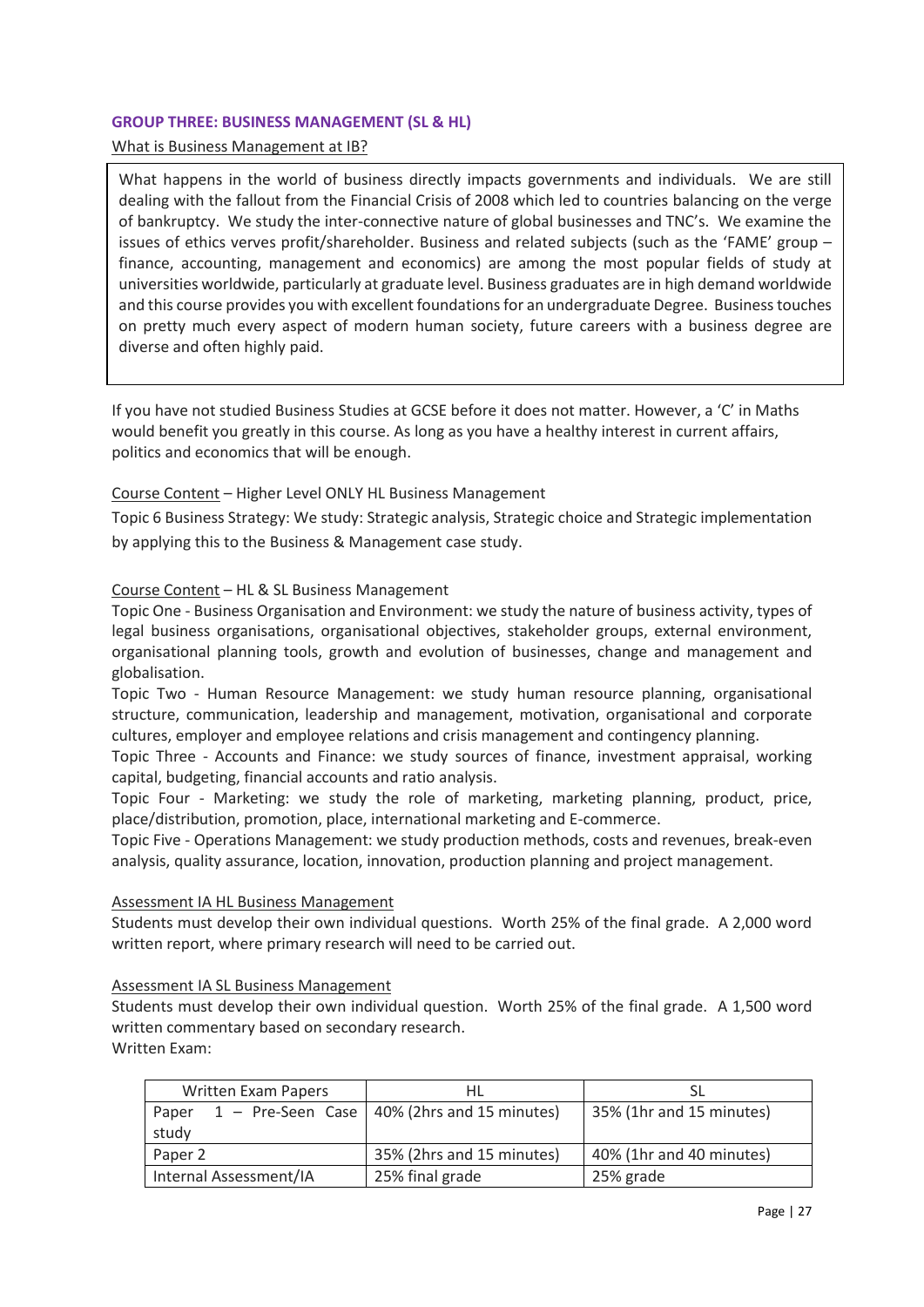#### <span id="page-27-0"></span>**GROUP THREE: GEOGRAPHY (SL & HL)**

What is Geography at IB?

We live in a world of amazing beauty, infinite complexity and rigorous challenge. Through studying Geography, we build an appreciation of how places and landscapes are formed, how people and environments interact, what consequences arise from our everyday decisions, and what a diverse range of cultures and societies exist and interconnect. Geography is a subject which builds on our young people's own international experiences, helping them to formulate questions, develop their intellectual skills and find answers to issues affecting their lives. Geography helps us investigate and to think critically and creatively about the complexities of places, and different views and feelings relating to places. Geography is studied best through enquiry, this requires the formulation of effective questions and fieldwork and outdoor education are essential tools to allow this happen.

Pre-requisites: A keen interest in the world around you and ability to keep up with current geographical affairs. To study IB Geography at Higher Level, a minimum of a B grade at IGCSE is desirable.

Teaching & Learning - The Geography Department is supported by [www.ibgeographypods.org](http://www.ibgeographypods.org/) where all the schemes of work and teaching and learning resources for the units below can be found.

|                        |                                                                                                                                 | <b>Time</b>                | <b>SL</b>                                                     | HL                                                            |
|------------------------|---------------------------------------------------------------------------------------------------------------------------------|----------------------------|---------------------------------------------------------------|---------------------------------------------------------------|
| Paper 1                | <b>Core Themes</b><br>Options<br>1. Freshwater (HL only)<br>Sports Leisure Tourism<br>2.<br><b>Urban Environments</b><br>3.     | 60 hours SL<br>90 hours HL | 35%<br>45 minutes per<br>option<br>Total 1 hour 30<br>minutes | 35%<br>45 minutes per<br>option<br>Total 2 hour 15<br>minutes |
| Paper 2                | Perspectives<br>1. Population Distribution<br><b>Climate Vulnerability</b><br>2.<br><b>Global Resources</b><br>3.               | 70 hours                   | 40%<br>1hr 15 mins                                            | 25%<br>1hr 15 mins                                            |
| Paper 3                | <b>Global Interactions</b><br>Power, Places & Networks<br>1.<br><b>Human Diversity</b><br>2.<br>Global risks & Resilience<br>3. | 60 hours                   | N/A                                                           | 20%<br>1 hour                                                 |
| Internal<br>Assessment | 1 Essay of 2500 words based on<br>fieldwork to Spain at the end of<br>Grade 11.                                                 | 20 hours                   | 25%                                                           | 20%                                                           |

# Note on Internal Assessment

Internal Assessment is based on a residential fieldwork visit to Spain in May 2020. This visit normally takes place in May – June of Grade 11 and costs around €300. The resultant fieldwork is a written report of no more than 2500 words.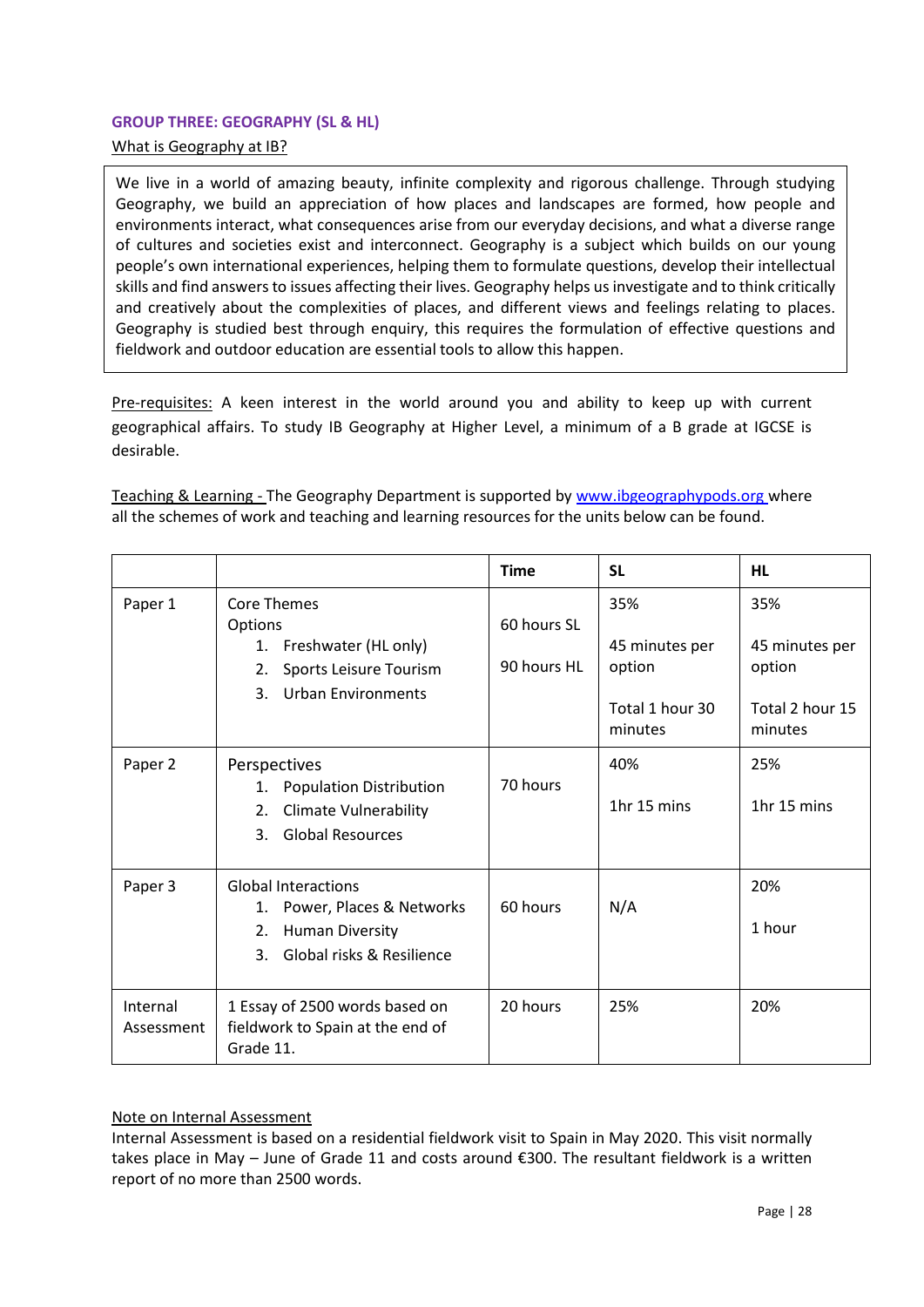Geographers look at wide range of issues spanning the social and physical sciences. By doing so, they develop a breadth of skills which are attractive to a very diverse range of future employers. Research highlights that Geography graduates have a better than average chance of finding work and that they are amongst the least likely to be unemployed. One of the reasons for this is the flexibility a geography degree offers in terms of future career paths. As a recent article in the UK Guardian newspaper highlighted, 'if you're not sure what to do, you can't go wrong with Geography…Geography doesn't have a set career path like the disciplines showing the highest levels of unemployment.' Many employers prize the knowledge and skills that studying Geography can provide and Geography in higher education is thriving.

# <span id="page-28-0"></span>**GROUP THREE: History (SL & HL)**

# What is History at IB?

A study of History at IB Level covers the most dramatic and important recent events and personalities who have shaped the modern world. It is a genuinely global course which encourages students to compare and contrast developments in Europe, Asia, the Americas and Africa. Through a combination of detailed case studies and open-ended independent research projects, students grapple with such big issues as how war can be avoided and how democracy can be defended against the threat of dictatorship. They will learn about the difference between political ideologies ranging from communism and fascism on the extremes, socialism and conservatism in the centre. Skills of analysis, debate, presentation and essay-writing will be developed.

Pre-requisites: Previous study of History at IGCSE level or equivalent is desirable but not essential, as is a willingness to get involved in debate. More important is a genuine interest in how past events and personalities have impacted upon current affairs.

# Course content

Course content changes in focus based on ensuring that nothing is repeated from IGCSE, but includes topics like:

# Standard Level (Global History)

- Rights and Protest: The Anti-Apartheid Movement in South Africa (focus: Mandela)
- Rights and Protest: The Civil Rights Struggle in the USA (focus: Martin Luther King, Jr)
- The Rise and Rule of Single Party States (focus on Franco, Pol Pot, Mao, Stalin, Mussolini)
- Origins, Practices and Effects of War (focus on WW1, WW2, Spanish Civil War)
- The Origins and Development of the Cold War, c.1945-1990 (focus on Cuba, Vietnam)

Higher Level (Americas)

- US involvement in the Korean and Vietnam Wars and student protest movements
- The Presidencies of Kennedy, Johnson, and Nixon, including the Watergate scandal
- **The rise and rule of Fidel Castro in Cuba: communism in the Americas**
- The rise and rule of Augusto Pinochet in Chile: military dictatorship in the Americas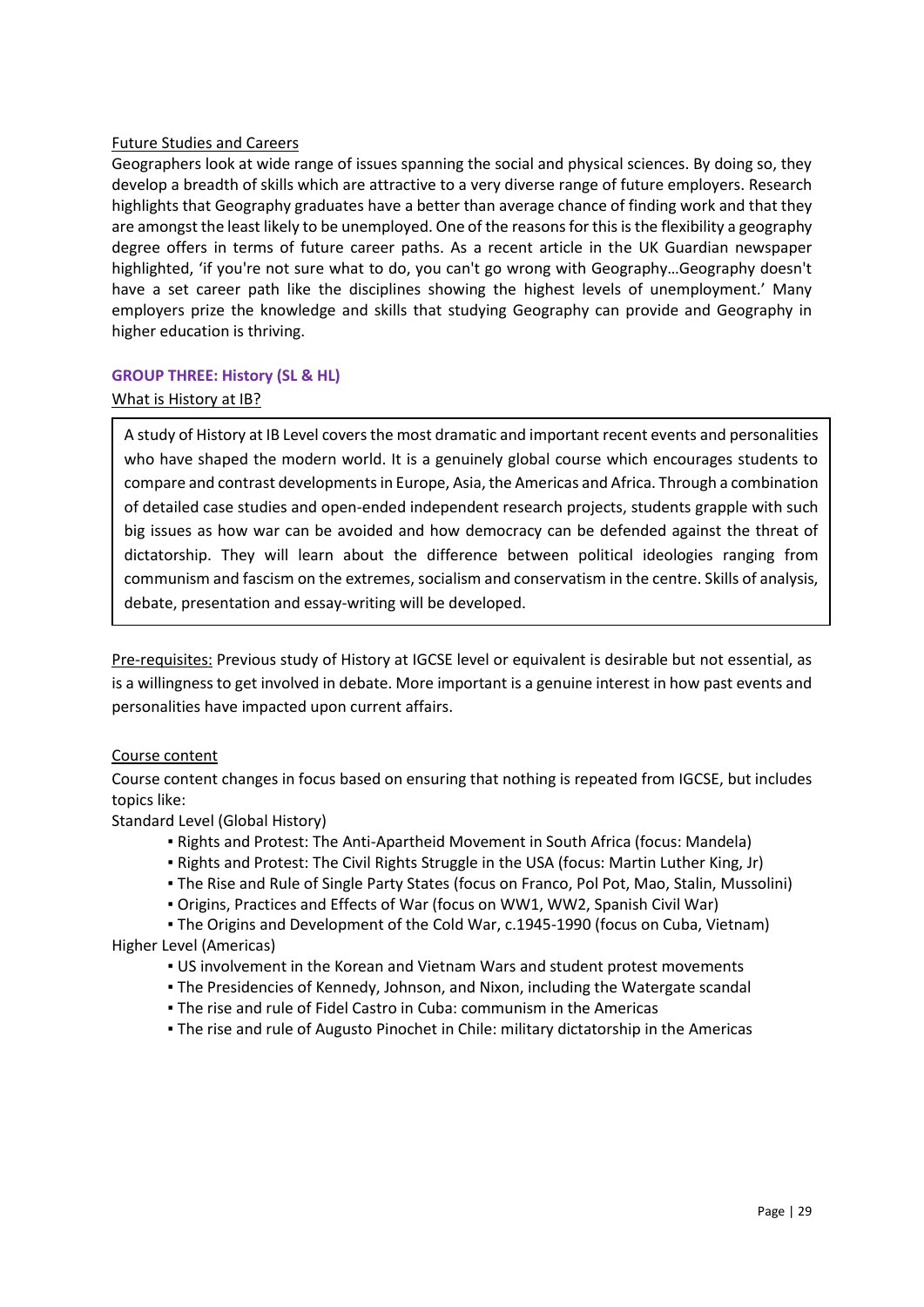| Assessment                                                             |           |     |
|------------------------------------------------------------------------|-----------|-----|
| <b>Method of Assessment</b>                                            | <b>SL</b> | HL  |
| Internal Assessment (1500-2000 words) on a topic of your own choice    | 25%       | 20% |
| Paper 1: Sourcework on Rights and Protest (1 hour)                     | 30%       | 25% |
| Paper 2: Two 45-minute essays on the other Standard Level topics       | 45%       | 35% |
| listed above                                                           |           |     |
| Paper 3 (HL): Three 60-minute essays on the Higher Level Topics listed | N/A       | 35% |
| above                                                                  |           |     |

A History qualification is highly respected by universities as providing a broad range of skills including research, analysis, debate and presentation. It is therefore useful whatever future direction you take, but is particularly useful to students considering a university course related to international affairs, politics, law, journalism as well as to those focusing directly on a history-related degree (Modern History or History of Art, for example).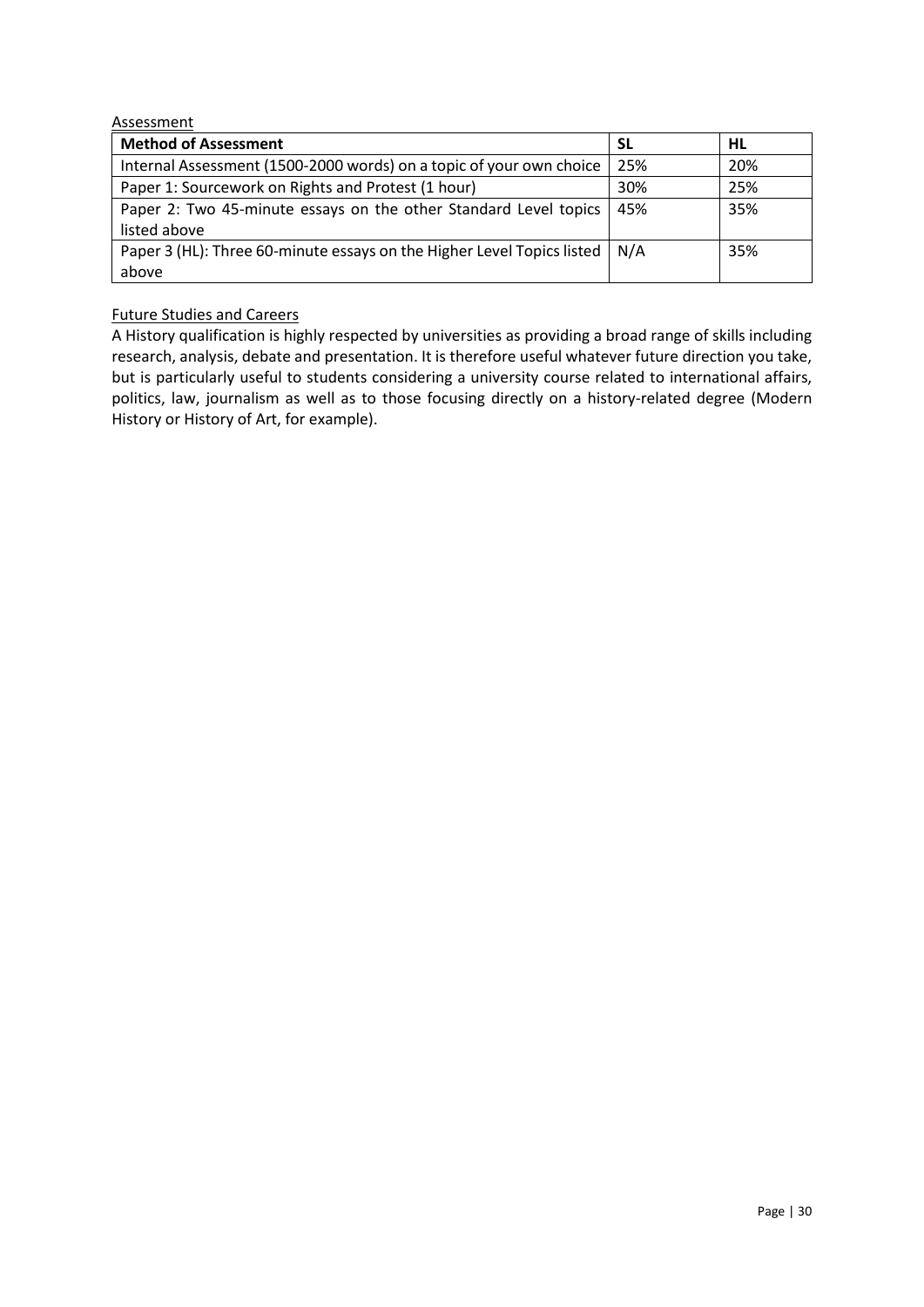# <span id="page-30-0"></span>**GROUP FOUR: BIOLOGY (SL & HL)**

What is Biology at IB?

Biology is the study of life. There are more than 8 million different species alive today. This diversity makes Biology both an endless source of fascination and a considerable challenge.

Furthermore, Biology has brought us many great advances in quality of life. Today few people die from infectious diseases and some diseases, including smallpox, have been almost completely irradiated. Progress in the treatment of cancer and AIDS is advancing rapidly and soon it may be possibly to control the genetic causes of disease or even aging. Advances in Ecology and Agriculture continue to develop crops with a higher resistance to drought and disease, increasing yields and allowing us to feed a growing world population.

This progress is not without moral and ethical dilemmas, for example, genetic engineering, the human genome project and infertility treatment. One thing is certain, during the next century Biology will change the society you live in.

#### Pre-requisites:

General school minimum requirements for IB – 5 grade C's at GCSE, including B's for HL. An interest in the subject is most important, ability to remember biological explanations is useful and so are problem solving ability, careful practical skills and a sense of humour when biological materials don't behave as they should.

#### Course content

#### **Standard level Core (SL)** (95 teaching hours)

- 1. Cell biology
- 2. Molecular biology
- 3. Genetics
- 4. Ecology
- 5. Evolution and biodiversity
- 6. Human physiology

# **Additional higher level (AHL)** (60 teaching hours)

- 7. Nucleic acids
- 8. Metabolism, cell respiration and photosynthesis
- 9. Plant biology
- 10. Genetics and evolution
- 11. Animal physiology

# **Option (only one option is required)** (15 teaching hours SL, plus 10 hours AHL)

- A: Neurobiology & behaviour
- D. Human physiology

#### Assessment

Regular formative and summative assessment takes place throughout the course in line with the IST assessment policy. There are three final examinations which include multiple choice, data analysis, short and long structured questions. Twenty percent of the final marks are for an individual investigation.

# Future Studies and Careers

IB Biology is good preparation for many university courses. There are many transferable skills in the subject and it is obviously especially useful for scientific courses including medicine, biochemistry, genetics, zoology or ecology.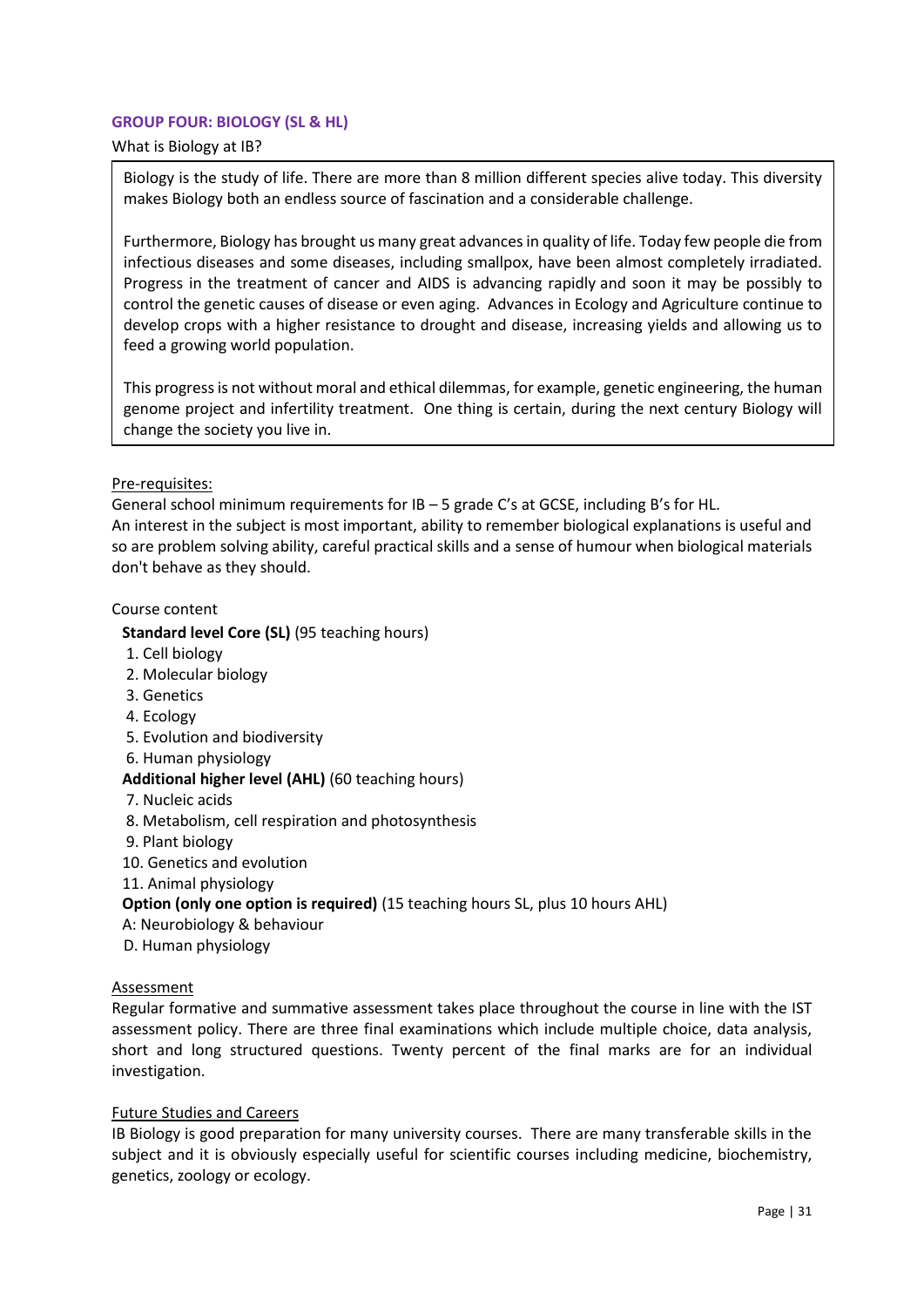# <span id="page-31-0"></span>**GROUP FOUR: CHEMISTRY (SL & HL)**

# What is Chemistry at IB?

Chemistry is an experimental science that combines academic study with the acquisition of practical and investigational skills. It is often called the central science, as chemical principles underpin both the physical environment in which we live and all biological systems.

Pre-requisites: We advise students that a minimum of a grade B (recommended an A/A\*) at GCSE (or equivalent) would be required for Higher Level. Students need to be **highly motivated** and have a **studious work ethic** both inside and outside of class to work on set targets and improve their skills. Due to the inclusion of Mathematics in this subject, a grade B/A is also recommended to help the transition to IB Chemistry.

# Course content

# Core

- 1. Stoichiometric relationships
- 2. Atomic structure
- 3. Periodicity
- 4. Chemical bonding and structure
- 5. Energetics/thermochemistry
- 6. Chemical kinetics
- 7. Equilibrium
- 8. Acids and bases
- 9. Redox processes
- 10. Organic chemistry
- 11. Measurement and data processing

# Option

- Additional higher level (AHL)
- 12. Atomic structure
- 13. The periodic table—the transition metals
- 14. Chemical bonding and structure
- 15. Energetics/thermochemistry
- 16. Chemical kinetics
- 17. Equilibrium
- 18. Acids and bases
- 19. Redox processes
- 20. Organic chemistry
- 21. Measurement and analysis

D. Medicinal chemistry **Practical scheme of work (weighting of 20%)** Practical activities Individual investigation (internal assessment—IA) Group 4 project

# **Assessment**

*External:*

|                  | Paper 1 | Paper 2   | Paper 3   |
|------------------|---------|-----------|-----------|
| Weighting % (SL) | 20      | 40        | 20        |
| Duration (SL)    | ¾ hour  | 1 % hours | 1 hour    |
| Weighting % (HL) | 20      | 36        | 24        |
| Duration (HL)    | 1 hour  | 2 ¼ hours | 1 % hours |

# Future Studies and Careers

Apart from being a subject worthy of study in its own right, Chemistry is a prerequisite for many other courses in higher education, such as Medicine, Veterinary Science, Biological Science and Environmental Science, and serves as useful preparation for employment.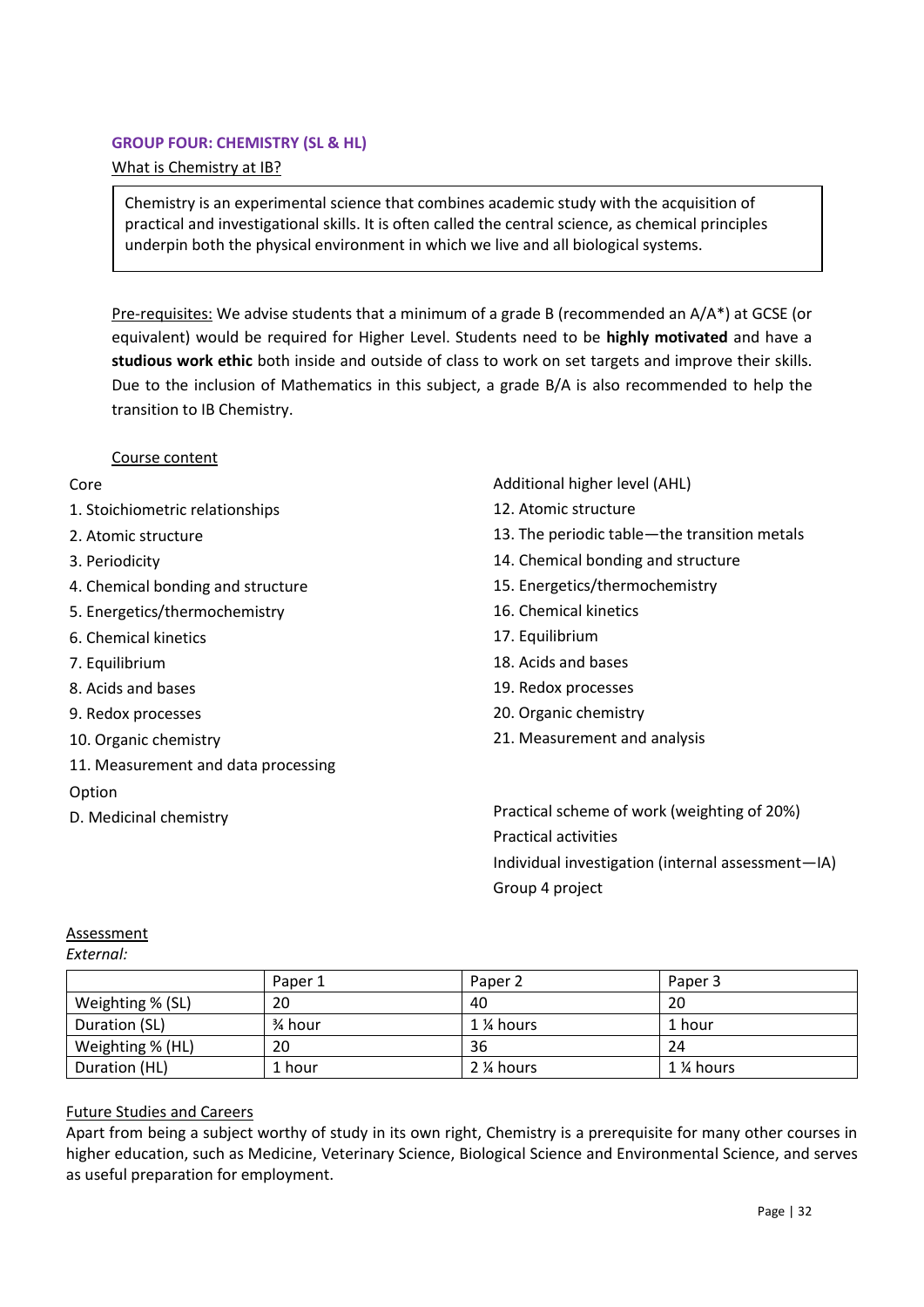# <span id="page-32-0"></span>**GROUP FOUR: COMPUTER SCIENCE (SL & HL)**

# What is Computer Science at IB?

Computer science requires an understanding of the fundamental concepts of computational thinking as well as knowledge of how computers and other digital devices operate.

The Diploma Programme computer science course is engaging, accessible, inspiring and rigorous. It has the following characteristics:

- draws on a wide spectrum of knowledge;
- enables and empowers innovation, exploration and the acquisition of further knowledge;
- interacts with and influences cultures, society and how individuals and societies behave;
- raises ethical issues and
- is underpinned by computational thinking.

Computational thinking involves the ability to:

- think procedurally, logically, concurrently, abstractly, recursively and think ahead;
- utilize an experimental and inquiry-based approach to problem-solving;
- develop algorithms and express them clearly and
- appreciate how theoretical and practical limitations affect the extent to which problems can be solved computationally.

Pre-requisites: Students should have a grade C or above in ICT at (I)GCSE. In cases where a student does not have an ICT or computing qualification, a similar requirement will be expected of them in maths, science and English.

#### Course content

# Core (HL & SL)

The topics that must be studied, including some practical work, are:

- Topic 1: System fundamentals
- Topic 2: Computer organization
- Topic 3: Networks
- Topic 4: Computational thinking, problem-solving and programming

# Extension (HL only)

The topics that must be studied, including some practical work, are:

- Topic 5: Abstract data structures
- Topic 6: Resource management
- Topic 7: Control

# Assessment

- 2 exam papers (plus a case study paper for HL)
- 1 internally assessed programming project

#### Future Studies and Careers

This course offers an excellent head start for computing and information systems degrees. Good computing skills are important for most professions; this course can lead directly to a job as a programmer, IT consultant, web developer, games developer, systems analyst or network engineer.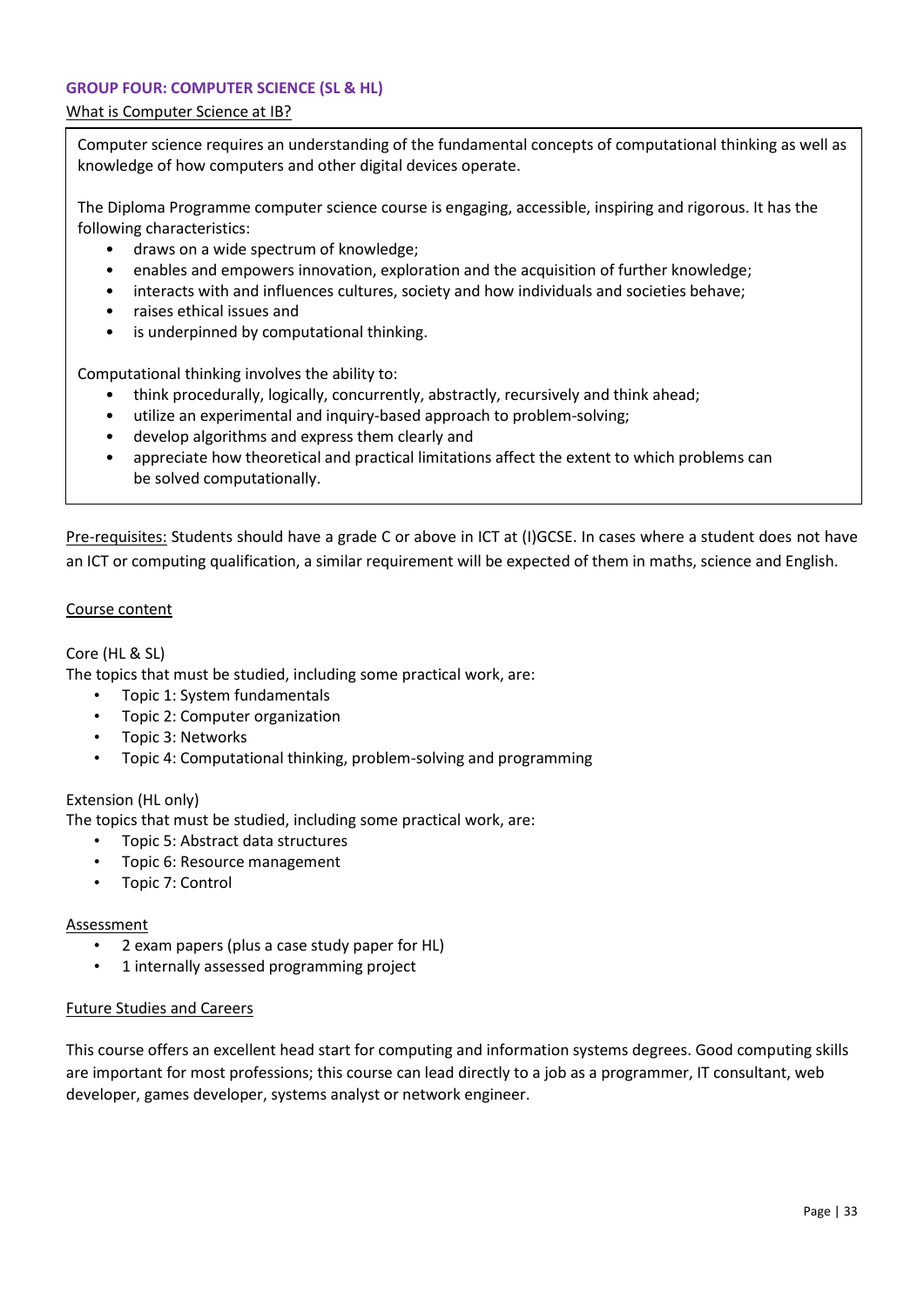# <span id="page-33-0"></span>**GROUP FOUR: DESIGN TECHNOLOGY (SL & HL)**

# What is Design Technology at IB?

This is a Product Design focused course. Students will have the opportunity to design and manufacture a range of products using the latest design software and computer controlled equipment available. In addition to access to an extensive array of CNC facilities students will be taught all aspects of the designing process. Consequently, they will be expected to develop Computer Aided Design (CAD) and Computer Aided Manufacture (CAM) skills of the highest level

Pre-requisites: Prior experience at (I)GCSE is desirable but not essential. A commitment to be highly motivated and to meet the coursework deadlines is essential.

# Course content

The course is divided into three distinct parts;

- 6 Core Units which focus on all aspects of Designing and Manufacturing.
- 4 Additional Higher Level Units which investigate aspects of designing in more detail
- The Practical Work

In addition to the theoretical study there will be several Design and Make Projects undertaken which are intended to consolidate subject knowledge and provide experiences essential for the completion of the externally assessed Design Project. Students will work independently and in groups to apply their new skills to the designing and production of a range of items using the full range of facilities available. They will use 2D and 3 Dimensional design software as well as 3D Scanning to design various products which will then be made using the Laser Cutter, 3D Printer, 4 axis CNC Milling machine as well as hand finishing techniques. As well as subject expertise all of the units are intended to contribute to the development of the person qualities described in the Learner Profile and to the Theory of Knowledge aspects of the IB course.

- Standard Level Student will study the 6 Core Units
- Higher Level Students will study an additional 4 AHL Units

# **Assessment**

Internal Assessment:Every unit will be teacher assessed in order to monitor progress, understanding and to prepare students for the official external assessments. The various Design and Make skill building projects will also be assessed in the same way.

#### External Assessment

- The Design & Make this will be marked by the teacher and then by external examiners.
- The Group 4 Project This activity will be marked by the teachers supervising the activity.
- Final examination papers (2 papers for SL students & 3 papers for HL students).

# Future Studies and Careers

This course will provide an excellent basis for any student intending to follow a degree course in any design, engineering, manufacturing or management course. The CAD & CAM learning experiences offered on this course will provide a head start over those students from most other establishments where there has not been the investment in the latest software and CNC equipment.

Career routes open to students from this course include, for example, any design, manufacturing or research based career.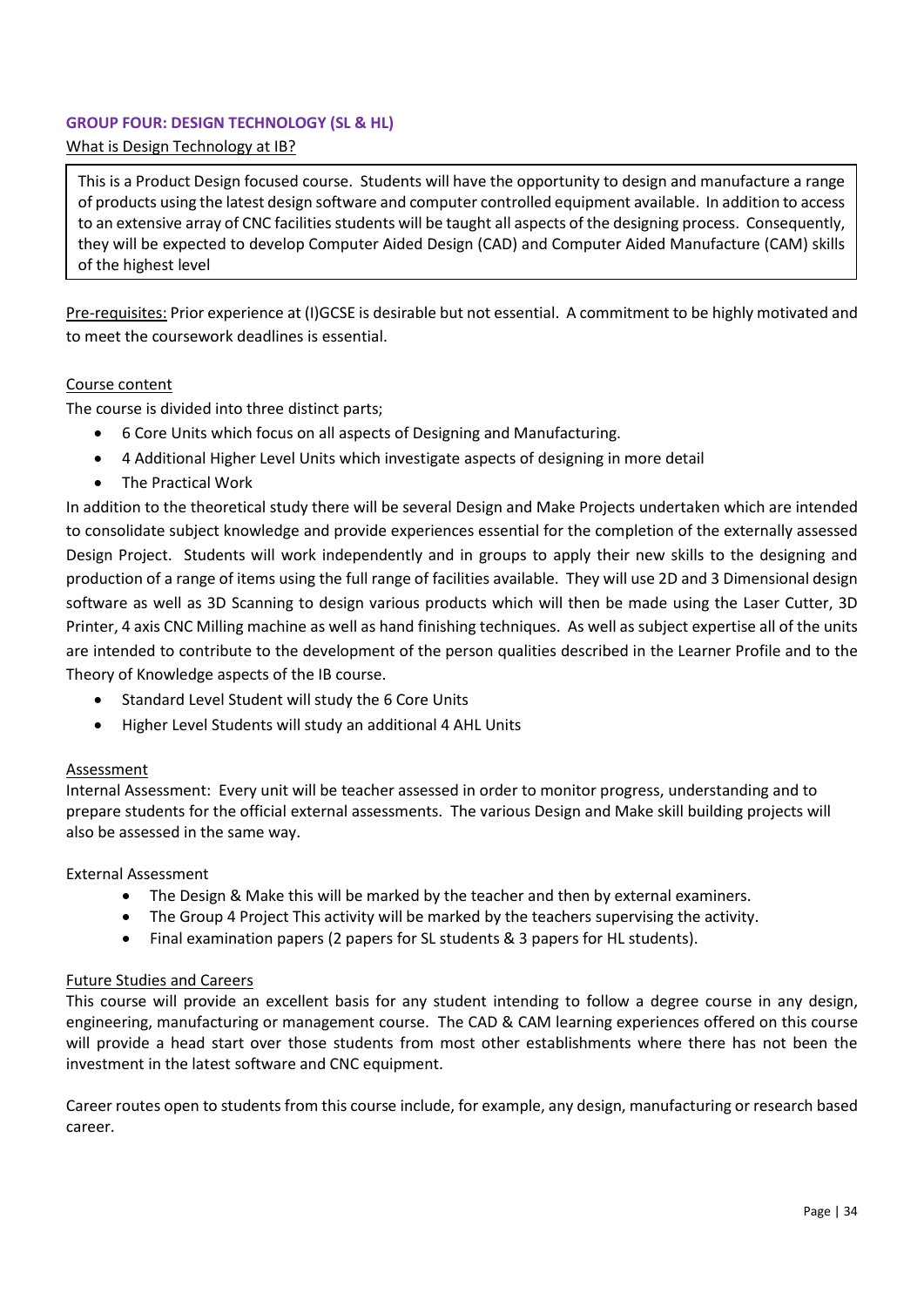# <span id="page-34-0"></span>**GROUP FOUR: PHYSICS (SL & HL)** What is Physics at IB?

Physics is a tortured assembly of contrary qualities: of scepticism and rationality, of freedom and revolution, of passion and aesthetics, and of soaring imagination and trained common sense.

*Leon M Lederman (Nobel Prize for Physics, 1988)*

Physics is the most fundamental of the experimental sciences, as it seeks to explain the universe itself from the very smallest particles—currently accepted as quarks, which may be truly fundamental—to the vast distances between galaxies. *IB Subject Guide 2014*

# Pre-requisites

*Essential*: In line with school policy, students must have a grade B or above at (I)GCSE Physics and/or Science to enter HL.

*Recommended*: A/A\* in (I)GCSE Physics or Science for HL; B or higher in (I)GCSE Physics or Science for SL.

#### Course content

Topics: Measurements and Uncertainties, Mechanics, Thermal Physics, Waves, Electricity and Magnetism, Circular Motion and Gravitation, Atomic, Nuclear and Particle Physics, Energy Production and, as options: Relativity, Engineering Physics, Imaging, Astrophysics.

Practical Scheme of Work: Practical and demonstrated experiments, Individual investigation, Group 4 project.

#### **Assessment**

|                     | SL % of final mark | HL % of final mark |
|---------------------|--------------------|--------------------|
| Paper 1             | 20                 | 20                 |
| Paper 2             | 40                 | 36                 |
| Paper 3             | 20                 | 24                 |
| Internal Assessment | 20                 | 20                 |

# Future Studies and Careers

Physics students are trained to analyse evidence and handle equations, and this way of thinking can be applied to many job roles. Below is a list of the skills developed and Physics related careers:

Skills you should have picked up include:

- communication and presentation skills
- computational and data-processing skills
- data analysis using a range of appropriate statistical methods and packages
- identify and predict trends and patterns
- problem solving skills
- report writing
- research skills"
- ICT
- risk analysis

Careers for Physics graduates include:

- teaching
- aerospace engineering
- energy and power provision
- environmental consultancy
- manufacturing (including computers, electronics, medical equipment)
- medical technologies
- patent work
- research and development
- scientific publishing
- telecommunications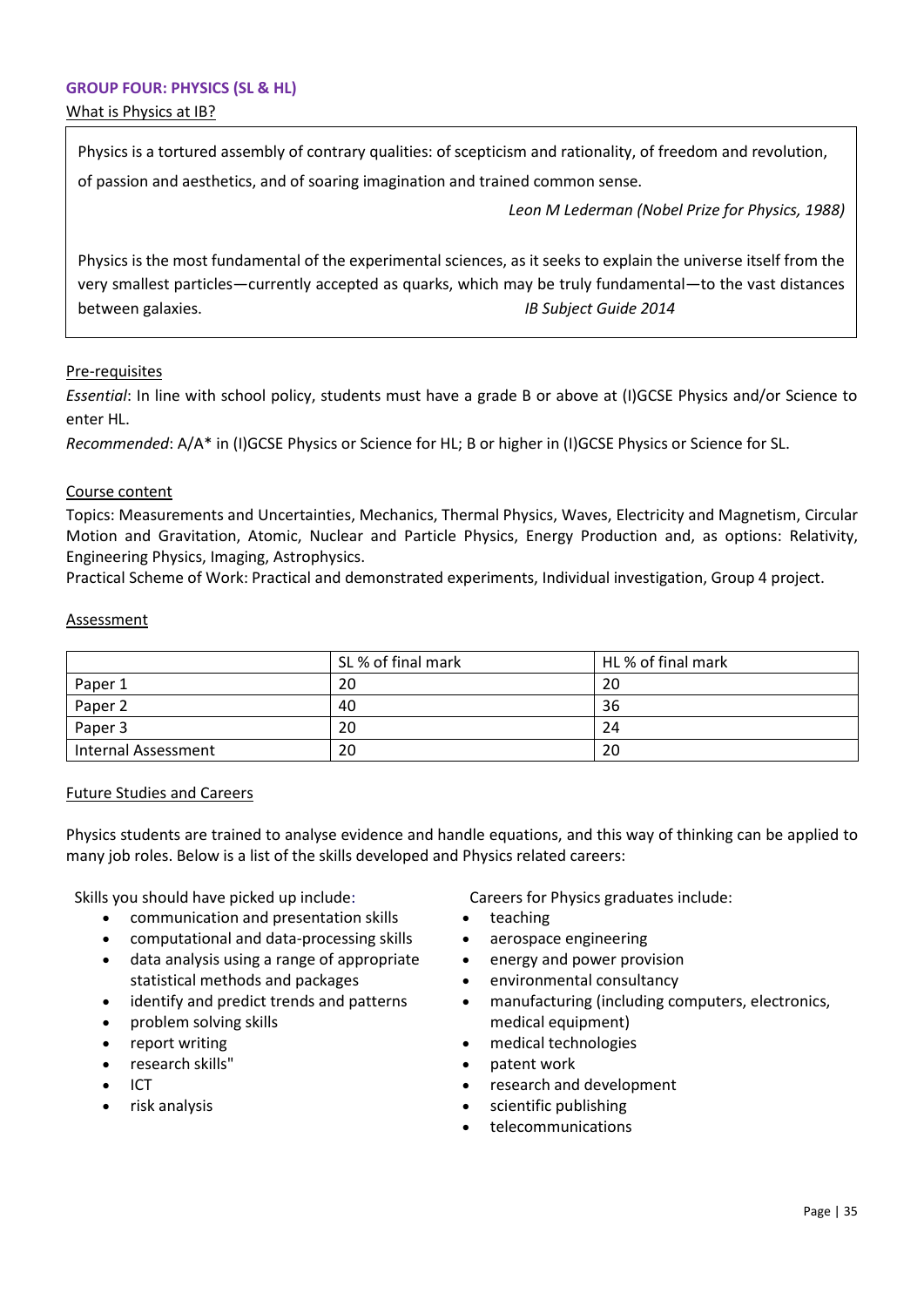#### <span id="page-35-0"></span>**GROUP FIVE: MATHEMATICS**

Further information about the different Mathematics courses, including a video, can be found at <https://www.thinkib.net/mathapplications/page/36498/which-mathematics-course>

# **GROUP FIVE: MATHEMATICS: Analysis and Approaches (SL & HL)**

What is Mathematics Analysis and Approaches HL/SL at IB?

This course recognizes the need for analytical expertise in a world where innovation is increasingly dependent on a deep understanding of mathematics. This course includes topics that are both traditionally part of a preuniversity mathematics course (e.g. Functions, Trigonometry, Calculus) as well as topics that are amenable to investigation, conjecture and proof, for instance the study of sequences and series at both HL and SL, and proof by induction at HL.

The course allows the use of technology, as fluency in relevant mathematical software and hand-held technology is important regardless of choice of course. However, Mathematics: analysis and approaches has a strong emphasis on the ability to construct, communicate and justify correct mathematical arguments. There will be a recognition that the development of mathematical thinking is important for a student.

Students who choose Mathematics: analysis and approaches at both Standard and Higher level should be comfortable in the manipulation of algebraic expressions and enjoy the recognition of patterns and understand the mathematical generalization of these patterns. Students who wish to take Mathematics: analysis and approaches at Higher Level will have strong algebraic skills and the ability to understand simple proof. They will be students who enjoy spending time with problems and get pleasure and satisfaction from solving challenging problems.

Pre-requisites: For the HL option it is required that students have a 'B' Grade IGCSE or equivalent to start the course. It is highly recommended that anyone who starts the HL course will have at least an 'A' grade. More important is that students have a real thirst for and enjoyment of mathematics and are prepared to engage fully with it.

# Course content

| Topic 1 - Number and | Topic 2 - Functions                        | Topic 3 - Geometry and | Topic $4$ – Statistics |
|----------------------|--------------------------------------------|------------------------|------------------------|
| Algebra              |                                            | trigonometry           | and probability        |
| Topic 5 - Calculus   | The toolkit and 'mathematical exploration' |                        |                        |

# **Assessment**

# *External assessment HL*

Paper 1 (2 hours 30%) - No calculator allowed. (110 marks)

Section A - Compulsory short-response questions based on the core syllabus.

Section B - Compulsory extended-response questions based on the core syllabus.

Paper 2 (2 hours 30%) - Graphic display calculator required. (110 marks)

Section A - Compulsory short-response questions based on the core syllabus.

Section B - Compulsory extended-response questions based on the core syllabus.

Paper 3 (1 hour 20%) - Graphic display calculator required. (50 marks)

Two extended-response problem-solving questions.

# *External assessment SL*

Paper 1 (90 minutes 40%) - No calculator allowed. (80 marks)

Section A - Compulsory short-response questions based on the core syllabus.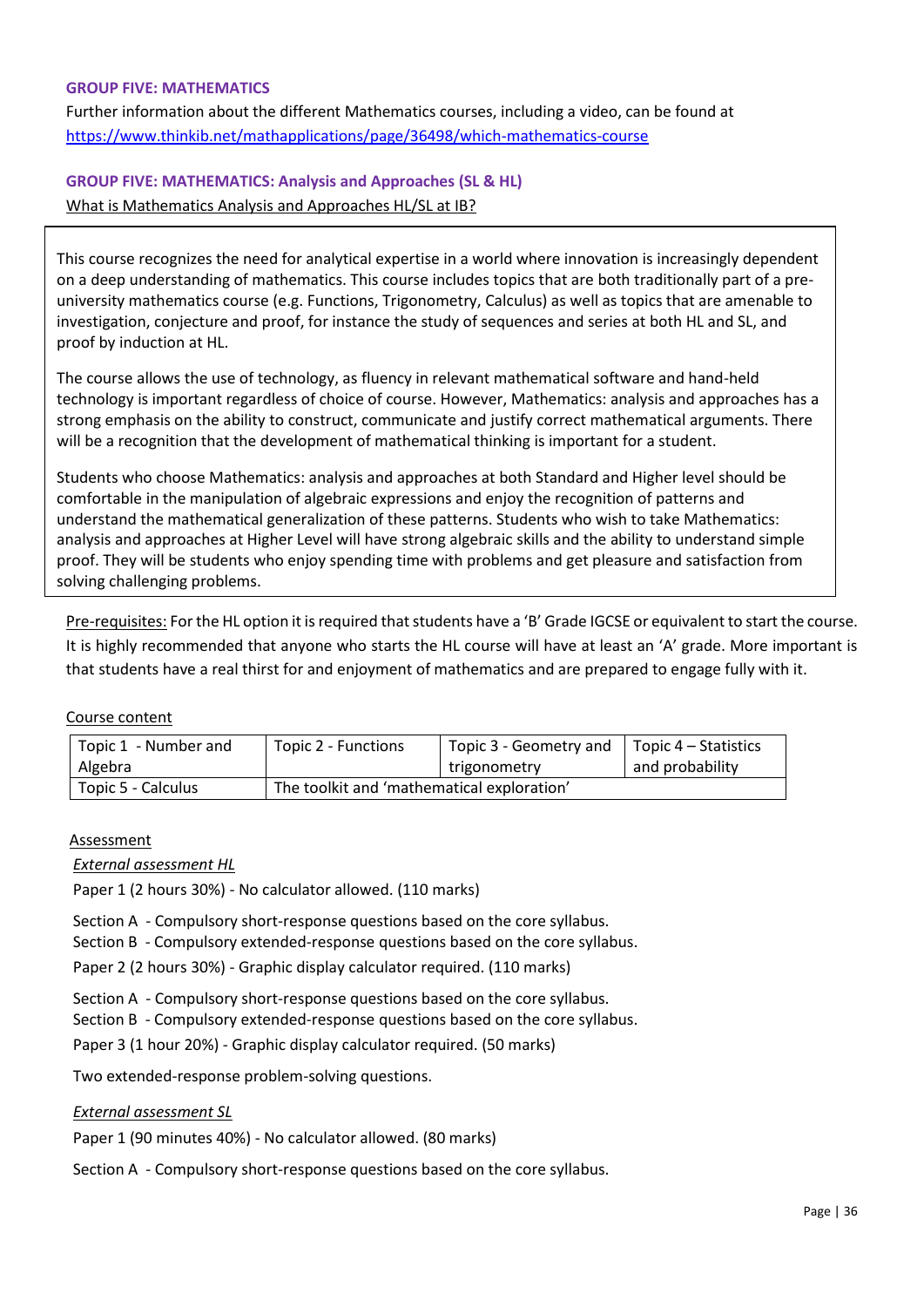Section B - Compulsory extended-response questions based on the core syllabus.

Paper 2 (90 minutes 40%) - Graphic display calculator required. (80 marks)

- Section A Compulsory short-response questions based on the core syllabus.
- Section B Compulsory extended-response questions based on the core syllabus.

# *HL and SL - The toolkit and mathematical exploration - Internal assessment (20%)*

Investigative, problem-solving and modelling skills development leading to an individual exploration. The exploration is a piece of written work that involves investigating an area of mathematics.

# Future Studies and Careers HL

This course caters for students with a good background in mathematics who are competent in a range of analytical and technical skills. The majority of these students will be expecting to include mathematics as a major component of their university studies, either as a subject in its own right or within courses such as physics, engineering and technology. Others may take this subject because they have a strong interest in mathematics and enjoy meeting its challenges and engaging with its problems. It is suitable for Engineering, computer science, maths and physics, HL Analysis keeps the most options open.

#### Future Studies and Careers SL

The majority of these students will expect to need a sound mathematical background as they prepare for future studies in subjects such as chemistry, economics, psychology and business administration. It is suitable for some medicine and sciences (that do not require HL) and for *some other* university courses, SL Analysis *may* keep the most options open. (we recommend checking)

# **GROUP FIVE: MATHEMATICS: Applications and Interpretation (HL and SL)**

What is Mathematical Applications and Interpretation SL at IB?

This course recognizes the increasing role that mathematics and technology play in a diverse range of fields in a data rich world. As such, it emphasizes the meaning of mathematics in context by focusing on topics that are often used as applications or in mathematical modelling. To give this understanding a firm base, this course also includes topics that are traditionally part of a pre-university mathematics course such as calculus and statistics.

The course makes extensive use of technology to allow students to explore and construct mathematical models. Mathematics: applications and interpretation will develop mathematical thinking, often in the context of a practical problem and using technology to justify conjectures.

Students who choose Mathematics: applications and interpretation at SL or HL should enjoy seeing mathematics used in real-world contexts and to solve real-world problems. Students who wish to take Mathematics: applications and interpretation at higher level will have good algebraic skills and experience of solving real-world problems. They will be students who get pleasure and satisfaction when exploring challenging problems and who are comfortable to undertake this exploration using technology.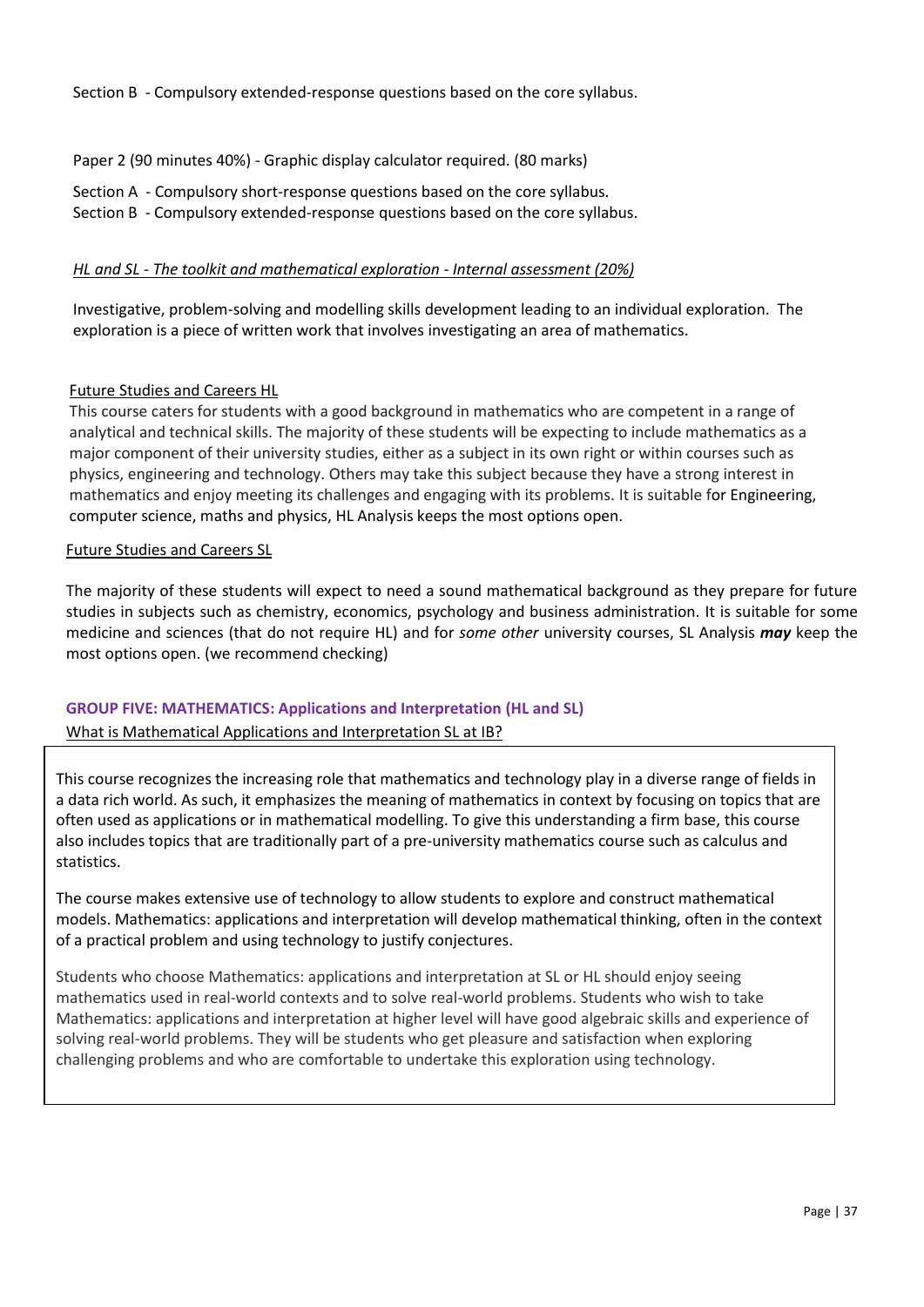# Pre-requisites:

For the HL option it is required that students have a 'B' Grade IGCSE or equivalent to start the course. It is highly recommended that anyone who starts the HL course will have at least an 'A' grade. More important is that students have a real thirst for and enjoyment of mathematics and are prepared to engage fully with it

We recommend that students starting the Mathematics: Applications and Interpretation SL course have at least a 'C' grade at IGCSE or equivalent.

Course content

| Topic 1 - Number and | Topic 2 - Functions                        | Topic 3 - Geometry and | Topic 4 – Statistics |
|----------------------|--------------------------------------------|------------------------|----------------------|
| Algebra              |                                            | trigonometry           | and probability      |
| Topic 5 - Calculus   | The toolkit and 'mathematical exploration' |                        |                      |

# All topics are compulsory.

The exploration is an individual piece of work involving the collection of information or the generation of measurements, and the analysis and evaluation of the information or measurements.

# Assessment

# *External assessment HL*

Paper 1 (2 hours 30%) - No calculator allowed. (110 marks)

Section A - Compulsory short-response questions based on the core syllabus.

Section B - Compulsory extended-response questions based on the core syllabus.

Paper 2 (2 hours 30%) - Graphic display calculator required. (110 marks)

Section A - Compulsory short-response questions based on the core syllabus.

Section B - Compulsory extended-response questions based on the core syllabus.

Paper 3 (1 hour 20%) - Graphic display calculator required. (50 marks)

Two extended-response problem-solving questions.

# *External assessment SL*

Paper 1 (90 minutes 40%) - No calculator allowed. (80 marks)

Section A - Compulsory short-response questions based on the core syllabus.

Section B - Compulsory extended-response questions based on the core syllabus.

Paper 2 (90 minutes 40%) - Graphic display calculator required. (80 marks)

Section A - Compulsory short-response questions based on the core syllabus.

Section B - Compulsory extended-response questions based on the core syllabus.

# *HL and SL - The toolkit and mathematical exploration - Internal assessment (20%)*

Investigative, problem-solving and modelling skills development leading to an individual exploration. The exploration is a piece of written work that involves investigating an area of mathematics.

Future Studies and Careers HL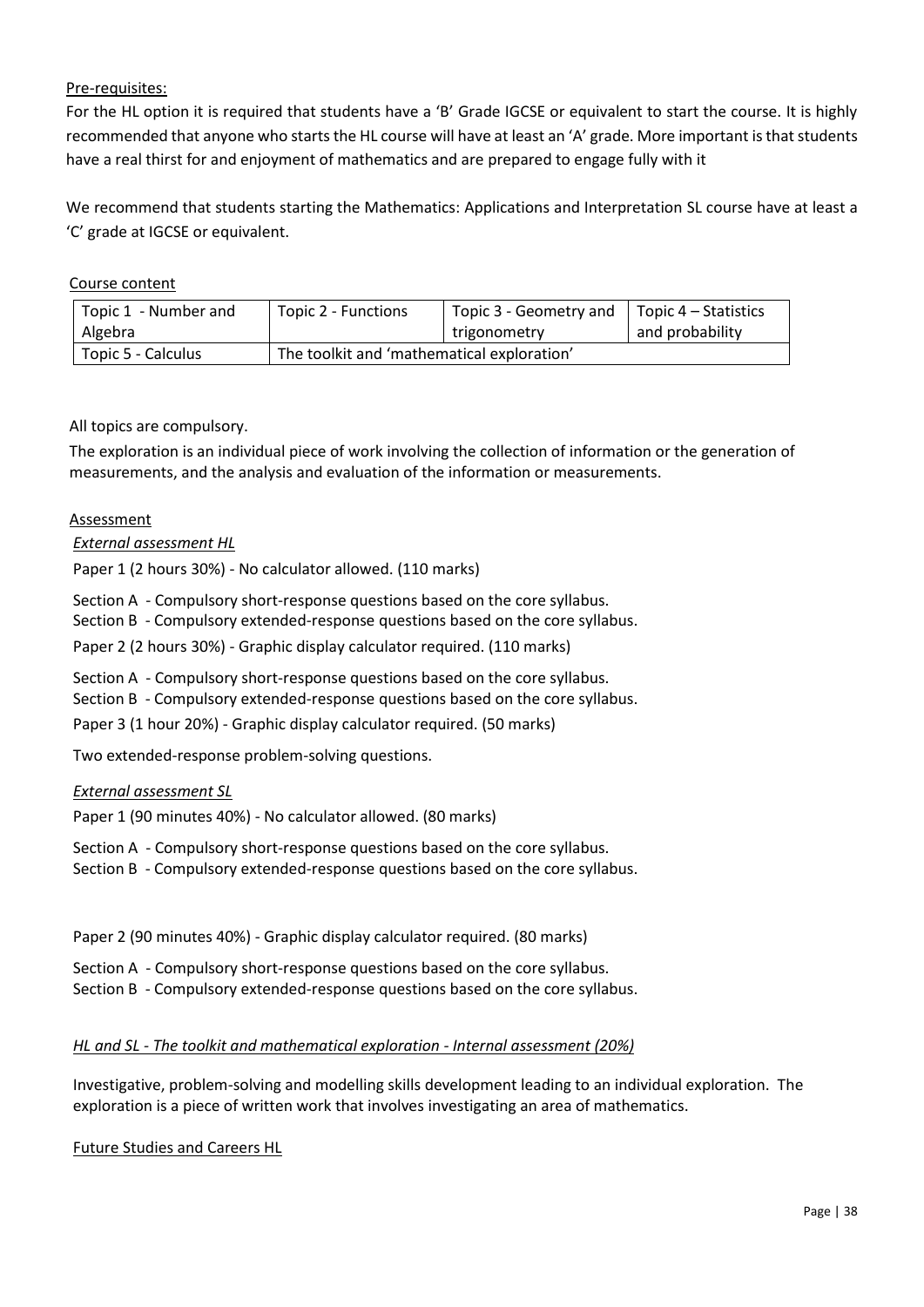This course is seen by many as equivalent to the Analysis HL course and is certainly a rigorous mathematics course that involves much of the same affinity with and enjoyment of mathematics. The difference is the nature of the topics covered and an increased emphasis on technology, not the difficulty level. As such, it is suitable for many of the same avenues. It is suitable for sciences (except "some" physics courses) and data sciences. For many engineering and computer science degrees, this course is also accepted.

# Future Studies and Careers SL

<span id="page-38-0"></span>Students taking this course are well prepared for a career in social sciences, humanities, languages or arts. These students may need to utilize the statistics and logical reasoning that they have learned as part of the mathematical applications SL course in their future studies.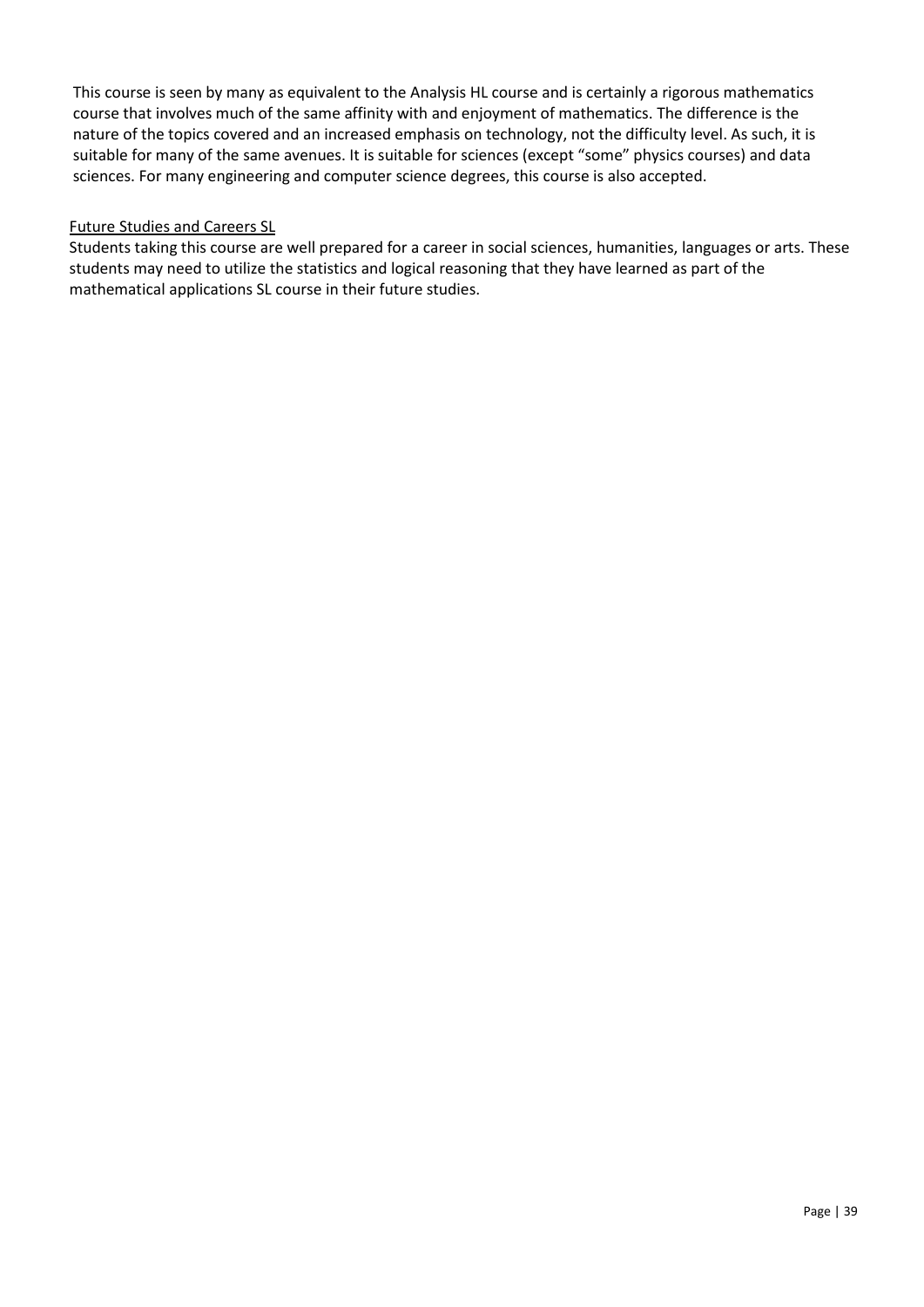#### <span id="page-39-0"></span>**GROUP SIX: MUSIC (SL & HL)**

#### What is Music at IB?

Music is an essential part of the human experience and a unique mode of creativity, expression and communication. The study of music encourages inquiry into creative and performance processes, and students develop listening, creative and analytical skills as well as encouraging cultural understanding and international mindedness. The course challenges students to engage practically with music as researchers, performers and creators and to be driven by their unique passions and interest while also broadening their musical and artistic perspectives.

Pre-requisites: Although previous study of music is ideal, the course is open to all students who have a keen interest in music. Students with little or no experience of music are encouraged to study at SL. HL is aimed at students who can play an instrument, or can sing, and might be considering studying the subject at university or conservatoire. Course content

There are 4 components, in each of which students will take on the role of researcher, performer and composer.

- Exploring Music in context through areas of inquiry and within personal, local and global contexts
- Experimenting with music dealing with the process of performing and composing music
- Presenting music producing compositions and performances to an audience
- The Contemporary Music Maker (HL only) a collaborative music project inspired by real-life practices in contemporary music-making

All students—whether SL or HL—will be encouraged to develop their creative and critical abilities and to enhance their appreciation and enjoyment of music. The course is very flexible, inquiry based, with much of the content chosen by students with guidance from teachers. The course values the importance of music as a 'hands-on' practical subject and students are encouraged to explore and participate in as much music outside of school as possible. There will be trips to concerts, opera etc. in Toulouse and the possibility of visits further afield.

# Assessment

Both HL and SL courses are assessed by a combination of externally graded work (50%) and internally marked work (50%) that is moderated by the IBO. (There is no written exam.)

Internal Assessment:

- Exploring Music in context Portfolio of work to include written work, composition and performing exercises
- Presenting Music A collection of works including concert performances and compositions, and programme notes

External Assessment:

- Experimenting with Music An experimentation report with evidence of musical processes in composing and performing
- The Contemporary Music -maker A multimedia presentation documenting their real-life project

# Future Studies and Careers

IB Music graduates have gone on to study a range of music courses at university including song writing and music technology, and have successful careers performing music or working in the industry. Music is highly regarded by universities and employers in general as its study encourages teamwork, leadership, and cooperating with others, as well as disciplined self-study, presentation and organizational skills.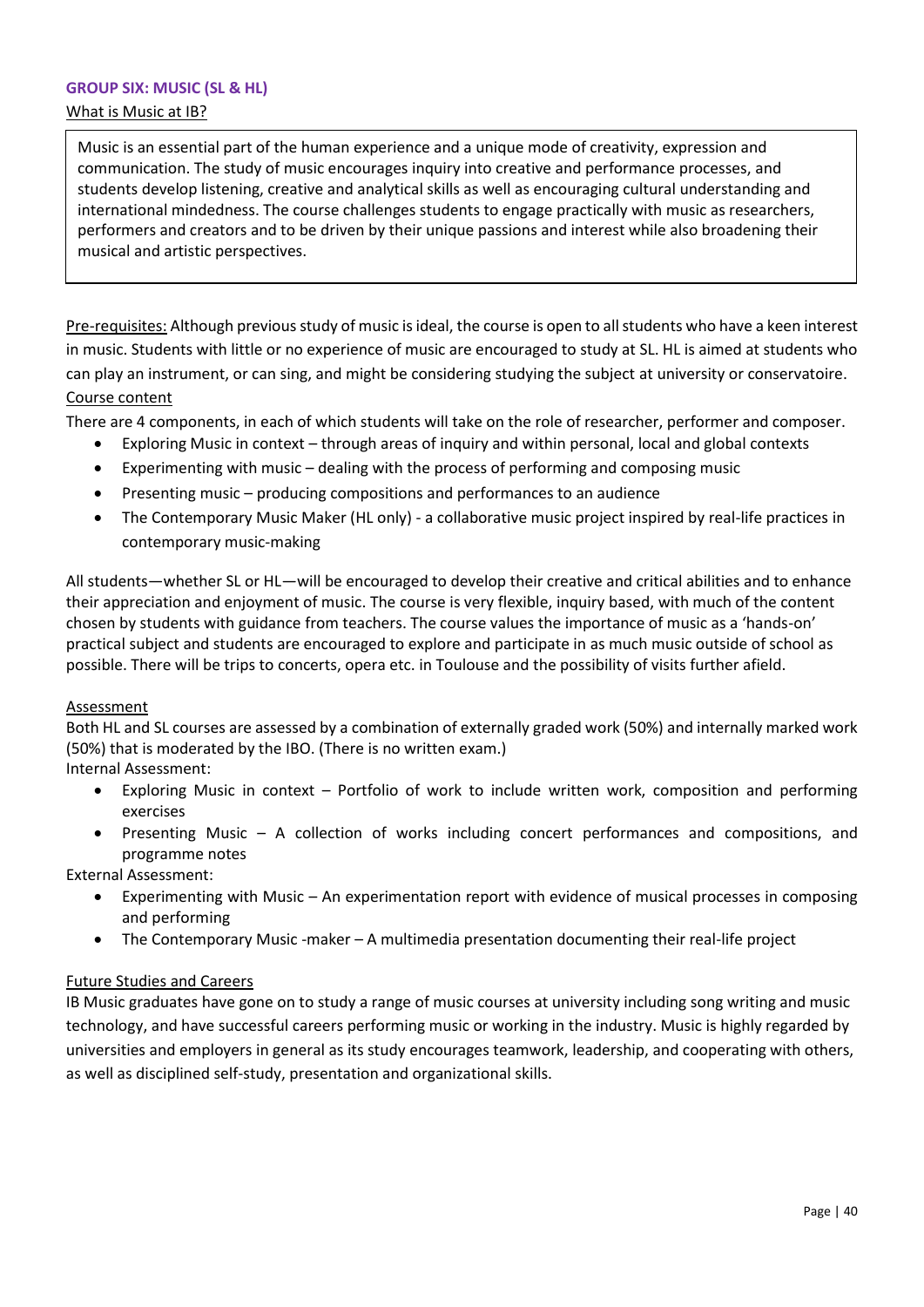# **GROUP SIX: THEATRE (SL & HL)**

#### What is Theatre at IB?

Theatre is a dynamic, collaborative and live art form. It is a practical subject that encourages discovery through practical enquiry, experimentation, risk taking and the presentation of ideas to others.

The basis of theatre is inquiry into the human condition; what makes us human, the actions we take and the stories we tell, how we interact and how we share our visions.

Participation in the DP theatre course results in the development of both theatre and life skills; the building of confidence, creativity and working collaboratively.

*(Extracts from the IBO Theatre Guide)* 

Pre-requisites: No prior study of drama required but students must be highly motivated and committed. If (I)GCSE Drama has been completed, students should normally achieve at least a grade B to follow the course at HL.

# Course content

The IB Theatre course offers the opportunity to study a wide range of theatrical practices and students are given the opportunity to develop their skills by working in a range of roles such as creator, designer, director, performer and spectator. The core requirements ask students to work through the following activities:

- Staging play texts
- Exploring world theatre traditions
- Collaboratively creating original theatre
- Performing theatre theory (HL only)

\*\*\*Students are sometimes asked to work outside of formal lessons when, for example, attending workshops or master classes or attending live theatre performances\*\*\*

#### Assessment

- 1. Production proposal (HL 20% SL 30%. Internal assessment). Students choose a published play and create a vision for the design and theoretical staging of the entire play for an audience.
- 2. Research presentation (HL 20% SL 30%. Externally assessed). Students plan, deliver and record an individual research presentation to present their research and practical exploarations of a chosen world theatre tradition.
- 3. Collaborative Project (HL 25% SL 40%. Externally assessed). Students create and perform an original piece of theatre as a fully-realized production.
- 4. Solo theatre piece (HL 35%. Externally assessed). Students at HL research a theatre theorist they have not previously studied, identify an aspect(s) of theory and create and present a solo theatre piece that demonstrates the practical application of this theory to a theatre piece for an audience.

#### Future Studies and Careers

IB Theatre graduates have gone onto study drama and the performing arts at universities and have also secured places in conservatoires. Theatre develops key skills that help students embark on a wide variety of careers in areas as diverse as, for example, law, academia, the civil service, teaching, business and health.